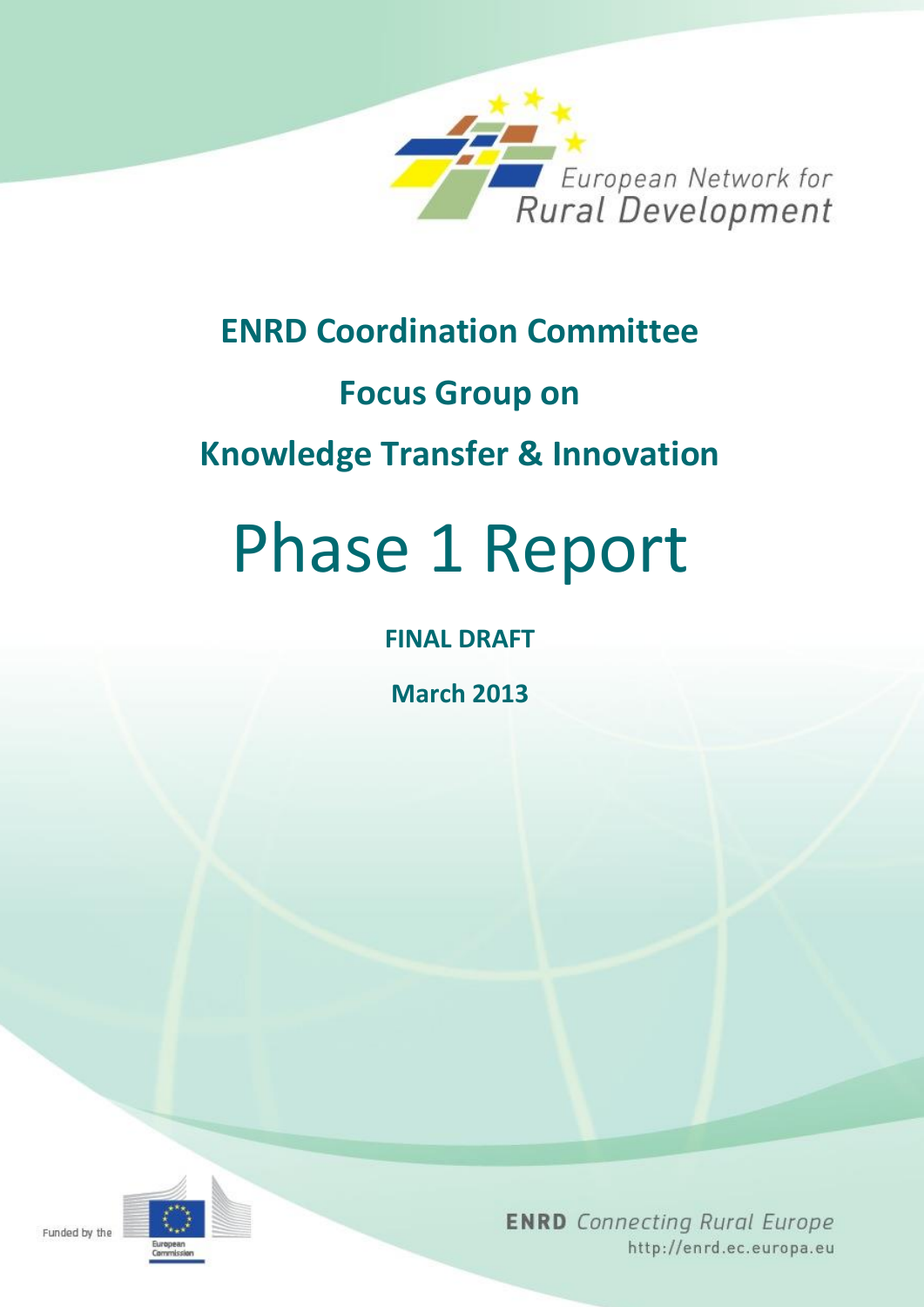

#### **TABLE OF CONTENTS**

| 4. DEFINITIONS AND THE METHODOLOGY USED FOR INVESTIGATING THE SUPPORT TO KT&I        |
|--------------------------------------------------------------------------------------|
| 4.1 The Concept of Innovation and Knowledge Transfer in Rural Development Policy  10 |
|                                                                                      |
|                                                                                      |
|                                                                                      |
|                                                                                      |
|                                                                                      |
|                                                                                      |
|                                                                                      |
|                                                                                      |
|                                                                                      |
|                                                                                      |
|                                                                                      |
|                                                                                      |
|                                                                                      |

#### **SEPARATE ANNEXES:**

- **ANNEX 1** Collection of examples supporting Knowledge Transfer & Innovation
- **ANNEX 2** Background Paper

**ENRD** Connecting Rural Europe http://enrd.ec.europa.eu

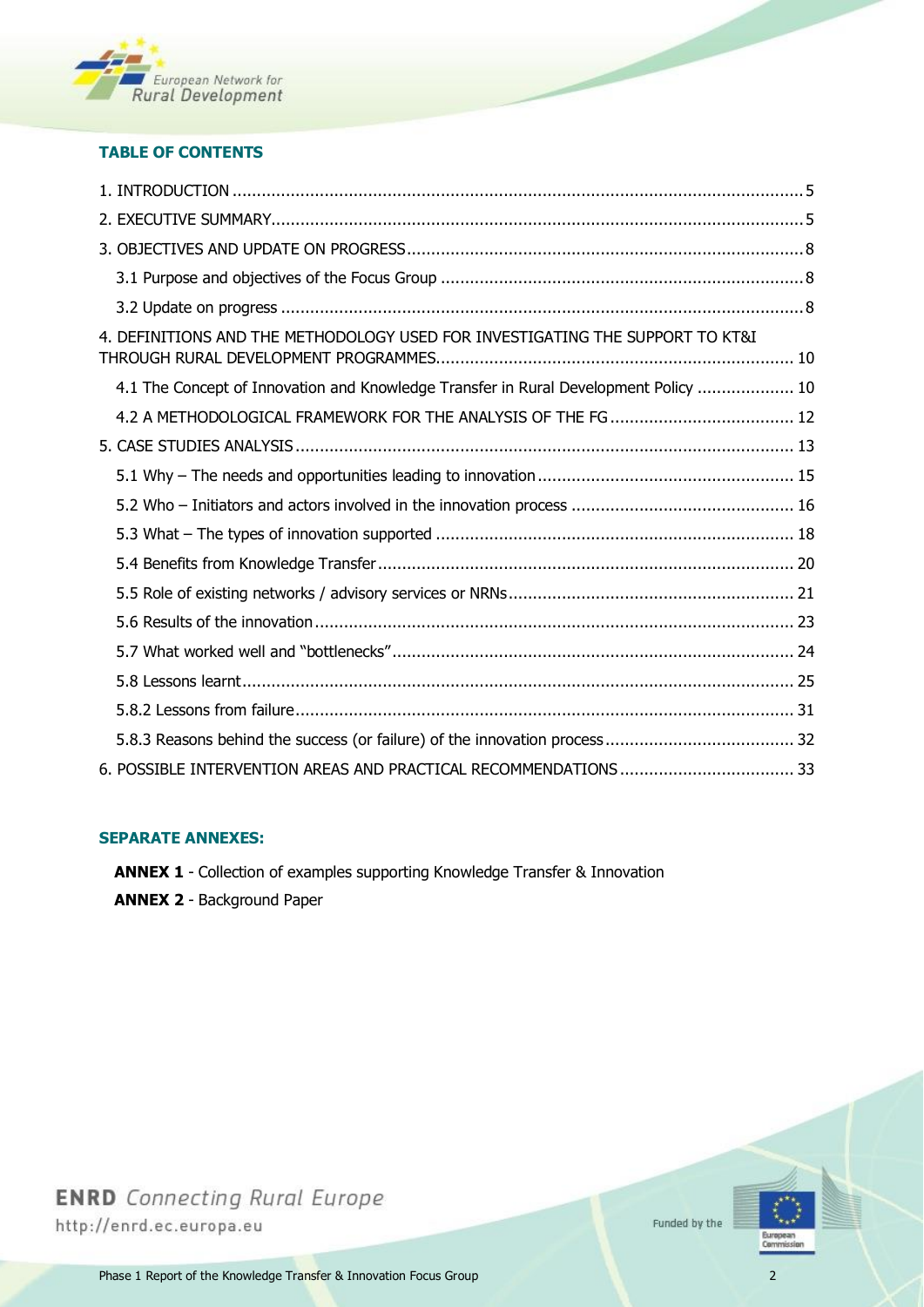

#### **LIST OF FIGURES**

#### **LIST OF TABLES**

| Table 1: Examples of different measures/funding sources presented in the inventory  14     |  |
|--------------------------------------------------------------------------------------------|--|
| Table 2: Main problems and opportunities behind innovation in the three areas of study  16 |  |
|                                                                                            |  |
| Table 4: Factors to be taken into account when designing the innovation process 32         |  |

#### **LIST OF BOXES**

| Box 1: The "Catalogo verde" network in the region Emilia Romagna, Italy14                                                                                              |
|------------------------------------------------------------------------------------------------------------------------------------------------------------------------|
| Box 2: The joint company of grain farmers improving their position in the market in Sweden15                                                                           |
| Box 3: The Sietinet initiative - Linking the research and the ornamental plant production sector in                                                                    |
|                                                                                                                                                                        |
|                                                                                                                                                                        |
|                                                                                                                                                                        |
| Box 6: The instalment of anti-hail equipment in a blueberry orchard in Poland 20                                                                                       |
|                                                                                                                                                                        |
| Box 8: The project "DEMO FARM" for the development of Latvian-Estonian network demonstrating                                                                           |
|                                                                                                                                                                        |
|                                                                                                                                                                        |
| Box 10: The activities of the Grassland Centre in Lower-Saxony and Bremen, Germany22                                                                                   |
| Box 11: The creation of a new type of voluntary work for supporting the elderly in Finland26                                                                           |
|                                                                                                                                                                        |
| Box 12: A new form of vocational training in renewable energy and resource management, Hungary26                                                                       |
|                                                                                                                                                                        |
| Box 14: Introducing a series of innovations in the dairy production sheep farms in Spain27                                                                             |
|                                                                                                                                                                        |
| Box 17: A new form of entrepreneurial education for rural schools in Hungary29                                                                                         |
| Box 18: The joint development by growers of new potato varieties adapted to the local conditions in                                                                    |
|                                                                                                                                                                        |
| Box 19: The production of native plants certified for ornamental and natural use in Lombardy region,                                                                   |
|                                                                                                                                                                        |
| Box 20: The creation of a system for travel arrangements between car drivers and potential passengers                                                                  |
|                                                                                                                                                                        |
| Box 21: The development of a platform for monitoring beehives remotely in Spain 31<br>Box 22: The production of bean-based chips from locally grown beans in Sweden 31 |

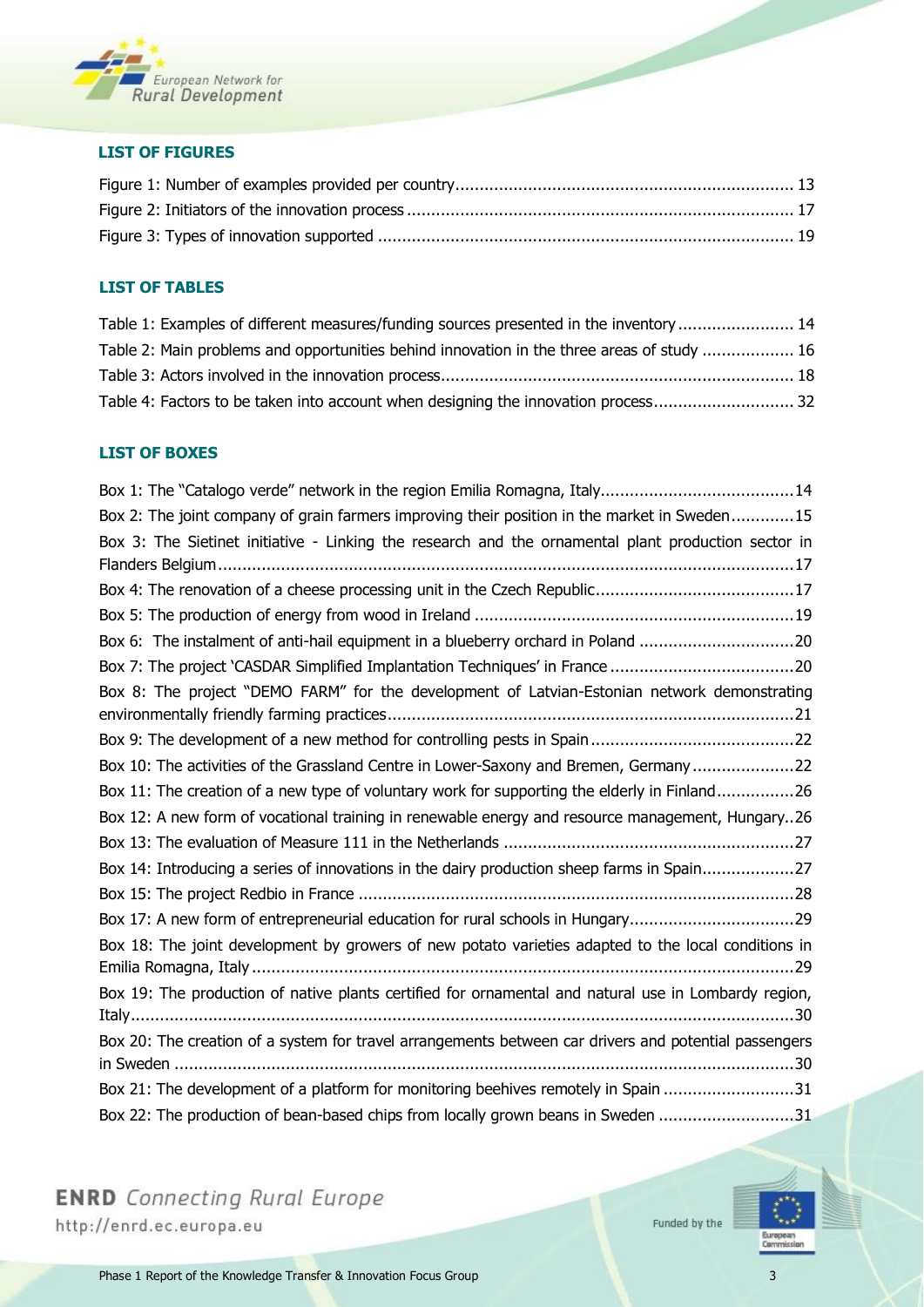

#### **LIST OF ACRONYMS**

 $\overline{a}$ 

| <b>AKIS</b>             | Agricultural Knowledge and Innovation Systems                                    |  |  |  |  |  |
|-------------------------|----------------------------------------------------------------------------------|--|--|--|--|--|
| <b>CAP</b>              | Common Agricultural Policy                                                       |  |  |  |  |  |
| <b>CLLD</b>             | Community-Led Local Development                                                  |  |  |  |  |  |
| <b>DG AGRI</b>          | Directorate General for Agriculture and Rural Development                        |  |  |  |  |  |
| <b>EAFRD</b>            | European Agricultural Fund for Rural Development                                 |  |  |  |  |  |
| <b>Agricultural EIP</b> | European Innovation Partnership for Agricultural Productivity and Sustainability |  |  |  |  |  |
| <b>ENRD</b>             | European Network for Rural Development                                           |  |  |  |  |  |
| <b>ERDF</b>             | European Regional Development Fund                                               |  |  |  |  |  |
| <b>ES</b>               | <b>Environmental Services</b>                                                    |  |  |  |  |  |
| <b>ESF</b>              | European Social Fund                                                             |  |  |  |  |  |
| EU                      | European Union                                                                   |  |  |  |  |  |
| FG                      | <b>Focus Group</b>                                                               |  |  |  |  |  |
| <b>ICT</b>              | Information and Communication Technologies                                       |  |  |  |  |  |
| <b>ILVO</b>             | Institute for Agricultural and Fisheries Research, Belgium                       |  |  |  |  |  |
| <b>INTERREG</b>         | Interregional co-operation programme                                             |  |  |  |  |  |
| KÖN                     | Competence Centre for Organic Agriculture, DE                                    |  |  |  |  |  |
| KT&I                    | Knowledge Transfer & Innovation                                                  |  |  |  |  |  |
| LAG                     | Local Action Group                                                               |  |  |  |  |  |
| <b>LEADER</b>           | Liaison Entre Actions de Développement de l'Économie Rurale                      |  |  |  |  |  |
| MA                      | Managing Authority                                                               |  |  |  |  |  |
| M&E                     | Monitoring and Evaluation                                                        |  |  |  |  |  |
| <b>MS</b>               | <b>Member States</b>                                                             |  |  |  |  |  |
| <b>NGO</b>              | Non Governmental Organisation                                                    |  |  |  |  |  |
| <b>NRN</b>              | <b>National Rural Network</b>                                                    |  |  |  |  |  |
| <b>OECD</b>             | Organisation for Economic Cooperation and Development                            |  |  |  |  |  |
| <b>OG</b>               | <b>Operational Group</b>                                                         |  |  |  |  |  |
| <b>PPP</b>              | Public Private Partnership                                                       |  |  |  |  |  |
| <b>RD</b>               | Rural Development                                                                |  |  |  |  |  |
| <b>RDP</b>              | Rural Development Programme                                                      |  |  |  |  |  |
| <b>SCAR</b>             | Standing Committee on Agricultural Research                                      |  |  |  |  |  |
| <b>SME</b>              | Small Medium Enterprise                                                          |  |  |  |  |  |
| <b>TA</b>               | <b>Technical Assistance</b>                                                      |  |  |  |  |  |
| <b>TNC</b>              | <b>Transnational Cooperation</b>                                                 |  |  |  |  |  |

**ENRD** Connecting Rural Europe http://enrd.ec.europa.eu

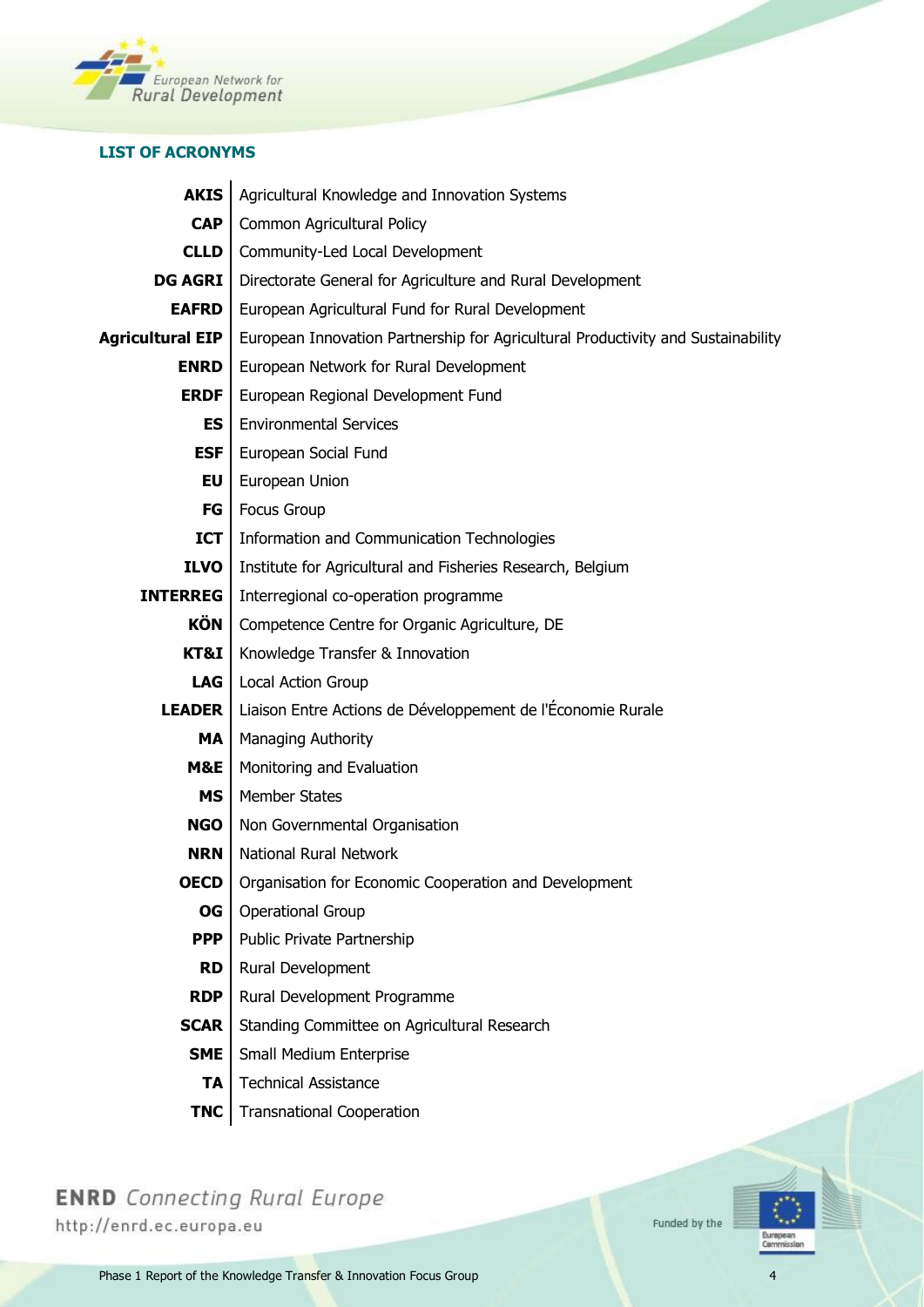

# <span id="page-4-0"></span>**1. INTRODUCTION**

This report presents the findings of the ENRD Focus Group (FG) on Knowledge Transfer and Innovation (KT&I), which has been operating since June 2012.

The ENRD Focus Groups, which are established under the Coordination Committee or the LEADER Sub-Committee of the ENRD, have the objective to look into current rural development practices in order to draw lessons for improving future generation RDPs (2014-2020). A number of FGs have been operating on a thematic basis with the support of the ENRD Contact Point. Bringing together interested stakeholders, including members of the Coordination Committee and the Leader Sub-Committee (Managing Authorities of the RDPs, National Rural Networks, European organisations) and a range of other actors at national and EU level (e.g. national agencies, research institutes, stakeholders associations, LEADER Local Action Groups) the FGs aim at promoting the exchange of experiences, taking into account the diversity of national and local contexts and contribute to the European dimension of the rural development policy.

The KT&I FG is composed of representatives from EU Member States' national administrations, National Rural Networks, as well as EU organisations and academics. It specifically looked into forms of support provided by current RDPs to knowledge transfer and innovation operations. The relevance of the theme is dictated by the focus of the rural development policy after 2013 on *fostering innovation and* knowledge transfer as horizontal priority for the future RDPs and the support that they will provide for the implementation of the European Innovation Partnership for Agricultural Productivity and Sustainability<sup>1</sup> (the `agriculture EIP') and the establishment and operation of its Operational Groups.

The report introduces the objectives and work of the FG so far (section 3). It then provides some background concepts and definitions and sets the methodological basis for the work of the group (section 4). The following section presents the main findings of the analysis conducted on the evidence collected by the FG, summarises lessons learnt illustrated by relevant practical examples and identifies factors the underpinned the success of such practices (section 5). Finally, areas for future intervention and some practical recommendations are presented as elaborated by the FG on the basis of such findings (section 6).

## <span id="page-4-1"></span>**2. EXECUTIVE SUMMARY**

The Focus Group on KT&I has been looking at current experiences with supporting Knowledge Transfer and Innovation through the European Agricultural Fund for Rural Development (EAFRD) in order to draw relevant lessons and suggest possible future improvements.

The report presents the activities of the Focus Group undertaken from June to December 2012 ('phase one' of the FG work). A work plan of anticipated activities for the second phase of the FG will be developed separately on the basis of achievements to date.

Aside of the present report, the FG has produced a Background Paper, with the aim to get updated with recent developments in thinking about knowledge transfer and innovation processes in rural development. The paper forms part of this report (annex 2). It assesses the contribution of the current RDP measures to innovation and knowledge transfer, as well as the potential contribution of the

 $\overline{\phantom{a}}$ <sup>1</sup> [http://ec.europa.eu/agriculture/eip/index\\_en.htm](http://ec.europa.eu/agriculture/eip/index_en.htm)

**ENRD** Connecting Rural Europe http://enrd.ec.europa.eu

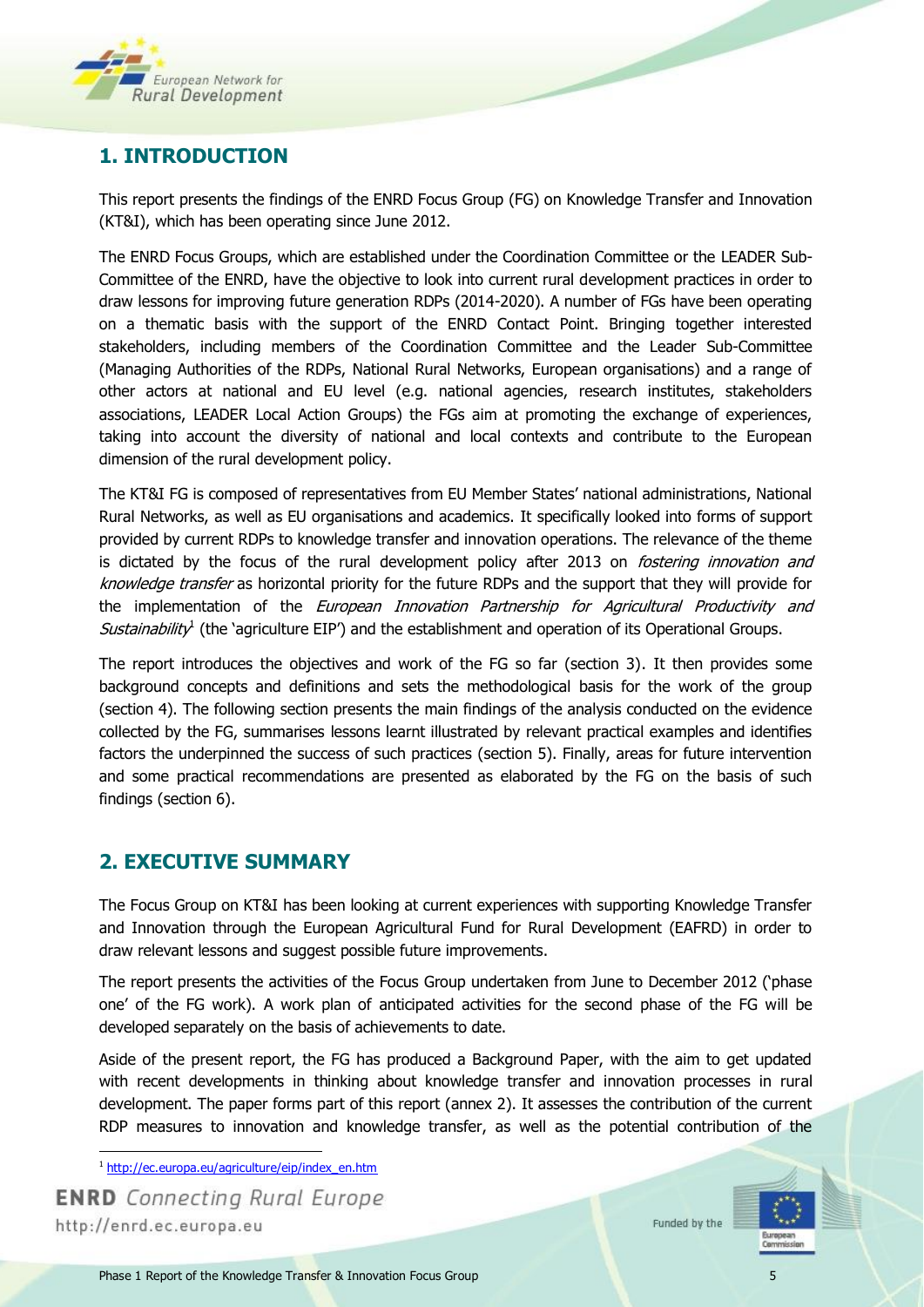

proposed measures for 2014-2020 including the establishment of the agricultural European Innovation Partnership (EIP). The paper provided the conceptual reference and focus for the work of the FG; in its writing process three issues became very clear:

- 1) The concept of 'innovation' should not be caught in one single definition to be universally valid. Situations all over Europe do vary according to the context. Instead, and specifically for policy recommendations, innovation is to be considered as a permanent process of renewal and adaptation.
- 2) The existing knowledge and innovation systems have tended to focus on agriculture. However, it is very relevant also to include issues of environmental and social innovations as well as being innovative in new ways, such as cooperation between public administration, farmers and other stakeholders in the rural domain.
- 3) Policy is to enable a 'culture of innovation' wider than the work of actors in the so-called Agricultural Knowledge and Innovation System (AKIS) in the strict sense. Rural development policy can embrace rural innovation beyond the agricultural production and processing.

The FG designed a questionnaire to collect and assess current RDP experiences in support to KT&I. More than 60 examples have been received from 17 Member States as informative reference for further analysis. This has created a strong evidence base for initial policy recommendations for the EU and the national level.

The FG concluded that its analysis is well in line with the recent work of Standing Committee on Agricultural Research (SCAR). Furthermore it confirmed that the intended European Innovation Platform is most welcome to strengthen the creation of an 'innovation enabling climate' within RDP 2014-2020. Crucially the FG concluded that:

- 1. There is an expressed need in Member States for guidance on 'how to' to support bottom-up innovation processes and emerging innovation networks. Lessons from practical experience can inform MS and the EU level.
- 2. Current rural development Policy already has experience with several instruments to support innovation, like measure 124 (Cooperation for development of new products, processes and technologies in the agriculture and food sector and in the forestry sector), Local Action Groups and National Rural Networks.

The FG has deducted several relevant lessons from the cases collected:

- a. *Animating the potential innovators*. Very often the stakeholders have already conceived a possible innovation but they lack knowledge and support in order to proceed.
- b. Advisory services and 'innovation brokers' play a key role in the innovation process, acting as facilitators in a process with a high level of complexity and multiple actors involved.
- c. Good communication and cooperation and building trust between the various actors are fundamental for success in this interactive process.
- d. Assessing market needs is a precondition for innovation. Understanding the market changes and trends is an important condition for identifying the domains for innovation.
- e. Combining different funds and different measures enables implementing more complex projects and making use of different options available.
- f. *Building the right partnership* is important by bringing together the right partners who have the motivation, skills, knowledge on the subject and are willing to invest into a successful partnership.

**ENRD** Connecting Rural Europe http://enrd.ec.europa.eu

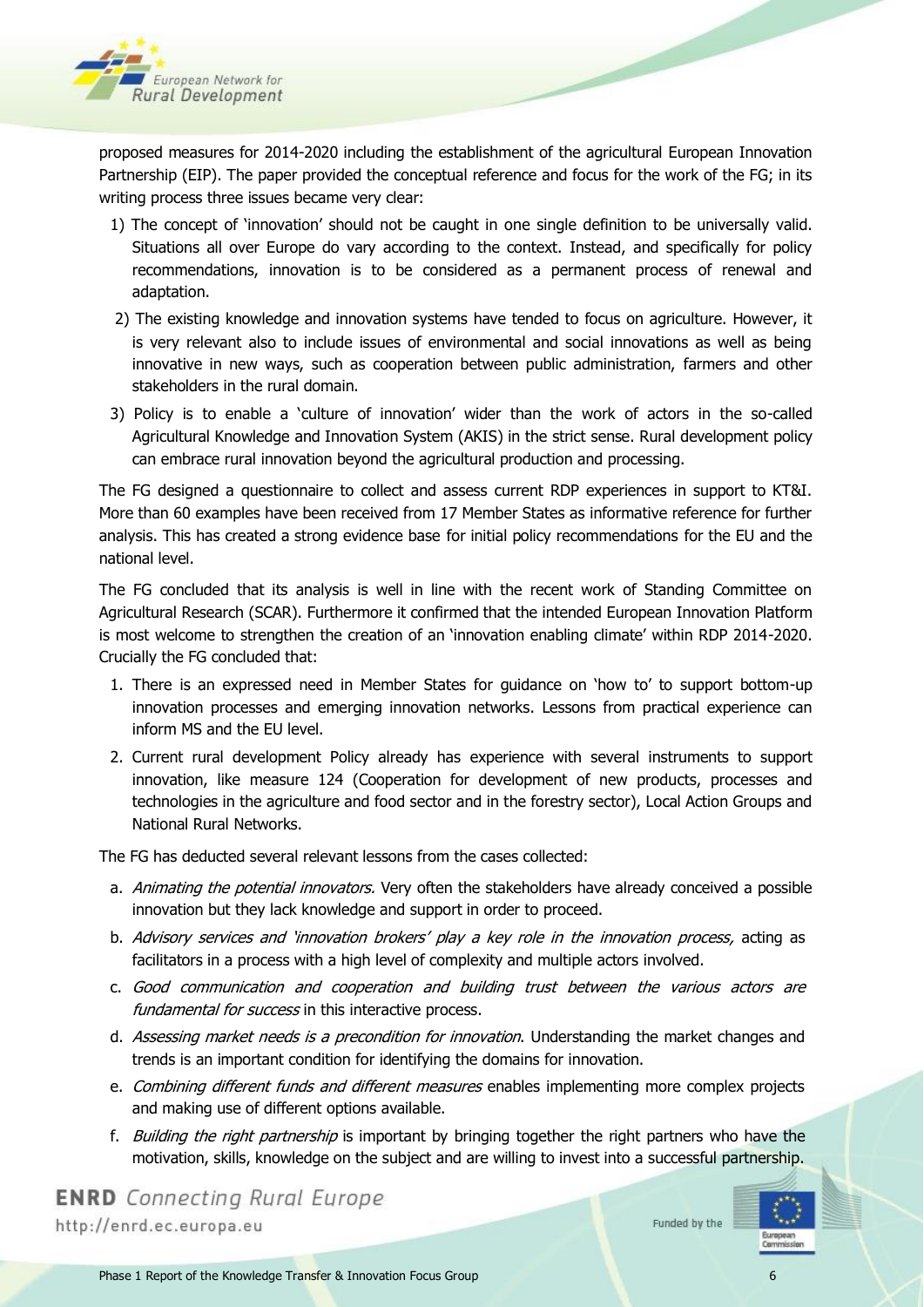

- g. A local business model is required, which will be adapted to the local specificities and incorporates the economic, social, and cultural characteristics of the area.
- h. Ensuring the flexibility of authorities and regulations, on how the rural development policy is implemented and supports the innovation process.
- i. Managing risk and handling failure, as risk taking and the possibility of failure are integral parts of the innovation process
- j. A clear framework for innovation is also important for defining the measures and conditionality which can lead to innovation.

Based on the lessons learned, the FG has drawn a number of initial policy recommendations for six relevant intervention areas identified. Here below the six intervention areas are indicated together with the most relevant recommendations:

- 1. Simplify rural development regulations: minimise the **administrative burden** related to all innovative projects.
- 2. Connect RDP-networks, innovation networks and EIP-networks: invest in good **communication on and coordination within the EIP** at the EU and MS level.
- 3. Enable a climate for innovations also considering complex innovation processes: allow for **risk and failure**; follow a 'step-wise' approach in planning and in funding; learn from the experience and share the knowledge acquired.
- 4. Promote wide stakeholder involvement: **start informing** relevant actors on the objectives and opportunities of the EIP Operational Groups for 2014-2020 already in 2013 with the support of **National Rural Networks**.
- 5. Strengthen the already existing Agricultural Knowledge and Innovation System (AKIS): ensure the actors in AKIS are informed on the potential of the **EIP Operational Groups**.
- 6. Support relevant networks in an emerging stage: **challenge the Community Led Local Development (CLLD) groups or LAGs** in the next programming period to initiate and support innovation at micro-regional and transnational levels and make use of the EIP.

# **ENRD** Connecting Rural Europe http://enrd.ec.europa.eu



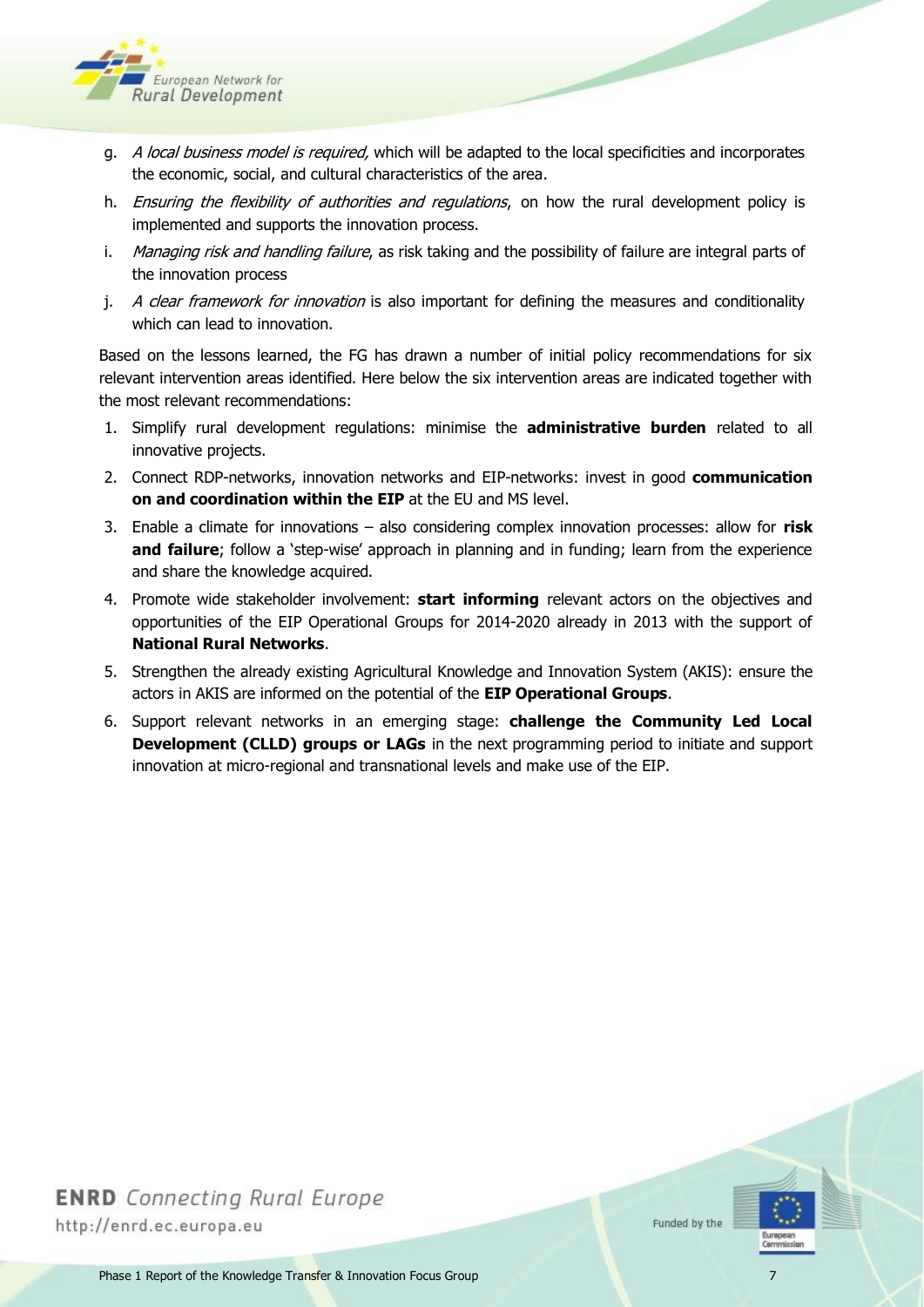

# <span id="page-7-0"></span>**3. OBJECTIVES AND UPDATE ON PROGRESS**

This part of the report presents the purpose and objectives of the Focus Group as well as the progress made on the tasks set out under the Focus Group's (FG) work plan. More specifically it refers to the activities of the Focus Group that have taken place from June to December 2012 (phase one of the work plan). A detailed work plan of the anticipated activities for the Phase 2 of the FG will be developed separately and subject to revision of the work carried out so far.

#### <span id="page-7-1"></span>**3.1 Purpose and objectives of the Focus Group**

The purpose of this FG is to consider how best support to Knowledge Transfer and Innovation through the European Agricultural Fund for Rural Development (EAFRD) can be improved. In particular, the FG work focuses on what works well, what doesn't work well and on identifying the existing bottlenecks in supporting innovation through the current rural development policy (2007-2013). Lessons learnt from this work are intended to help to inform the design and implementation of Rural Development Programmes (RDPs) in the next programming period (2014–2020). The Focus Group work also aims to identify the links between future RDP's and the agricultural EIP by learning from what has been successful in the current programming period, and the implications of that for making future RDPs an effective vehicle for the implementation of the agricultural EIP. The scope of the group covers innovation and knowledge transfer as supported by the RDPs in agriculture, forestry as well as in rural areas more generally.

In performing its analysis, the FG has:

- 1. facilitated the **exchange of practices** used in Member States in supporting KT&I through the EAFRD and other sources - and collected **examples of these experiences** to be used as informative reference or study material for dissemination;
- 2. taken into account the diversity of European rural areas and the national, regional and local contexts and needs, with the view **to contribute to the European Policy**.

#### <span id="page-7-2"></span>**3.2 Update on progress**

An important task of the FG was to produce a Background Paper (a first draft of which was commented by the Focus Group in its meeting of November the  $20<sup>th</sup>$ , 2012). The Background paper addresses the requirements of the FG for consistency of terminology in order to have common understanding of what is meant by 'innovation' and 'knowledge transfer' in the agricultural and rural development context. In this view the paper outlines the innovation concepts that are of most relevance for the Focus Group and it also provides an overview of the elements of the current rural development policy in terms of their ability to enable the intended innovation. The background paper also outlines the opportunities (and possible pitfalls) within the European Commission's (EC) proposal for rural development after 2013.

The Focus Group KT&I has analysed the collected examples and assessed how knowledge transfer and innovation can be more effectively supported through RDPs. This element of the FG's work aimed to answer a number of questions based on evidence, namely:

What kinds of policy measures are needed and are most effective and efficient in supporting innovation and knowledge transfer?

**ENRD** Connecting Rural Europe http://enrd.ec.europa.eu

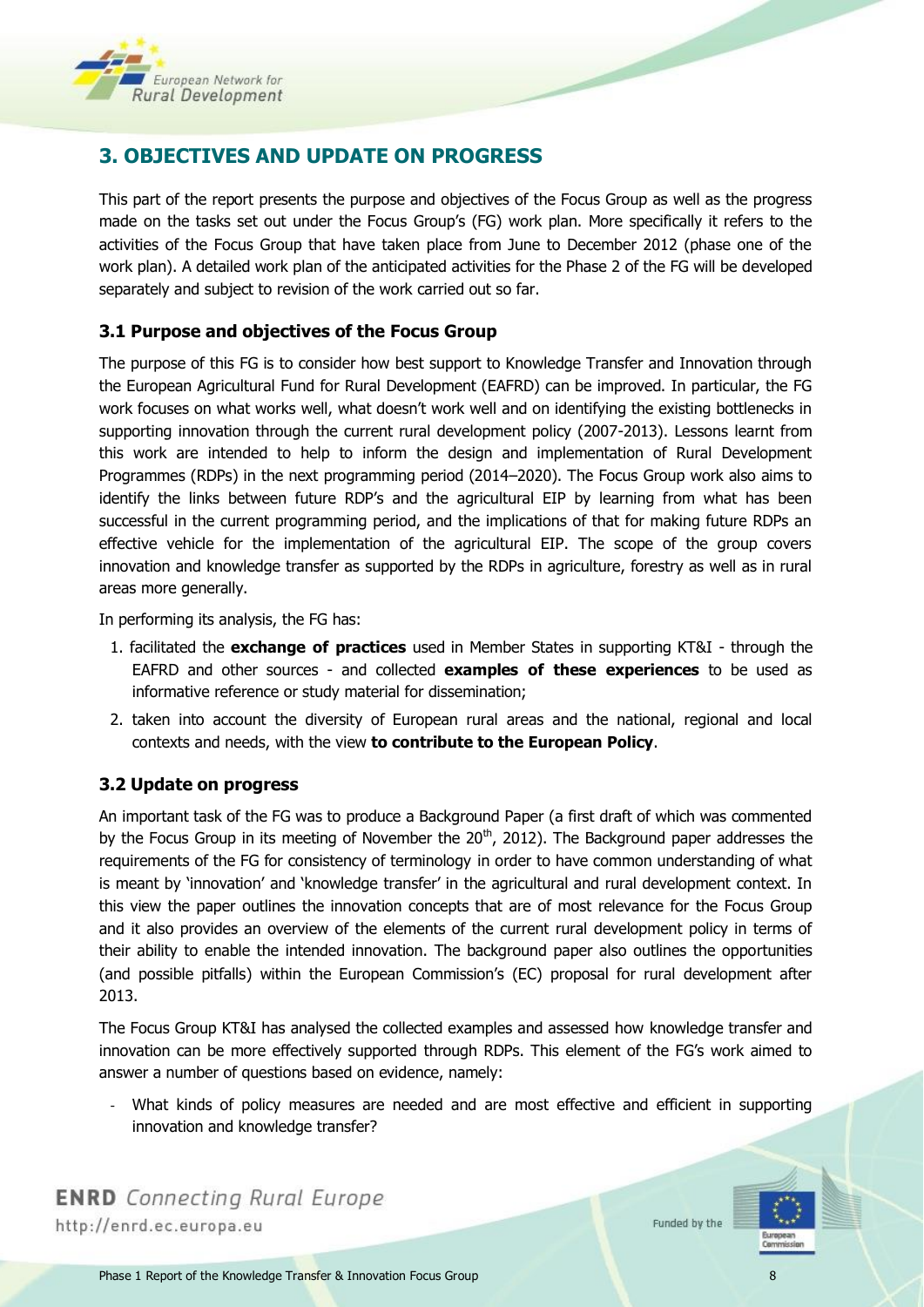

- What sorts of approach have been used to support innovation and knowledge transfer within RDPs under the current programming period and what were the main elements of their success?
- What is the role of cooperation between the relevant actors, and the role of rural networks and advisory services and what is needed to ensure that these are successful?
- How can the agricultural EIP effectively support Knowledge Transfer & Innovation through rural development programmes?
- What lessons can be drawn from these examples for the development, design and implementation of RDPs for the next programming period (2014-2020)?

To inform this element of the work, the FG has undertaken a series of online discussions and face-toface meetings in Brussels. A template was developed to collate examples of how innovation and knowledge transfer has been supported in different countries and to consider what worked well and what not so well. These examples have helped to create a strong evidence base from which recommendations for the forthcoming programming period (2014-2020) have been drawn. Examples were gathered in two rounds from July until October 2012. In total, during the first phase of the FG's activities more than 65 examples about RDP support to KT&I have been collected.

# **ENRD** Connecting Rural Europe http://enrd.ec.europa.eu



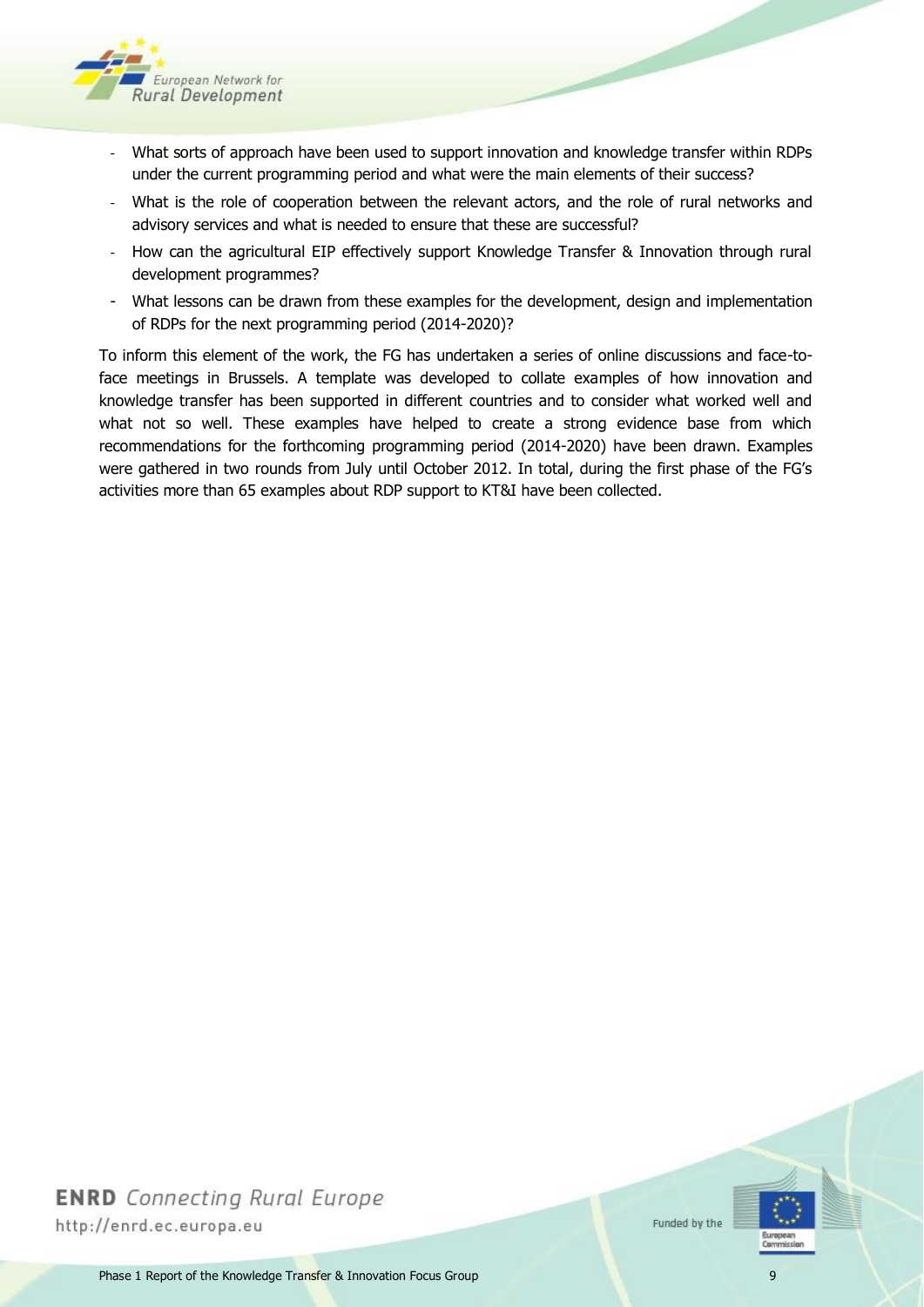

# <span id="page-9-0"></span>**4. DEFINITIONS AND THE METHODOLOGY USED FOR INVESTIGATING THE SUPPORT TO KT&I THROUGH RURAL DEVELOPMENT PROGRAMMES**

This section recalls in summary some key issues and concepts as introduced by the Background Paper (see annex 2) before introducing the framework for the analysis of the cases collected.

#### <span id="page-9-1"></span>**4.1 The Concept of Innovation and Knowledge Transfer in Rural Development Policy**

The need for innovation has to be understood in its context. Over the last 20 years, the concept of Knowledge Transfer and Innovation (KT&I) has evolved as well.

The major policy suggestion of relevant institutions is clear. For example the OECD<sup>2</sup> and the Standing Committee on Agricultural Research<sup>3</sup> (2012) conclude that Agricultural and Rural Development Policy both at the EU level (i.e. both pillars of the CAP) and the Member State level - should create an enabling climate for more complex innovation dynamics.

Both abovementioned works describe a "new rural paradigm", and present relevant suggestions for future Rural Development Policy:

- The policy focus should be less on 'sector' and 'subsidy' and more on 'place' and 'investment'.
- A 'place-based' approach helps fostering local public-private partnerships and helps integrating new stakeholders and their resources into the development process. In other words a territorialbased approach requires more bottom-up as opposed to top-down initiatives.
- A culture of cross-sector, co-operation within central and local governments to achieve more coherent policy initiatives demands new ways of co-ordinating vertically across levels of government and a better use of local knowledge.

#### **Key words on the innovation concept**

Theories around innovation usually distinguish two models: the linear and the systemic model.

In the *linear model* innovation is seen as a scientific and technical linear process driven by experts. Innovations are developed by researchers or scientists and are –to be- taken up by practitioners. The knowledge should flow directly from its source in science down to the field of the farmer. The linear view is based on two assumptions: the first is that innovation would not emerge from farmers; the second is that the results of scientific research are indeed relevant for the actual needs of the farmers.

The *systemic model* of innovation is more complex. It focuses on web-like interactions between different stakeholders in the innovation process. This approach looks at the institutional and social environment for innovation, by examining the relationship between institutions and the legal and policy frameworks. It also considers the education system and the role of social capital and tacit knowledge in generating, using and diffusing innovation (see annex 2 for further reference).

 $\overline{a}$ 



<sup>&</sup>lt;sup>2</sup> OECD, Reinventing Rural Policy Brief (2006)<http://www.oecd.org/governance/regionaldevelopment/37556607.pdf> 3 SCAR, Agricultural Knowledge and Innovation Systems in Transition – a reflection paper, 2012, [http://ec.europa.eu/research/agriculture/scar/pdf/akis\\_web.pdf](http://ec.europa.eu/research/agriculture/scar/pdf/akis_web.pdf)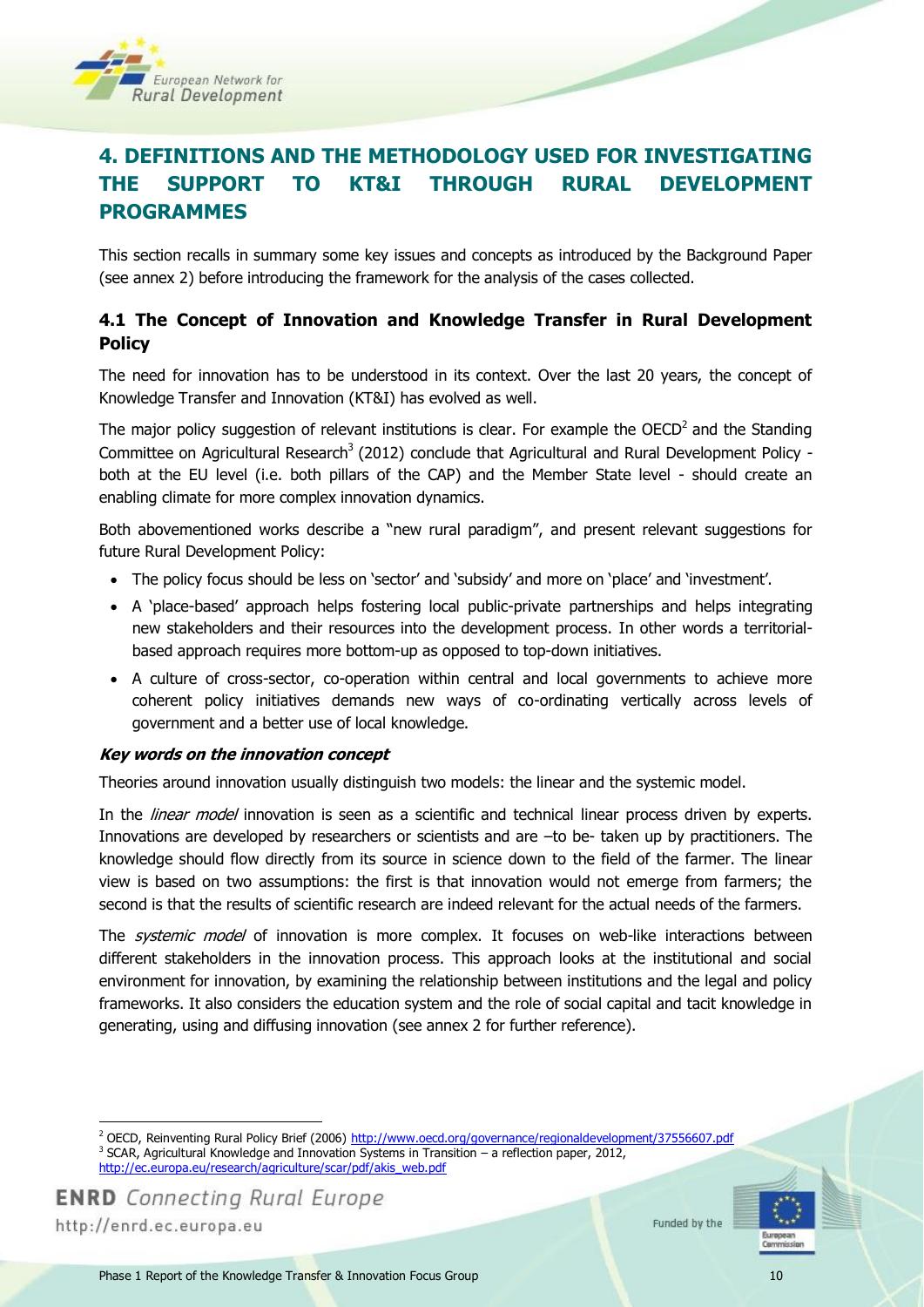

From the cases presented in the survey of the FG, it became clear that both models have their function in the understanding of how innovation works. So in its analysis the FG has integrated elements that pertain to both models.

In the context of rural development policy the key concept linking to a systemic model of innovation is the Agricultural Knowledge and Innovation Systems (AKIS). AKIS is defined as a 'concept to describe a coherent system of innovation, with emphasis on the organisations involved, the mutual links and the many interactions between them, including the institutional infrastructure with its incentives and its budget mechanisms' (SCAR, 2012).

In literature the innovation process is often subdivided in specific stages following a logical order. One commonly used description divides the process in 4 stages. It starts with a novelty (an *invention* as a completely new thing or an *innovation* for a specific area). If this innovation is promising it attracts more stakeholders and develops into a 'niche'. As soon as it scales up and starts to be established (supported by rules and regulations or when it is included in the education system), the stage is called a 'regime'. The fourth stage of 'landscape' cannot be influenced by RD Policy, as it is determined by global processes (Geels, 2004).

#### **Innovation as a dynamic process**

From the rural development policy perspective, it is not very helpful to insist on exact definitions of what is innovation and what is not: after all rural development policy itself does not produce innovation directly. Instead, it enables a climate for innovators. A given policy should preferably describe the desired innovation based on the policy-specific challenges. Thus rural development policy should aim at facilitating innovative technologies and innovative ways to solve problems and to grasp new opportunities. Instead of focusing on a detailed definition, the FG found it more appropriate to focus on innovation dynamics, or on innovation as a process. As SCAR (2012) has formulated it: "Innovation starts with mobilising existing knowledge. Innovation is a social process, more bottom-up or interactive than top-down from science to implementation. Even pure technical innovations are socially embedded in a process with clients, advisors etc. Very often partners are needed to implement an innovation."

#### **About AKIS and its actors**

In the linear model AKIS usually integrates four actors in the innovation process: research and education institutions, extension service and support system. The latter includes organisations related to credit, inputs, producers' associations etc. Often farm advisory services follow the same model. In the systems model the actors in the AKIS also include networks of consumer movements, environmental NGO's, landscape organisations etc. Obviously new knowledge networks start playing a role as well, in addition to the classical farm knowledge.

The formal AKIS actors in the linear model are rarely involved at the beginning of innovation while they are often present in the process of scaling-up. Hence, in the initial stage of innovations, the informal knowledge, the personal capacities and networks of innovators (including farmers) to build liaisons are essential. It brings the need for 'social capital' to the forefront of innovation policy, as it is the animating and consolidating element of emerging networks. This is where interactive innovation processes start playing a role: connecting actors to exchange of knowledge and enhance crossfertilisation, which will generate new insights and mould existing, possibly tacit knowledge, into focused solutions. In this stage the role of *innovation brokers* adds a useful element to the standard roles in the AKIS-model. Howells (2006) defines the innovation broker as "an organization or body that acts as an agent or broker in any aspect of the innovation process between two or more parties. Such

**ENRD** Connecting Rural Europe http://enrd.ec.europa.eu

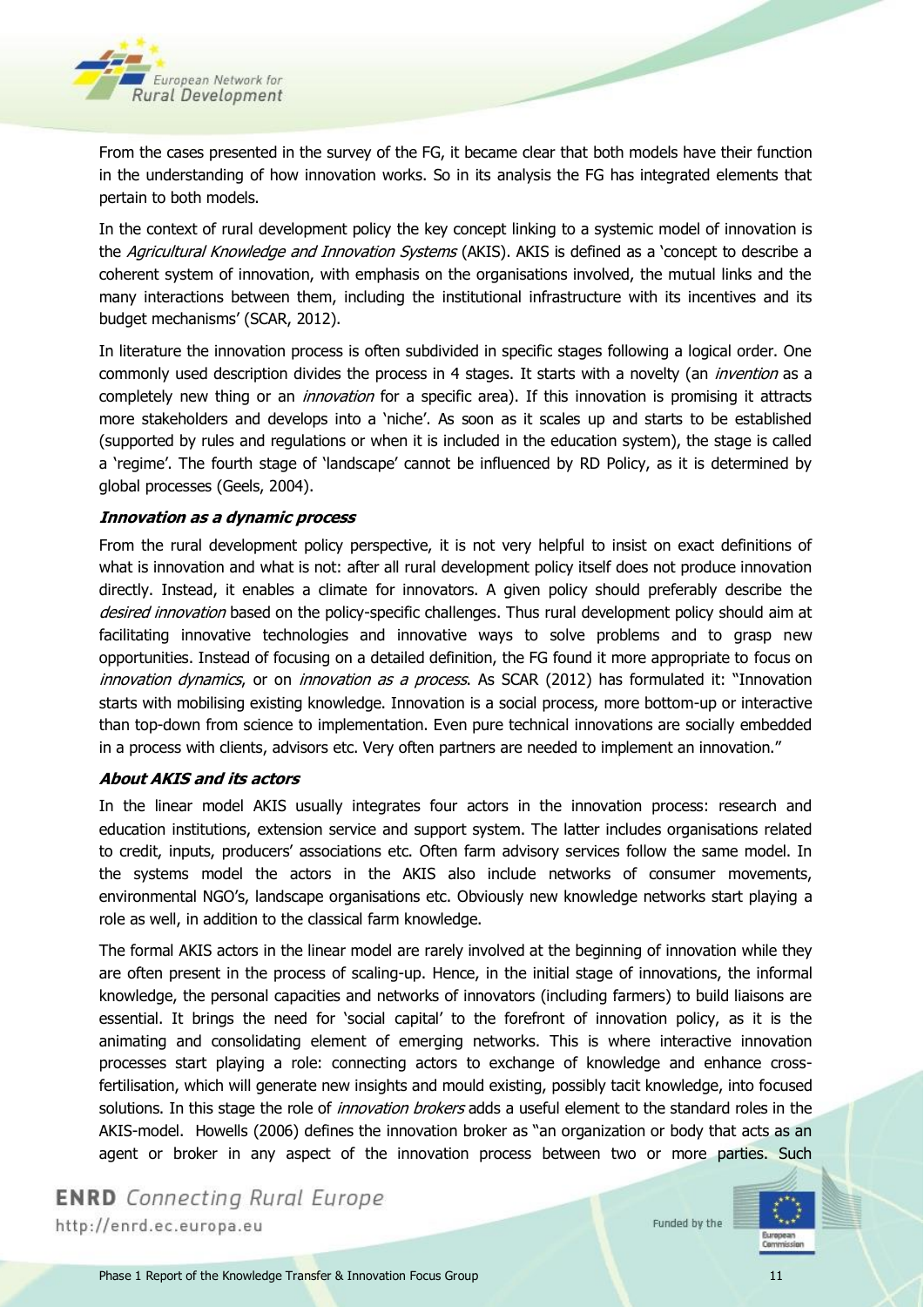

intermediary activities include: helping to provide information about potential collaborators; brokering a transaction between two or more parties; acting as a mediator, or go-between bodies or organizations that are already collaborating; and helping find advice, funding and support for the innovation outcomes of such collaborations."

#### <span id="page-11-0"></span>**4.2 A METHODOLOGICAL FRAMEWORK FOR THE ANALYSIS OF THE FG**

A specific questionnaire was developed by the FG with the objective of collecting a number of examples about RDP support to KT&I operations across EU Members States and regions. From the very beginning of work of the FG it became clear that the contexts in the countries differ to a large extent and that both above mentioned models of innovation are relevant. So the questions had to be of a character general enough to fit both the huge variety in situations in the Member States and the differing views on the KT&I systems that are functioning. Also the questionnaire invited for suggestions for future RD policy and assess whether current experience in innovation support could already shed some light on the function and support of the intended EIP operational groups.

To cover all those aspects, the questionnaire included the following basic aspects:

- $\circ$  the driver of the innovation (why: e.g. knowledge needs, changing market demands...)
- $\circ$  the object (what: was it a product, a process, or a system innovation);
- $\circ$  actors and stakeholders (who: actors in AKIS and others, including the main beneficiaries);
- $\circ$  the stage of the innovation process (how far)
- $\circ$  was it supported by policy or not;
- $\circ$  the role of networks (including scaling-up);
- $\circ$  success criteria (how: what factors did help the innovation and what constrained the process);
- o results and effects of the innovation (both benefits and constraints)
- $\circ$  policy lessons (why, what and how to improve: to advise RDP and EIP Operational Groups)

At different meetings of the FG (face-to-face or via video conference) held in order to discuss preparatory work or assess progresses, some points for consideration have emerged, that need specific attention. These issues, together with the results of the present analysis have been further discussed by the FG and elaborated in the final draft of the report:

- 1. There is an expressed need in Member States for *guidance 'how to' to support bottom-up* innovation processes and emerging innovation networks. Lessons from practical experience 'how to' can inform MS and the EU level.
- 2. Current RD Policy already has some instruments to support innovation. Both through several measures like measure 124 (Cooperation for development of new products, processes and technologies in the agriculture and food sector and in the forestry sector), Local Action Groups and National Rural Networks. So it would be important to assess how current instruments have contributed to innovation.
- 3. The FG is interested to know what the main innovation themes in the case studies are. Do the presented cases dominantly deal with: i) competitiveness issues of the agri-food chain; ii) environmental issues (renewable energy and protection of environment) or; iii) with services to rural society (including employment, catering in rural areas and energy if related to local community rather than agriculture).

**ENRD** Connecting Rural Europe http://enrd.ec.europa.eu

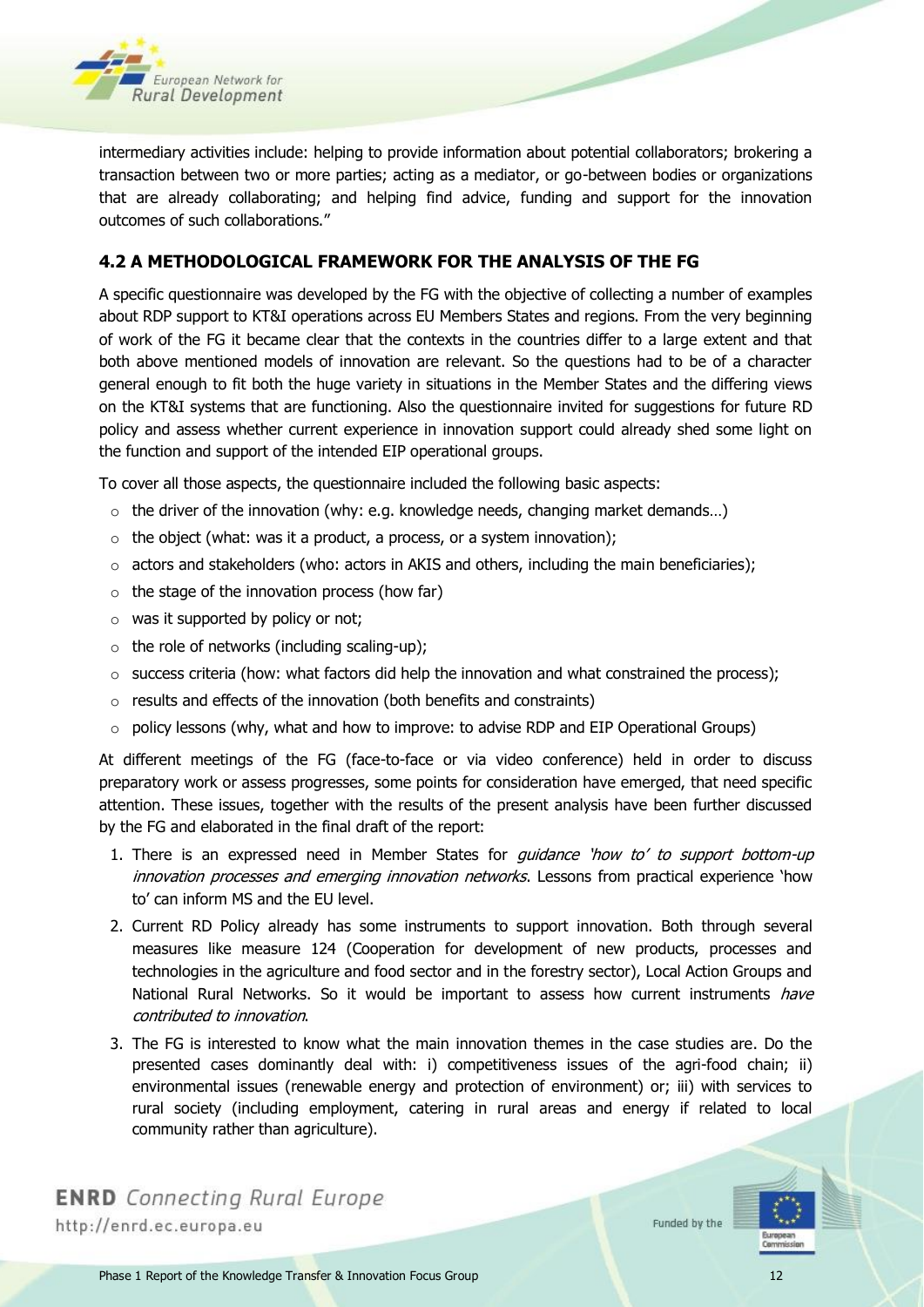

# <span id="page-12-0"></span>**5. CASE STUDIES ANALYSIS**

This section summarises the different elements involved in the innovation process collected through the questionnaire: the drivers for innovation, who ignited the innovation process and who were the actors involved, the different RDP measures or funding sources used, the role of knowledge transfer, the contribution of networks and advisory services in facilitating the innovation process or their contribution in its dissemination and up scaling, as well as what were the final results. The section concludes by highlighting the mechanisms / steps which worked well or what were the "bottlenecks" that constraint the overall process. The information that will be presented in the following sections attempts to capture and organise the experiences of the different MS on supporting Knowledge Transfer and Innovation, based on examples provided by the FG and supplemented with information from other relevant literature.

Overall, 66 examples have been collected from 17 MS, on a voluntary basis. The number of examples received per MS, and their distribution is illustrated in Figure 1 below. Two examples cover multiple MS. The largest numbers of examples collected reflect experiences from France (8), Spain (8), the Czech Republic (6), Italy (6), Sweden (6), followed by Hungary (5) and United Kingdom (5). The geographical coverage of the examples also reflects the current composition of the FG. The majority of the examples (33) relate to northern and western and Scandinavian Member States – interestingly these countries according to the OECD<sup>4</sup>, appear to invest more in innovation as seen by their higher gross domestic expenditures on Research and Development (R&D). A significant number of examples (9) were provided for the Mediterranean area (in particular from Spain) as well as from RDPs in some of the central and eastern Member States (17 examples).



<span id="page-12-1"></span>

The examples provided focus primarily on those RDP measures that directly target innovation. As shown in Table 1, the largest number of examples were supported by measures related to the development of new products, processes and technologies (measure 124, 12 examples) and the

**ENRD** Connecting Rural Europe http://enrd.ec.europa.eu



 $\overline{a}$ 4 [http://www.oecd-ilibrary.org/sites/factbook-2011-en/08/01/01/index.html?contentType=&itemId=/content/chapter/factbook-](http://www.oecd-ilibrary.org/sites/factbook-2011-en/08/01/01/index.html?contentType=&itemId=/content/chapter/factbook-2011-68-en&containerItemId=/content/serial/18147364&accessItemIds=&mimeType=text/h)[2011-68-en&containerItemId=/content/serial/18147364&accessItemIds=&mimeType=text/h](http://www.oecd-ilibrary.org/sites/factbook-2011-en/08/01/01/index.html?contentType=&itemId=/content/chapter/factbook-2011-68-en&containerItemId=/content/serial/18147364&accessItemIds=&mimeType=text/h)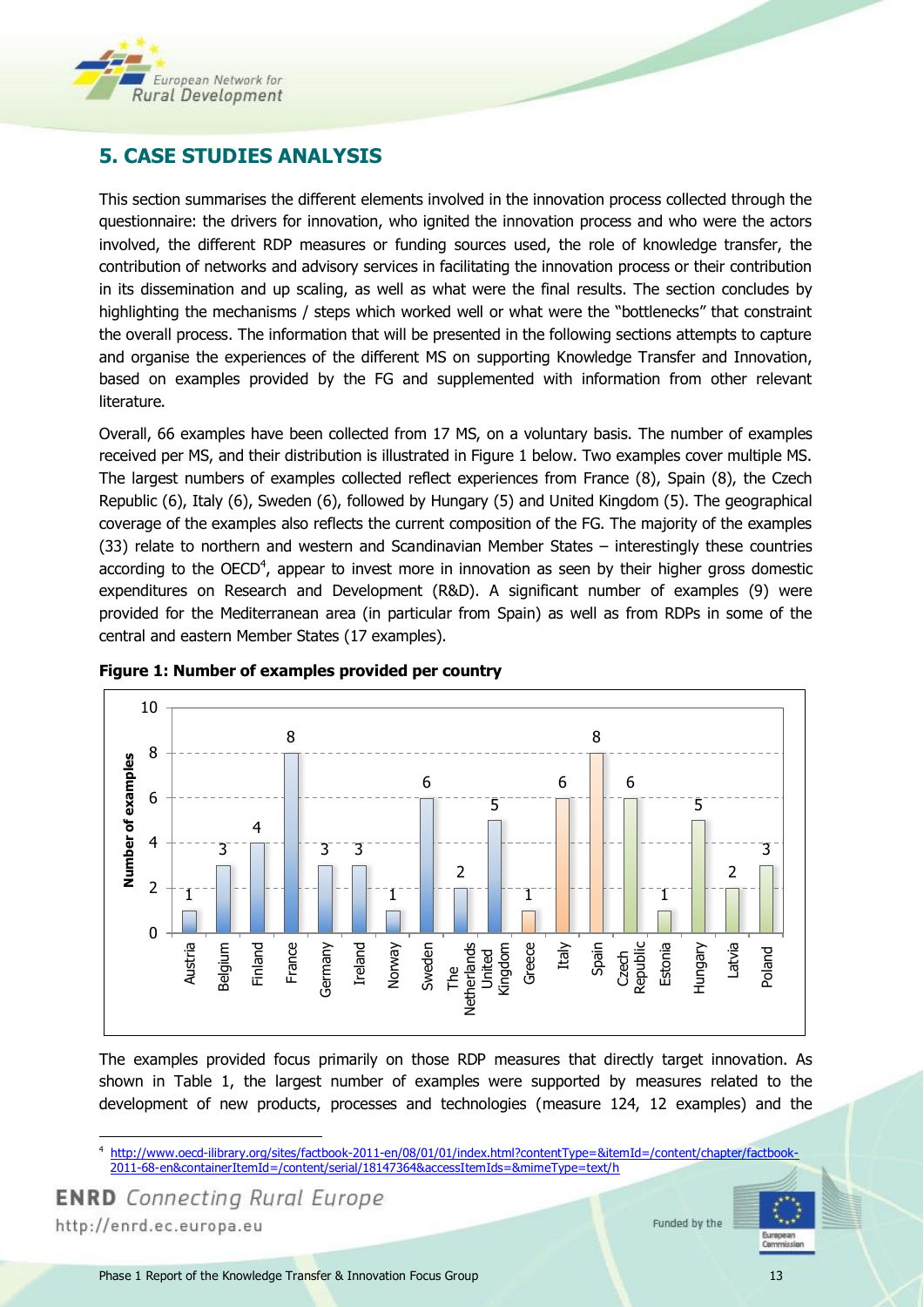

modernisation of agricultural holdings (measure 121, 5 examples). Other examples were supported by measures related to promoting the dissemination of information and knowledge transfer including vocational training and information (measure 111, 4 examples); to farm advisory services (measure 114, 4 examples); and to setting up of farm advisory services (measure 115, 3 examples).

A number of cases emphasized the **need for combining measures** in order to support the innovation process. Such combinations are of measures 111, 114 as shown by a case in Emilia Romagna (Italy) were a network has been established for the dissemination of knowledge and it distributes and sells training, information and consulting  $-$  see box 1.

#### <span id="page-13-1"></span>**Box 1: The "Catalogo verde" network in the region Emilia Romagna, Italy**

'CATALOGO VERDE' represents a network promoted by the Emilia-Romagna Region in Italy in order to provide public access to training, information, and consulting services. The project is financed through the combination of measures 111 and 114, to which additional co-financing by private companies is added. The project reveals the importance of providing integrated knowledge tools in order to increase efficiency and effectiveness. The services are offered on the basis of contracts defined *a priori*, the cost of which can be reimbursed through a government grant that varies from 60% to 90%. Service suppliers are accredited training and advisory bodies of proven competence. The main beneficiaries are private farmers and companies, who can benefit from information and consulting services that are tailored to their real needs.

In what concerns financing by the different RDP Axes, apart from Axis 1 (29 examples) which had the largest number of cases, Axis 3 and Axis 4 LEADER are represented with 6 examples each while 2 examples where received covering Axis 2. The Technical Assistance budget and the National Rural Networks also played a significant role in supporting the innovation process as it can finance training and information activities, the evaluation of the pilot projects and by the provision of micro grants through the best practices (4 examples).

| <b>Measure</b>                        | <b>Description</b>                                                                                                                                    | No.<br><b>Examples</b> |  |  |
|---------------------------------------|-------------------------------------------------------------------------------------------------------------------------------------------------------|------------------------|--|--|
| 111                                   | Vocational training and advice<br>4                                                                                                                   |                        |  |  |
| 114                                   | Use of advisory services                                                                                                                              | 4                      |  |  |
| 115                                   | Setting up of management, relief and advisory services                                                                                                | 3                      |  |  |
| 121                                   | Modernisation of agricultural holdings                                                                                                                | 5                      |  |  |
| 123                                   | Adding value to agricultural and forestry products                                                                                                    | 1                      |  |  |
| 124                                   | Cooperation for development of new products, processes and technologies in the<br>14<br>agriculture and food sector and in the forestry sector        |                        |  |  |
| Axis 2                                | Improving the environment and the countryside                                                                                                         | 3                      |  |  |
| Axis 3                                | The quality of life in rural areas and diversification of the rural economy                                                                           | 6                      |  |  |
| Axis 4                                | <b>LEADER</b><br>6                                                                                                                                    |                        |  |  |
| <b>Technical</b><br><b>Assistance</b> | National Rural Networks<br>4                                                                                                                          |                        |  |  |
| <b>Other</b>                          | European Social Fund, European Regional Development Fund, Leonardo Da Vinci<br>39<br>programme, INTERREG programmes, National and regional funds etc. |                        |  |  |

<span id="page-13-0"></span>

Please note that the table refers to the number of examples per measure, i.e. some examples may cover more than one measure and in these cases they will appear twice in the table.



**ENRD** Connecting Rural Europe http://enrd.ec.europa.eu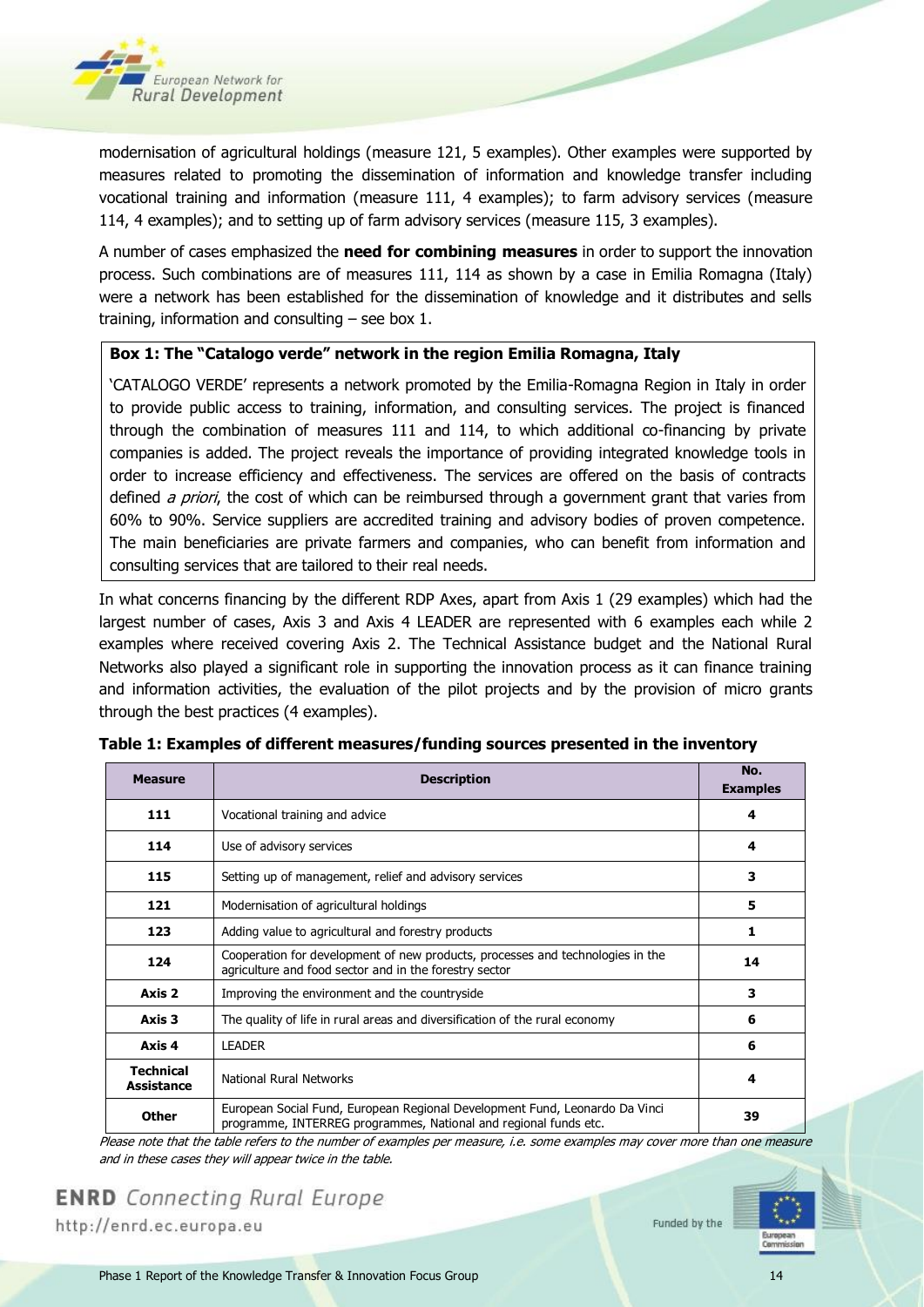

Interestingly, the largest number of examples (39) stress the use of additional or alternative means of finance generated through various public (e.g. national, regional administrations) and private sources (e.g. bank loans, business); as well as other EU funds (e.g. the ESF, the ERDF, INTERREG, the Leonardo da Vinci programme).

#### <span id="page-14-0"></span>**5.1 Why – The needs and opportunities leading to innovation**

In the majority of the cases collected (38 examples) the innovation process originated from the need to enable the actors of the primary sector (farmers, cooperatives, producers, agro-food industries etc.) to maintain and/or improve their competitiveness. Increasing competitiveness was pursued due to a number of different reasons: farmers, producers and processors along the "value chain" in many cases (15 examples) were motivated by the need to improve the performance of their holding by adopting changes in production, farming and processing practices in order to tackle the increased costs, competition from other countries and loss of profitability.

The need to address the beneficiaries' knowledge needs was reported as another major reason for innovation (12 examples). This included establishing new forms of cooperation with research institutes, universities and other knowledge "generators" in order to keep up with innovations and technological advances as to remain competitive, cover the knowledge gaps which the market had no financial incentive to cover (particularly for the organic sector), address training needs or take advantage of exchanges of experience and transfer of knowledge. Responding to changing market demands or new opportunities (9 examples) was another strong driver for innovation as in these cases innovation emerged from the need to respond to the increasing demand for better quality or new products. The need for cooperation also led to innovation as the beneficiaries saw significant opportunities in achieving economies of scale or in developing new practices which would be beneficial for all the stakeholders – see box 2 below.

#### <span id="page-14-1"></span>**Box 2: The joint company of grain farmers improving their position in the market in Sweden**

In Sweden, two neighbouring farmers used their own savings and a bank loan to form a joint company to cultivate grains (600 hectares), construct a large silo and a drying facility. The large scale of production and the increased storage capacity has improved their bargaining position with respect to traders. As a result they are now achieving better prices for their products. This innovation represents a change compared with the traditional supply chain, where it is the buyer and not the farmer who is usually involved in drying and storage. Their initiative was driven by the need to take advantage of scale in the production of grains and storage capacity. Also, the building of a silo would not have been profitable for only one of the farmers. Because large volumes of grains are also very attractive for traders, the firm had so far no need for marketing since information about the large silo has spread quickly through word of mouth. This case study shows that unconventional solutions, such as forming a joint company between two neighbours, may sometimes constitute a solution that enables farmers to survive and grow.

Addressing environmental issues is also an important driver for innovation (11 examples). From these environmentally-oriented examples, renewable energy led to innovation (6 examples) as it offers significant opportunities for farmers for decreasing their costs, creates new job opportunities and offers considerable economies of scale in production of bio-energy thus acting as a trigger for new cooperation between farmers and industry. Innovation also originates from the need to protect the

**ENRD** Connecting Rural Europe http://enrd.ec.europa.eu



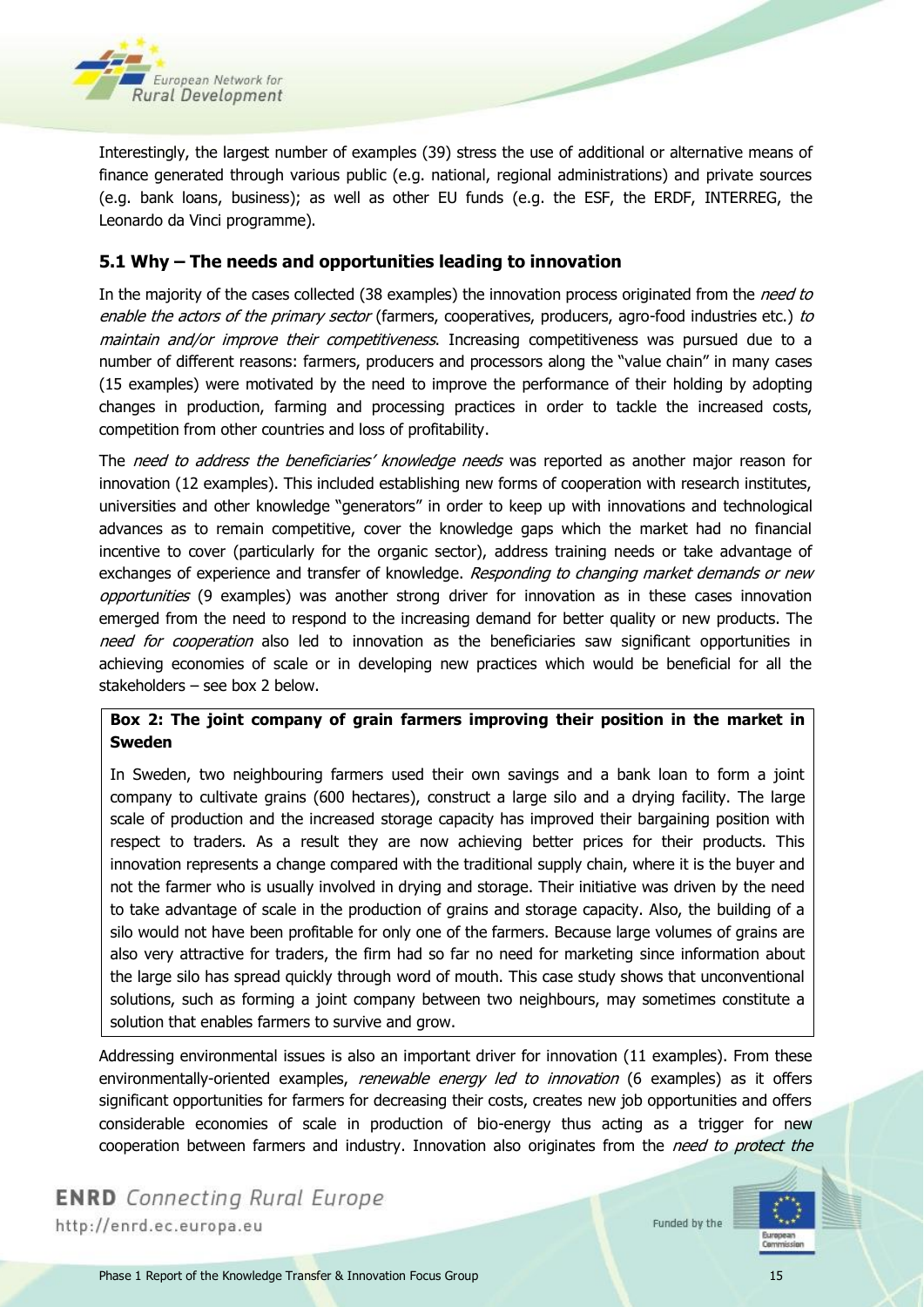

environment (5 examples). This included developing, demonstrating, exchanging and adopting new practices which minimise the impact of intensive agriculture in the environment and manage the available land and water resources in a sustainable manner thus creating wider benefits to the society (environmental services).

The need for new services and addressing societal issues in the rural areas is another trigger for igniting the innovation process (9 examples). In this category the LEADER type projects have a versatile and dominant role in promoting innovation in rural areas by addressing needs related to rural society (supporting the elderly people or promoting employment for rural youth) and supporting the diversification and development of the local economy. Another important driver for this category of innovation was also the need to overcome the disadvantages created by the lack of networks and cooperation in the rural areas which could stimulate the local markets and create opportunities for additional income.

Both problems and opportunities are key motivators in the innovation process. Table 2 provides an indication of the main problems and opportunities that lead to innovations in the three areas examined based on the on the information gathered from the FG.

|                        | <b>Problems</b>                                                                                                                                                                                                                                                                                                                                                                                 | <b>Opportunities</b>                                                                                                                                                                                                                                                                                                                                    |  |  |  |
|------------------------|-------------------------------------------------------------------------------------------------------------------------------------------------------------------------------------------------------------------------------------------------------------------------------------------------------------------------------------------------------------------------------------------------|---------------------------------------------------------------------------------------------------------------------------------------------------------------------------------------------------------------------------------------------------------------------------------------------------------------------------------------------------------|--|--|--|
| <b>Competitiveness</b> | Price pressure or fluctuation<br>Increased costs, competition from other<br>countries and loss of profitability<br>Difficulties in following the technological<br>advances<br>• Lack of technical assistance and research on<br>specific sectors (e.g. organic farming)<br>• Product limitations (e.g. shelf-life, varying<br>quality)<br>Legal requirements on the health and safety<br>issues | Increasing demand for new or better products<br>٠<br>Branding a new product in the market<br>Opportunities to increase yields and reduce<br>$\bullet$<br>operation costs<br>• Generate or take advantage of diversifying<br>opportunities in new markets<br>Achieving economies of scale<br>Benefits from sharing knowledge, experiences<br>& practices |  |  |  |
| <b>Environment</b>     | Declining or scarcity of natural resources<br>Structural change pressures in farms<br>Lack of knowledge and consensus<br>on<br>environmental and nature protection issues<br>Dependency for fossil fuels                                                                                                                                                                                        | Reduce the use of pesticides or fertilisers<br>Lowering production costs<br>New sources of income (energy, fuels etc.)<br>Delivering environmental services to society                                                                                                                                                                                  |  |  |  |
| <b>Rural society</b>   | Poverty<br>Rural exodus<br>Population scarcity and lack of social services<br>Weak SME sector<br>High unemployment levels especially for youth<br>Poor cooperation between the local actors                                                                                                                                                                                                     | Local products and services can stimulate the<br>local economy and diversify incomes<br>Opportunities from exploiting local potentials<br>(environment, traditions etc.)<br>Great potentials from energy<br>production<br>(income, job opportunities, environmental<br>benefits etc.)                                                                   |  |  |  |

<span id="page-15-1"></span>

#### <span id="page-15-0"></span>**5.2 Who – Initiators and actors involved in the innovation process**

According to the case studies collected, *farmers or farmers' organisations* are in the majority of the cases the ones who initiated the innovation process (26 case studies). Research institutes and universities are also an important initiator of novelties (8 examples). The role of research institutes in generating the innovation as described in the case studies indicates that elements from both the linear

```
ENRD Connecting Rural Europe
http://enrd.ec.europa.eu
```
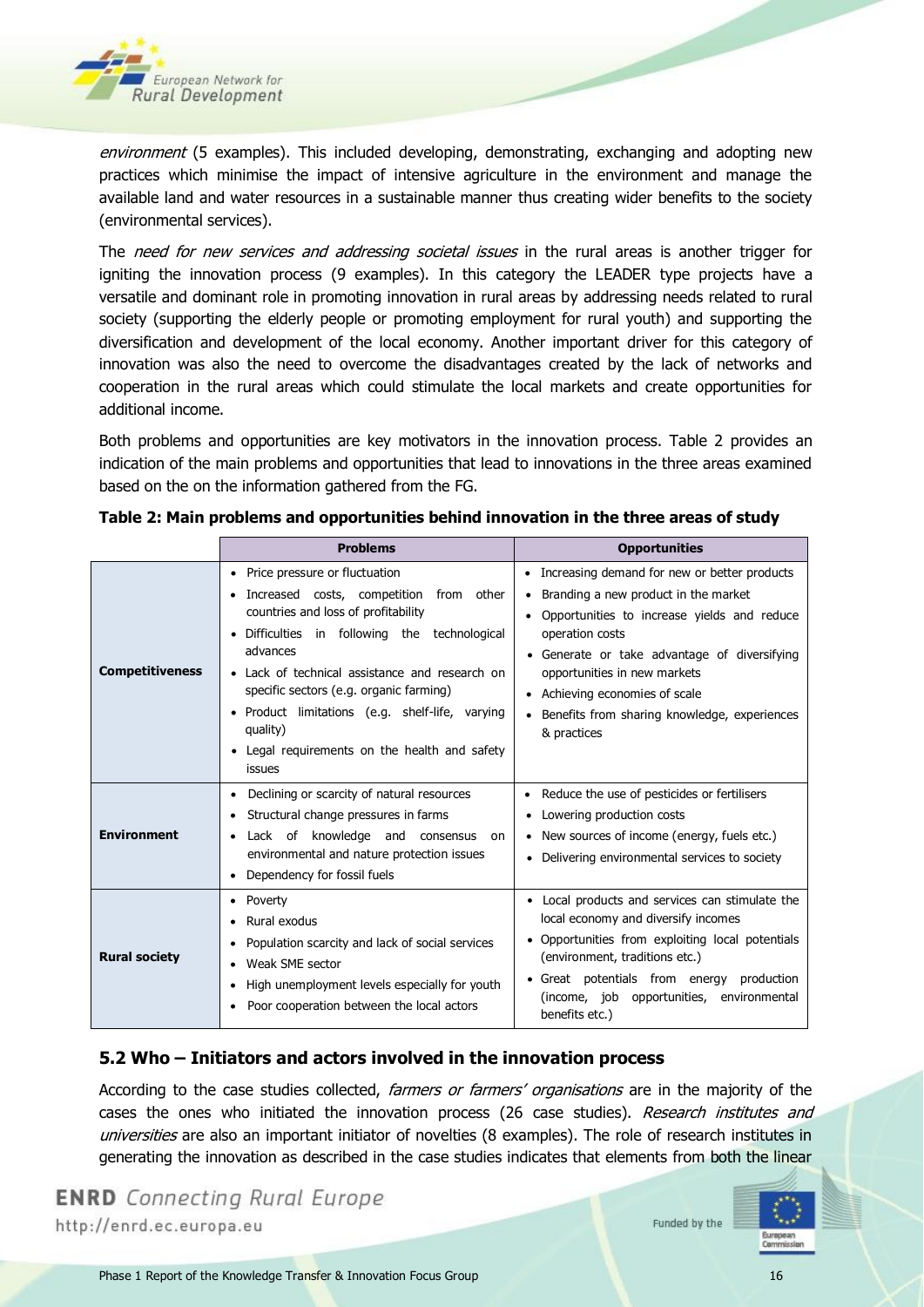

and the systemic models are present. Research institutes appear to be both generators of innovations which are then transferred to and applied by the farmers (see, for instance, the case of Sietinet initiative in Belgium – box 3), as well as active and equal participants in a 'side by side' network approach, in which innovation is 'co-produced' through interactions between the stakeholders (the case of cheese processing unit modernisation example in Czech Republic – box 4).

#### <span id="page-16-1"></span>**Box 3: The Sietinet initiative - Linking the research and the ornamental plant production sector in Flanders Belgium**

The Flemish ornamental plant production sector is export-oriented and operates in the world market. In this situation of fierce competition, innovations and technological advances are needed to remain competitive. In the Sietinet initiative the participating companies from the sector aimed to access new knowledge produced by the research. This was necessary, as it is very hard or even impossible for the companies - coming from different branches within the sector: in vitro, young plants and breeding - to gain this type of knowledge or to do research themselves. Through this initiative 9 knowledge institutes (universities, university colleges, an experimental station and ILVO) active in the ornamental plant production sector collaborated with a group of 60 companies in this sector. Through the project funding, a scientist (technological consultant) was hired and employed in one of the participating knowledge institutes to make this knowledge available in an accessible way for the participating companies.

#### <span id="page-16-2"></span>**Box 4: The renovation of a cheese processing unit in the Czech Republic**

Differently, a project concerning a cheese processing unit in the Czech Republic follows the pattern of the systemic model were the innovation is generated from a synthesis rather than a one way, linear, top-down approach. The project emerged as a result of the different needs and inputs of an agricultural cooperative, a research institute for cattle production, and customers. Initially, the main focus was on the modernisation of the processing unit of one agricultural cooperative. The collaboration with research sector was assumed as a chance but with no high expectations. The research institute provided new ideas on how to improve the product and also suggestions for improvements in marketing. A study visit of the beneficiaries in Austria provided some additional ideas, while professional networks provided the signals on the market's demand for quality cheese.

The *advisory services* played a catalyst role in the emergence of the novelty in 6 of the case studies. Also in 6 examples the innovation process was initiated by a LAG and in 4 examples the agro-food businesses (see figure 2). Other actors who initiated innovations concerned NGOs, chambers of commerce / agriculture, development organisations etc.



#### <span id="page-16-0"></span>**Figure 2: Actors initiating the innovation process**



**ENRD** Connecting Rural Europe http://enrd.ec.europa.eu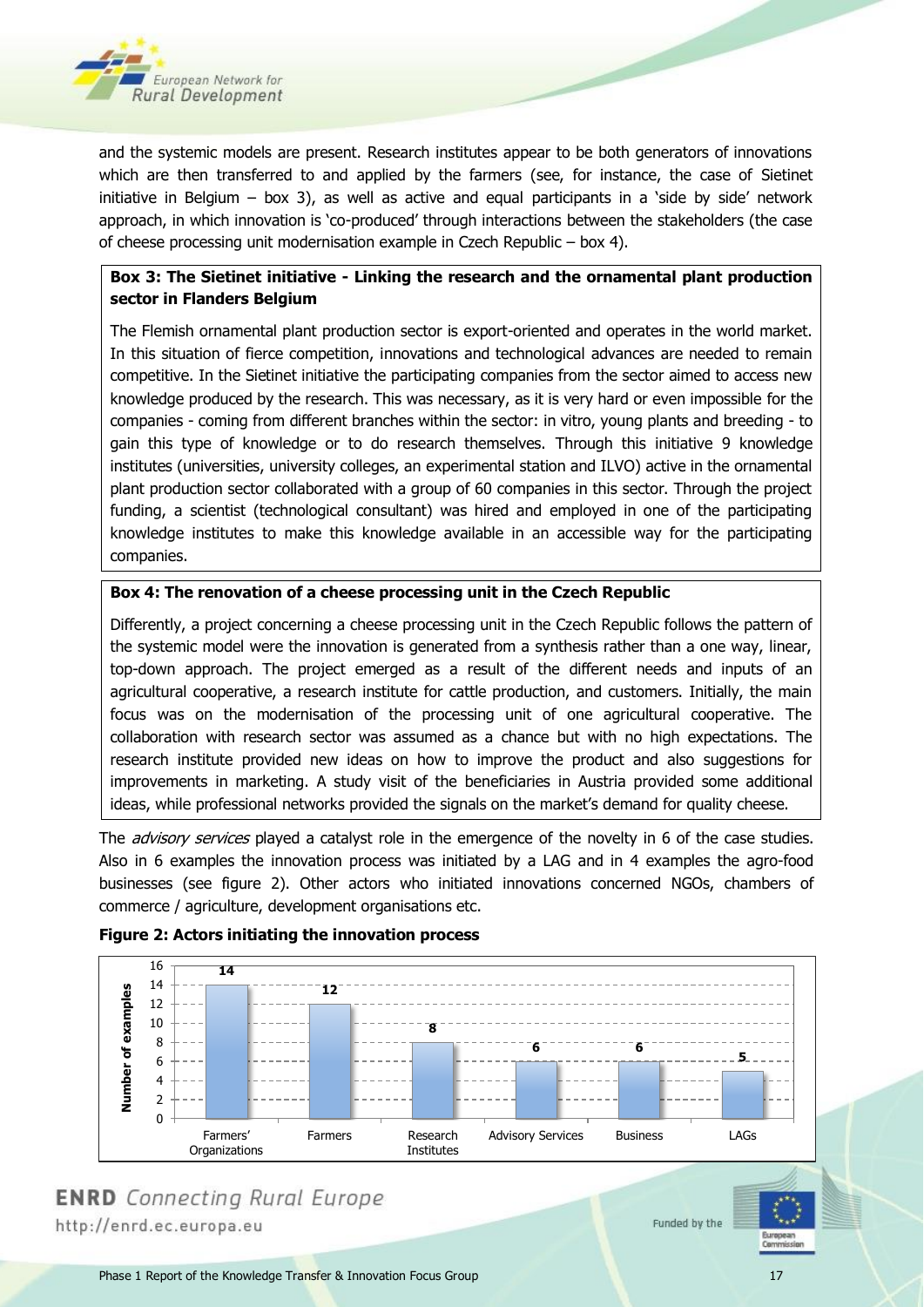

Please note that the table refers to the number of initiators per example, i.e. in some examples more than one initiator are involved and in these cases they will appear twice in the table.

The actors involved in the innovation process in the examples collected are very diverse: farmers and their organisations, agri-food businesses, research institutes and/or universities, formal or informal networks and the NRNs, the public or regional administrations, as well as local action groups.

Different dynamics in the combination of actors appear to emerge when examining the case studies according to the focus of innovation  $-$  see table 3. When the innovation is oriented towards competitiveness of the agri-food sector there is an equally distributed presence of individual farmers, farmers' organisations, and of knowledge generators and distributors possibly indicating the presence of web-like interactions between different stakeholders in the innovation process based on the multidirectional flow of information. In the cases where the innovation process is addressing environmental issues, the contribution of the extension and advisory services appears to be very important. This probably highlights that such innovations depend more on knowledge transfer and exchange of information on specific technical, management, policy etc. issues thus advisory services have a central role in supporting the innovation process. Finally, in the case studies where innovations concerned wider needs of the rural society and economy LAGs were the main initiating actors given the important role and potentials of LEADER in promoting innovation in rural areas.

|                        | Individual<br>farmers   | Farmers'<br>organisations | Agri-food<br>business<br>' industry | Universities /<br>Research<br>institutes | Extension /<br>advisory<br>service /<br>business<br>advice | Formal /<br>informal<br>networks | Policy<br>actors /<br>public<br>admin. | <b>LAGs</b> |
|------------------------|-------------------------|---------------------------|-------------------------------------|------------------------------------------|------------------------------------------------------------|----------------------------------|----------------------------------------|-------------|
| <b>Competitiveness</b> | 19                      | 21                        | 14                                  | 22                                       | 23                                                         | 8                                | 4                                      |             |
| <b>Environment</b>     | 6                       | 6                         |                                     | 5                                        | 10                                                         | 4                                | з                                      |             |
| <b>Rural services</b>  | $\overline{\mathbf{2}}$ |                           | 3                                   | 3                                        |                                                            | 0                                | 3                                      | 6           |

<span id="page-17-1"></span>**Table 3: Actors involved in the innovation process**

Please note that the table refers to the number of actors per example, i.e. in most examples a number of actors are involved and in these cases they will appear twice in the table.

#### <span id="page-17-0"></span>**5.3 What – The types of innovation supported**

This section provides an indication of the types of innovation supported in the FG examples. In the questionnaire used by the FG, innovation was considered under three types (innovative product, new process or practice, innovative form of organisation - including marketing) as a close proxy to the OECD definition<sup>5</sup> suitable for the context of this analysis. In the collected case studies the predominant type of innovation concerned was about new *processes or practices* (39 examples), followed by innovations on new forms of organisation which included marketing (27 examples) and *innovative products* (19 examples) – see figure 4.

Innovations on new processes or practices included the adoption of new or improved farming or production methods and techniques (e.g. biological control of pests in farming), modernisation and utilisation of new equipment, combining or exchanging resources (e.g. exchange of straw-compost between dairy and crop farmers). The innovative forms of organisation - including marketing -

 $\overline{\phantom{a}}$ <sup>5</sup> <http://www.oecd.org/site/innovationstrategy/defininginnovation.htm>

**ENRD** Connecting Rural Europe http://enrd.ec.europa.eu

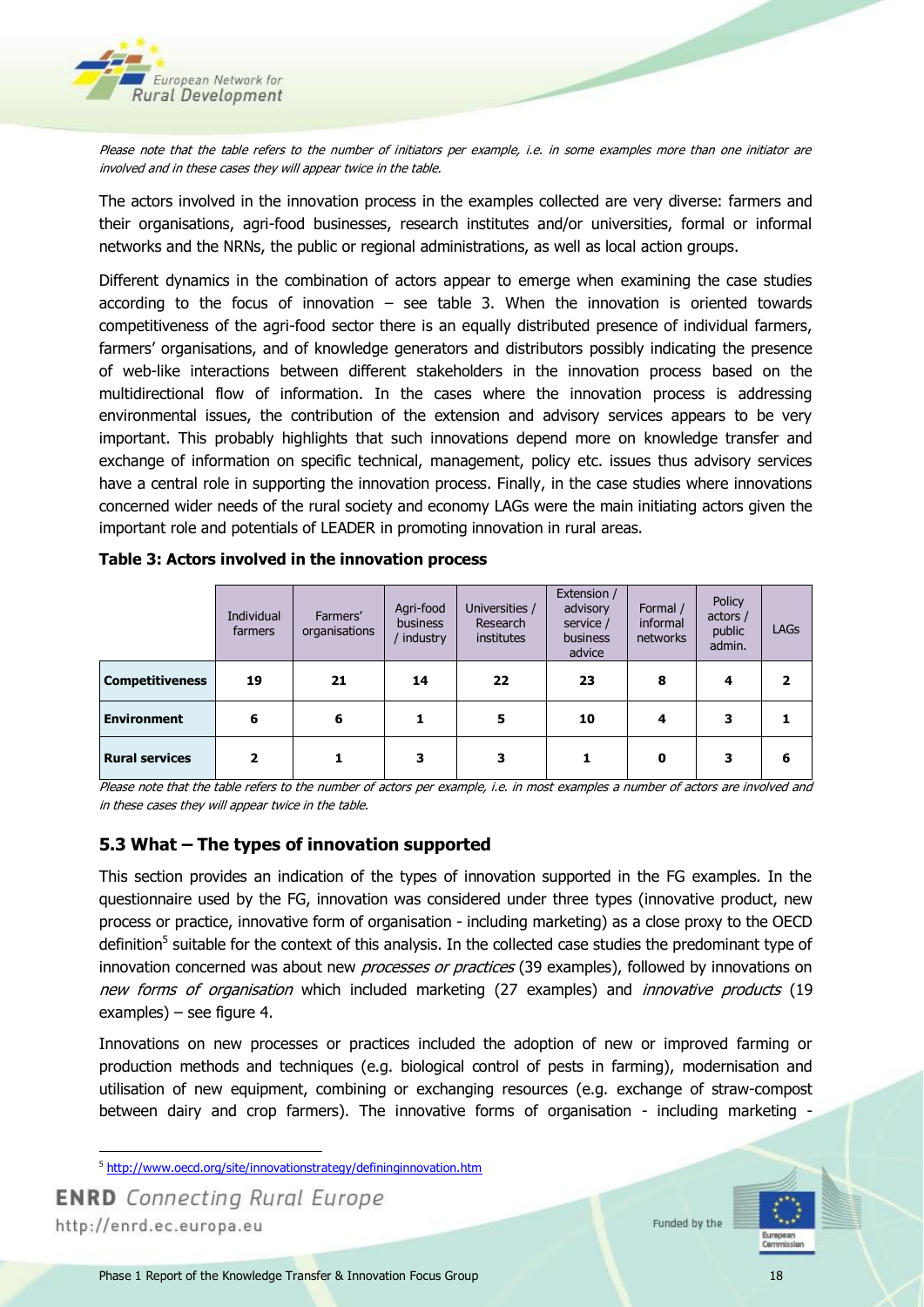

concerned the formulation and establishment of new networks aiming to facilitate experimentation, exchange of experience, transfer of knowledge and new forms of cooperation (e.g. establishment of networks between farmers, research institutes, clusters formed by forest producers both for selling purposes but also for infrastructural development etc. – see box 5). In the examples about innovative products were included the introduction of new or significantly improved products (e.g. quark which is a type of fresh cheese with pro-biotic culture, wood chip pellets from thinning) as well as the introduction of new services such as the creation of a competence centre for organic farming (KÖN) in Germany, the formation of a cluster between farmers and local industries (Valbiom) for the valorisation of BIO-Materials in France etc.

In 6 examples other types of innovation were supported mainly oriented towards the needs of rural society mainly through new and specialised types of education or training e.g. developing a new curriculum for primary schools to provide entrepreneurial skills and to strengthen the local identity of the young pupils; innovative vocational training curricula to train adults as bio-energy technicians; the establishment of a centre for practical training in small-scale processing etc. In this category also included initiatives like the establishment of a regional tourist network to facilitate the cooperation of local actors.



#### <span id="page-18-0"></span>**Figure 3: Types of innovation supported**

Please note that the table refers to the number of innovation types per example, i.e. in 26 of examples more than one type of innovation were concerned and in these cases they will appear twice in the table.

#### <span id="page-18-1"></span>**Box 5: The production of energy from wood in Ireland**

The County Clare Wood Energy Project (CWEEP) is a national pilot project. The project identified the need to generate a local market for farm forest thinnings and also to promote the use of wood chip boilers among large local organizations as a local, sustainable, cost-effective and environmentally friendly end-use. Among the novelties associated with this project is clustering of the forest producers both for selling purposes but also for infrastructural development. This 'spatial' grouping or clustering generates efficiencies when the forest owners are engaging forestry contractors to provide inspection paths, harvesting roadways and carry out timber harvesting operations. Such a spatial-functional focus which is more purposive and built on economic or social relations, in addition to the territorial aspects of groups, is also of relevance in terms of the funding for clusters that is foreseen under Art. 36. of the legal proposal on support of rural development after 2013 $<sup>6</sup>$ .</sup>

**ENRD** Connecting Rural Europe http://enrd.ec.europa.eu



 $\overline{\phantom{a}}$ <sup>6</sup> [http://ec.europa.eu/agriculture/cap-post-2013/legal-proposals/com627/627\\_en.pdf](http://ec.europa.eu/agriculture/cap-post-2013/legal-proposals/com627/627_en.pdf)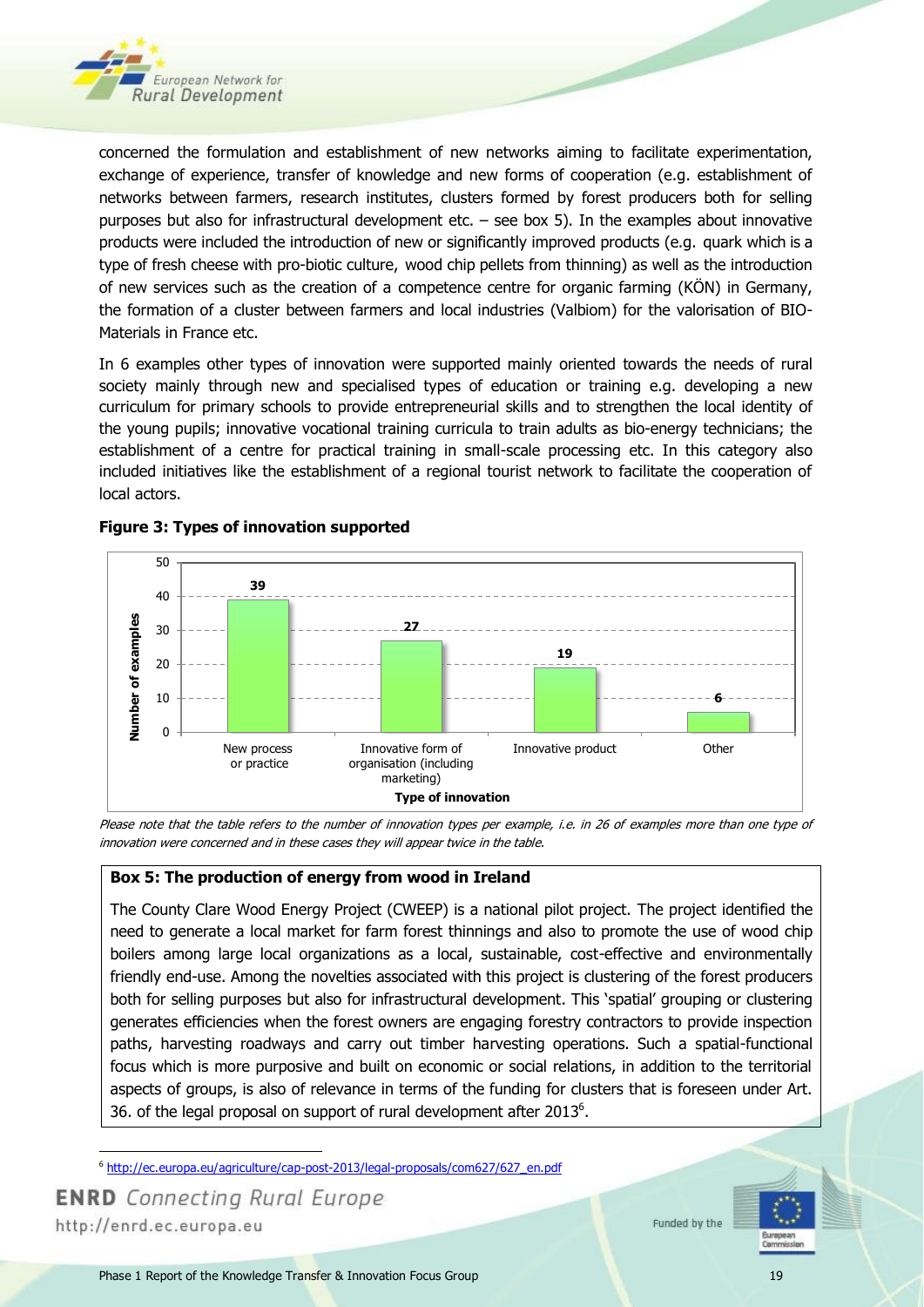

#### <span id="page-19-0"></span>**5.4 Benefits from Knowledge Transfer**

According to the EU Commission communication on "Improving knowledge transfer between research institutions and industry across Europe"<sup>7</sup>, Knowledge Transfer (KT) involves the processes for capturing, collecting and sharing explicit and tacit knowledge, including skills and competences. As highlighted by the majority of the collected case studies (52 case studies), KT was a precondition or a significant part of the innovation process and it appears that the benefits of KT are also contingent to several interrelated factors such as creating partnerships, building capacity, and raising awareness.

From the side of the end users of the innovation (farmers, agri-food businesses, local entrepreneurs and the local society), it was emphasized how important KT was for igniting and/or realising the innovation. KT made it possible for most the beneficiaries to identify the opportunities that existed for new products, processes, methods, tools and markets as well to find tailored methods, technics and equipment to their needs and situation – see box 6. However, the benefits of KT were not limited only to what the beneficiaries could do but also on how to do it. Capacity building was the second major contribution from KT, for example, trainings, demonstration events, on line tools and platforms etc. which enable them to improving their skills and competences; and gain access to new knowledge.

#### <span id="page-19-1"></span>**Box 6: The instalment of anti-hail equipment in a blueberry orchard in Poland**

One of the main problems which the farmer had to face was seasonal hails, which destroy all crops within seconds. The idea of installing anti-hail equipment in the blueberry orchard came from the farmer. The grower was inspired to make the investment after a study trip organized by the regional extension service to foreign countries, where he could observe functioning of similar instalment. The farmer consulted potential technologies and equipment with regional extension service employees and also with experts from an Institute of Pomology and Floriculture in Poland. The extension services also enabled contacts with potential suppliers of the equipment and advised on sources of investment financing. A good cooperation with the Belgian company producing anti-hail equipment from which the equipment was bought in terms of technical support also needs to be highlighted.

KT was not only beneficial for the end users of innovation but also for research sector as explicitly stressed in a number of case studies (7 examples). In these cases through KT were created win-win situation where, for example, demand-driven research questions are identified and picked up by the science sector. Researchers learn from the farmers and from the (private) advisers and are aware of how their research is interpreted or can be applied and adapt their research on that basis – see box 7. Mutual trust was developed between the research sector and the beneficiaries, which is beneficial to the establishment of long-term partnerships. The research institutions through KT enhanced their research activities, for example by improving the research institution project management skills, complementing the research institution competence base by new skills and techniques developed in the field, improved understanding of market needs and of farmers actual problems, and enhancing their training competences by focusing on the actual needs of the beneficiaries.

#### <span id="page-19-2"></span>**Box 7: The project 'CASDAR Simplified Implantation Techniques' in France**

A project in France investigates the applied phytosanitary practices with regard to direct seeding. The research focuses on what are the conditions for controlling diseases - especially Fusarium and mycotoxins, how to reduce the use of pesticides, and what is the rate of degradation of phytomolecules in no-till systems. The direct seeding and abandonment of tilling have both economic and

 $\overline{\phantom{a}}$ <sup>7</sup> [http://ec.europa.eu/invest-in-research/pdf/download\\_en/knowledge\\_transfe\\_07.pdf](http://ec.europa.eu/invest-in-research/pdf/download_en/knowledge_transfe_07.pdf)

**ENRD** Connecting Rural Europe http://enrd.ec.europa.eu

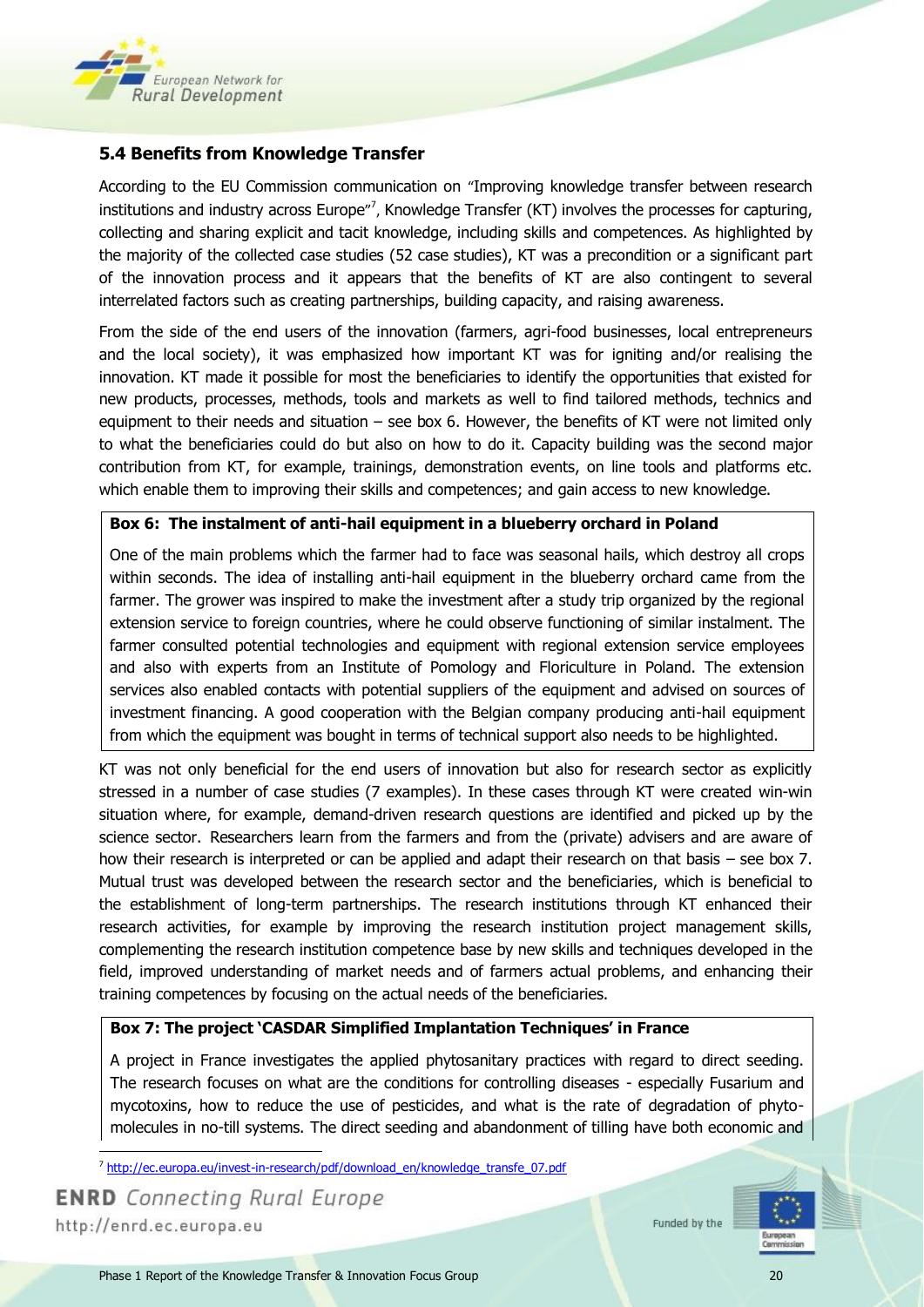

environmental advantages. However, the references are still incomplete with respect to the technical and economic feasibility of these systems. Moreover, their environmental impact is also subject to controversy as the introduction of direct seeding is accompanied by an increase in the frequency of phytosanitary treatments. The project brings together farmers who are practicing direct seeding with advisers and researchers in order to exchange experiences about the real benefits and constraints of these new practices.

Some of the case studies stressed the beneficial aspects of KT for the public administration and the policy makers (3 examples). Through KT the administration and the policy makers can be informed about the implementation of the policies at ground level and receive feedback which will help them to improve the policies and its instruments. For example recommendations for nature friendly farming and improvement of rural development policies based on "real farm" data and experience was developed and distributed in Estonia and Latvia - see box 8. In Ireland the evaluations of existing agrienvironmental schemes showed that their voluntary nature meant that sufficient clustered uptake might not occur to effectively deliver the required environmental public goods. Finally also in Latvia an elibrary for farmers demonstrate to decision and policy makers the library's role in assuring social and economic development of the community.

#### <span id="page-20-1"></span>**Box 8: The project "DEMO FARM" for the development of Latvian-Estonian network demonstrating environmentally friendly farming practices**

A two year project, partly related to measures 214 - Agri-environment payments and 224 - Natura 2000 payments, established a network of demonstration farms promoting sustainable and environmentally friendly farming in Latvia and Estonia. Apart from the direct work with the selected demonstration farms, experiences in field of nature friendly and economically sustainable farm management were gathered and published in the form of recommendations for sustainable farming. The recommendations were based on real farm examples emerging from the "real world" cases of 20 demonstration farms. The publication also contained concrete recommendations for the improvement of rural development policies which were in fact based on the lessons learnt in the project farms. One of the main findings from the DEMO FARM project was that the implementation of agri-environmental measures should be more targeted and adjustable/flexible than in the current RDP of Latvia.

#### <span id="page-20-0"></span>**5.5 Role of existing networks / advisory services or NRNs**

In the examples collected typically the networks involved in the innovation process include a diverse range of actors: farmers, farmers' organisations, agro-food businesses, regional governments, universities, research institutes, advisory and extension services etc. The contribution of these formal as well as informal networks was versatile and important during all phases of the innovation process. Networks transmitted information on the changes in the market demands or the problems of the sector thus igniting the innovation process. Networks stimulated awareness raising on problems and opportunities by bringing together the stakeholders / organizing meetings to exchange through business clubs, groups etc. Networks also initiated and facilitated the establishment of new networks and new forms of cooperation that lead to innovation. In some cases it was the networks that promoted, designed and implemented innovative projects. It was also reported that networks contributed to research and development when for example in France a network of farmers and local industries funded a thesis on the development of agro-material from cereals. In the scaling-up phase, networks played a key role in disseminating information about the innovative projects and their results. One important

**ENRD** Connecting Rural Europe http://enrd.ec.europa.eu

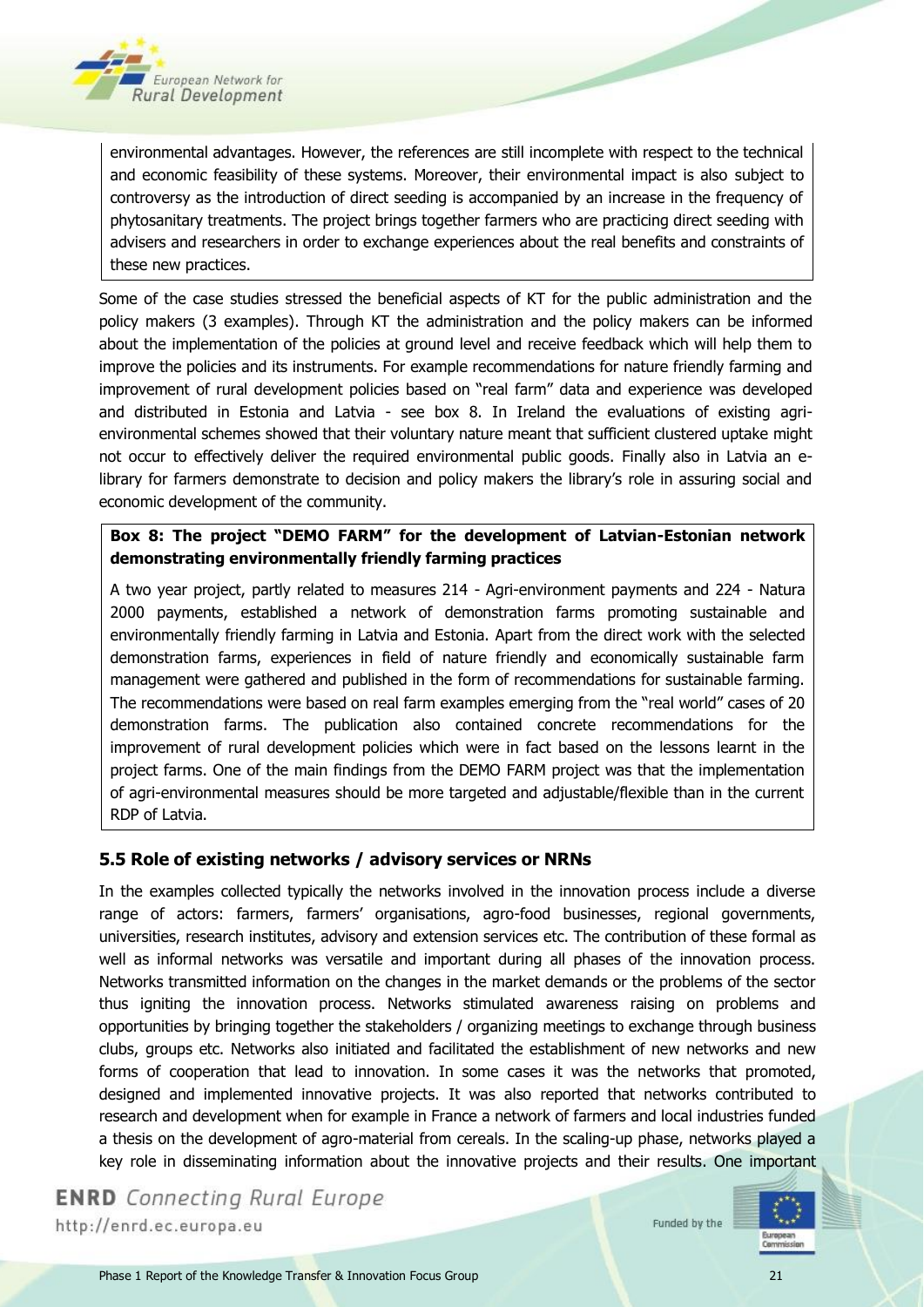

contribution of the networks was also that they can reach and bring into the innovation process the individual farmers who otherwise would not be accessible by other channels.

The advisory services as highlighted in section 5.2 can play a central role in the innovation process. An important reason for this is that they can act as intermediaries between practice – the farmers - and scientists and they transmit information, data, scientific questions and then suggestions and solutions etc., developed by researchers to producers for practical use. Advisory services can have a key role in bringing together stakeholders and support the formulation of partnerships. The advisory services also provide project coordination, technical and legal advice. It is also important that the advisory services are important for supporting the stakeholders to identify possible financial sources for the investment and assist them in completing the application for financial support. In some cases, like the example of a new technique for biological control of pests in agriculture developed by the advisory services of a cooperative in Spain (see box 9), the advisory services played a key role in all phases of the innovation process from the identification and study of the novelties, testing the novelties and providing Knowledge Transfer and dissemination of the novelties. Training and disseminating the innovation is another significant contribution from the advisory services in the up scaling phase of innovation.

#### <span id="page-21-0"></span>**Box 9: The development of a new method for controlling pests in Spain**

Experts from the Spanish Agro-food Cooperatives started to test new approaches of biological control which means controlling pests including insects, mites, weeds and plant diseases using other living organisms and then, they informed farmers about the most appropriate methods for specific land types and market. This new process of pest control without using phytosanitary products meant less costs and positive impacts for the environment. These new practices were initiated by the advisory services of the Spanish Agro-food Cooperatives and provided advice not only about the conditions for applying such methods but also about agronomic innovative methods adapted for that specific area but what is more important, a method focused on that specific market.

The examples that have been analysed show that the National Rural Networks have contributed through a variety of ways in the innovation process  $(11 \text{ examples})$  – see box 10. NRNs supported financially innovative projects either by giving subsidies which allowed the innovative project to move from prototype to pilot and evaluate it in a real environment or by providing a micro grant – as a best practice example – which assisted the elaboration of the innovative concept. They also played an important role in disseminating information about the implemented project and its results as well as promotional support and assisted the stakeholders in organizing demonstration events and trainings.

#### <span id="page-21-1"></span>**Box 10: The activities of the Grassland Centre in Lower-Saxony and Bremen, Germany**

Niedersachsen and Bremen is the most grassland rich region in Northwest Germany and intensive dairy farming is the most important farming activity. The farms however suffer from structural change pressures and land scarcity. In this context there is raising need for regional dialogue, advice and new strategies cantering around the use and protection of grassland. The Centre for Grassland ("Grünlandzentrum Niedersachsen / Bremen") constitutes a focal point where forces are joined by tying together science, policy, economy including practice. In this case, the German NRN contributed by providing advice and support to the centre's activities in this collaborative effort to bring economic growth to the sector through sustainable grassland management.

Transnational cooperation was part of the innovation process in a number of case studies (6 examples) in which it mainly facilitated the exchange of knowledge and experiences as well as the formation of

**ENRD** Connecting Rural Europe http://enrd.ec.europa.eu

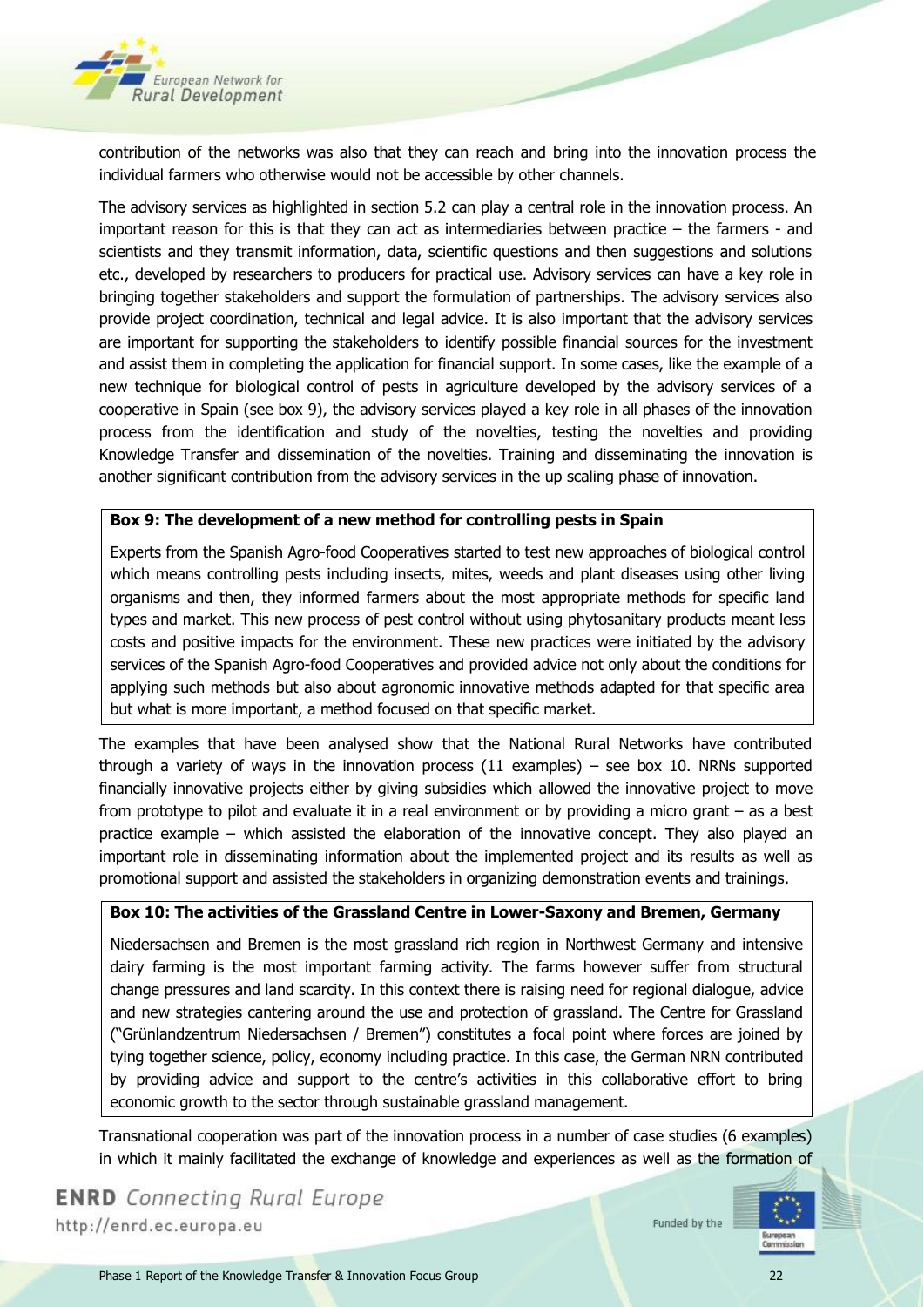

information exchange networks, like in the cases of Cataluña and Languedoc Roussillon, where a crossborder network was established (REDBIO) in order to promote and facilitate experimentation, exchanges of experience and transfer of knowledge in the organic agriculture sector of the two regions. In another case, transnational cooperation between LEADER LAGs contributed to the development of innovative vocational training curricula for bio-energy technicians. The curricula were developed and introduced in Hungary by transferring and amalgamating training material and methodology from an Austrian training institute and a Dutch research institute.

#### <span id="page-22-0"></span>**5.6 Results of the innovation**

The results of the innovation process are very diverse in the case studies examined and they can be clustered based of the main beneficiary of the innovation. In the case of farmers the most common result was increased competitiveness as farmers achieved increased effectiveness in production through higher yields, lower production costs, improved quality and better adaptation of their farming techniques to the specific climatic and soil conditions. In relation to the market the farmers managed either to find or to create new markets for their products. In addition by introducing organisational innovations the farmers benefited by establishing networks with other farmers, universities, advisory services, networks etc. for sharing best practices, new product and service solutions and updated information on market trends and technical advances.

In the agro-food businesses a competitive advantage was also achieved in most cases by either the introduction of new or significantly improved products but also as an indirect benefit it was observed the increased qualification of company staff and the exploitation of new knowledge in the training of food industry experts. The introduction of an innovation also lead to an increase of the added value of commodities processed thus resulting better economic results, higher labour productivity and company profits.

Innovation was also beneficial for the environment as in many cases new farming techniques resulted minimising the use of chemical inputs in agriculture (pesticides, fertilisers etc.) and improved resources management had a positive impact on the soil and the biodiversity. With regard to renewable energy projects such innovations contributed to the reduced use and dependency on fossil fuels and to lessen carbon emissions.

Information collected through the questionnaire also pointed out that rural society also gained significant benefits through the innovation process. The local economy was stimulated by the creation of new markets and the introduction of new services. Moreover innovations offered solutions to societal problems such as the unemployment of young people in rural areas and the lack of support services for the members of society which are in need like the elderly.

Finally innovation appeared also to be beneficial for the intermediaries and generators of knowledge (advisory and extension services, universities, research institutes etc.) as through the novelties applied the training services, information and counselling services became more realistic and more attached to the real needs of the farms. In some cases innovations helped research to expand its knowledge base and broaden the research fields as more data became available as in the case of remote beehive monitoring project in Spain. In this case each of the monitored hives will be equipped with sensors and all information is sent to a single terminal which processes the data and registers them into a database. Such a database is essential to carry out the research on climate change and ecology, due to the important work of pollination done by Apis mellifera and their value as bio-indicators of the state and the phenology of many ecosystems.

**ENRD** Connecting Rural Europe http://enrd.ec.europa.eu

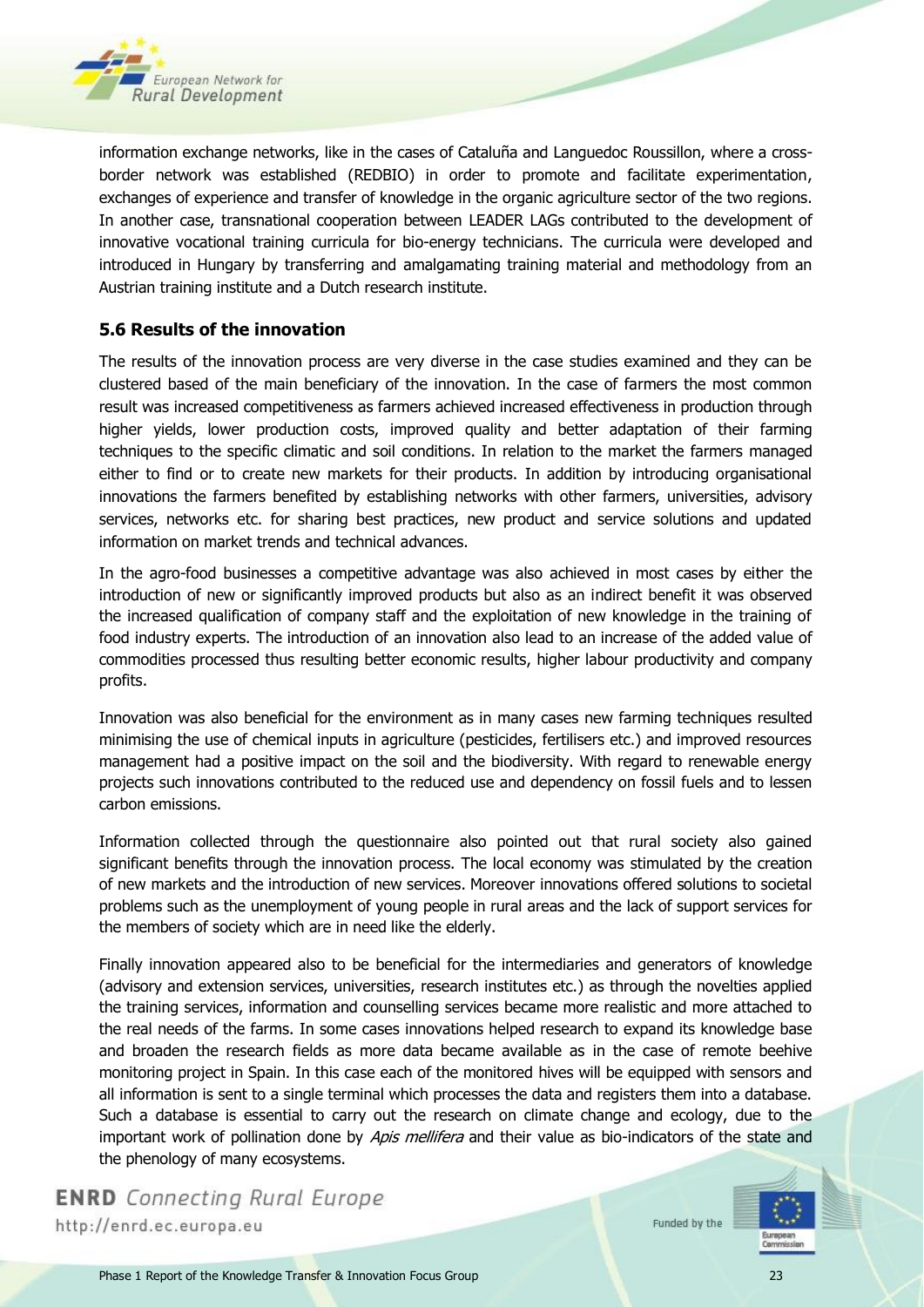

#### <span id="page-23-0"></span>**5.7 What worked well and "bottlenecks"**

The main bottlenecks highlighted are related to **eligibility criteria and bureaucracy**. The eligibility criteria have been deemed too narrow to encompass the rather versatile scope that innovative products, processes or forms of organizations may entail. Some respondents claimed that there is almost no funding for projects with uncertain results (which is in fact how innovations occur); for onfarm research and experimentation; or for farmers study tours which are so crucial to KT.

Besides, many respondents complained about additional problems: the **need for pre-financing**, as support usually comes after the realization and financial fulfillment of the project; **lack of funds before revenues are generated**; high administrative burden associated with the **compilation of documentation needed and payment claim** and; **difficult and lengthy application procedures** particularly in comparison with the relatively low amount of support received.

**Project plans must be very detailed and complete**. This has a limiting impact on implementation, and ideas generated during the project seem almost impossible to implement. Too much bureaucracy in the form of **additional instructions and reporting is undesirable** from the perspective of those implementing the project.

Yet, as stressed by respondents, up to a certain extent these can be overcome as long as there is **good communication and cooperation** with regional/national/and EU authorities. Efforts were made to simplify the administration procedure of the support scheme, and in some cases the LAGs took a leading role in providing technical assistance and offering substantive constructive comments as feedback at the first stage of the application. In other cases the above constraints were overcome when stakeholders presented the usefulness of the innovation to the national and European authorities, thus generating additional support for it.

The respondents claimed that the success level concerning the implementation of innovation projects depends of the **level of engagement of actors**. They also stressed that practical organizational matters in view of the multi-stakeholder approach prove to be more difficult than in theory. Although in the end a farmer-driven approach gives more satisfaction, at the start, **farmers need to be persuaded to participate in on-farm experiments**. Respondents highlighted problems regarding convincing farmers to work together not only with one another, but also with research institutes and industrial entrepreneurs. While there are important strategic differences between farmers and industrial entrepreneurs, cooperatives are often sceptical about what can be offered by **research institutes, with extremely high participation costs and a complicated language** that seems far from their practical needs. This leads to significant starting period to get acquainted, to gain trust and to get really operational.

Yet, this bottleneck was transformed into advantage when stakeholders were brought together by **common social, economic, or technical, problems**. **Social network, local input, entrepreneurial spirit and past experience** were key resources and decisive for success. In some cases, technical consultants organised a great diversity of actions that provided technological advice by phone, e-mail and farm visits, workshops – advice that was tailored to the specific needs of different stakeholders, and thus overcome the above mentioned bottlenecks. Also, driven by common interests, the initial obstacle generated by the compulsory cooperation with research institutes turned into some sort of a 'symbiosis' of theory and practice during the project implementation and relationships were established which outlast the life of the project. As active producers are cooperating with researchers and are interested in new scientific information systems, innovations become 'self-sustaining'.

**ENRD** Connecting Rural Europe http://enrd.ec.europa.eu

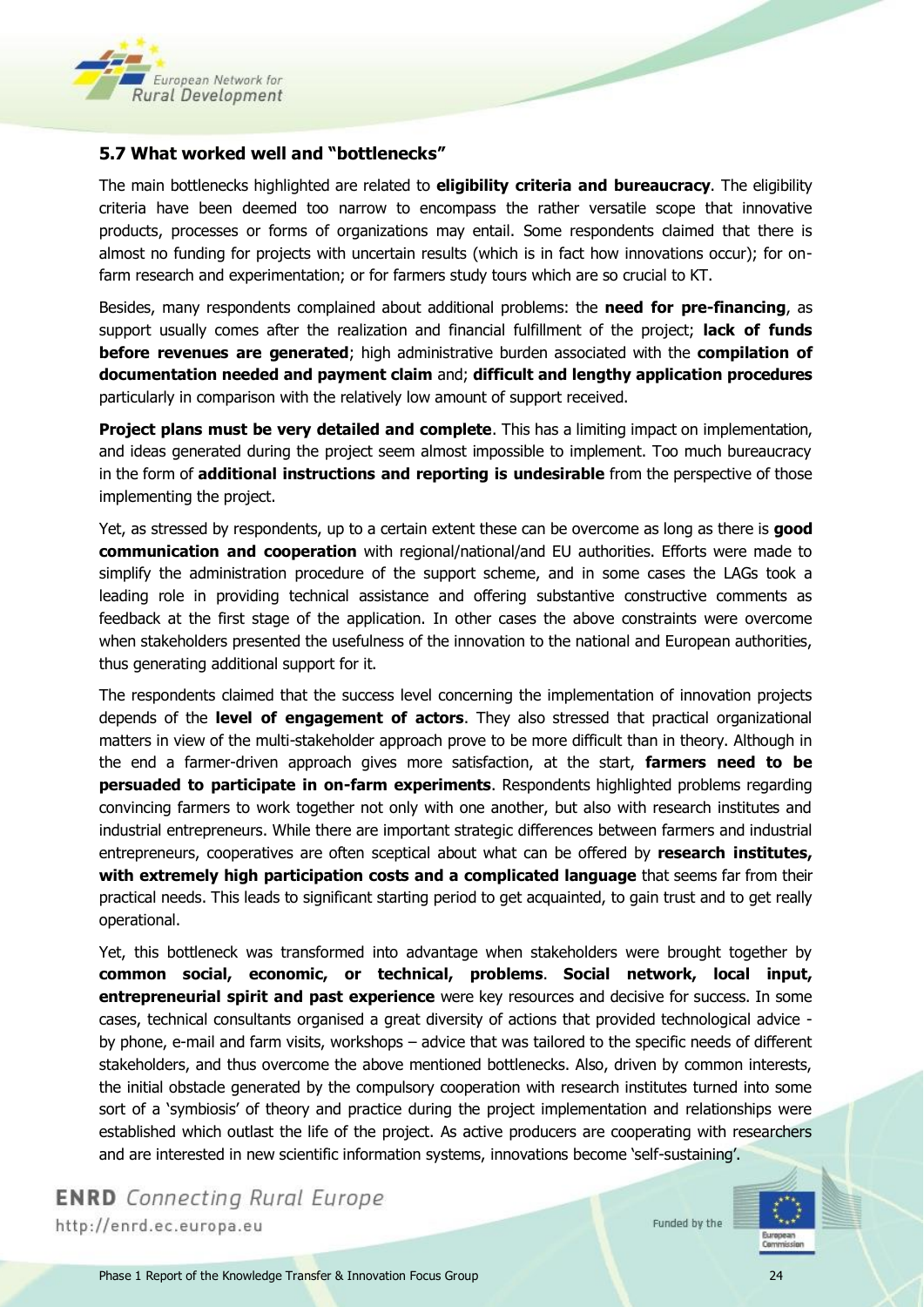

Another factor that worked well was **training for advisory services and beneficiaries**, which provided them with guidance and support.

In the case of innovative ways to implement agri-environment schemes, it was indicated from evaluations of existing schemes that their voluntary nature meant that sufficient clustered uptake might not occur to effectively deliver the required environmental public goods. In this case, the **localisation/ spatial focus** of certain projects, together with the **participatory approach to Knowledge Exchange** with local farmers around ways to 'reinstate' traditional farming practices, were critical to the project's successful outcomes.

With regard to **transnational cooperation** it was argued that it can be hindered by the lack of synchronicity in terms of project cycle, eligible costs and other rules, as well as from communication difficulties due to language differences. For example, the Estonian and Latvian rural development programmes do not support investments outside the formal project partnership, so some of the demonstration ideas needing investments on farm level could not be implemented. This was overcome by trying to build good cooperation with administration bodies in order to overcome these limitations.

Also, **lack of complementarity between different funds**, and between their sub-programmes have led to the situation where crucial input provided by multiple actors falls outside the realm of funding and is thus not being considered. **Joint funding applications** from farmers' organisations, research institutes and advisory services (some private, some public) have proved highly complicated. Further complications arise when projects are partly financed from national/regional funds, which depend on different variables such as size of budget, changes of government etc.

An additional advantage highlighted by the case studies is the **spill-over effect of innovation**. While the example of, and lessons from the implementation of certain innovation projects are being viewed as a possible template for other counties/regions to consider replicating, the number of stakeholders increases. This can also occur through the recruitment of volunteers, or as friends of the innovators joined as co-owners of the project. Also, new social groups are engaged as some activities involved the challenge of reaching marginalized people such as the youth and elderly. Innovative ways of approaching such people and telling them about the project had to be found.

#### <span id="page-24-0"></span>**5.8 Lessons learnt**

Based on the analysis of the examples collected by the FG and the outputs of the FG meeting held in Brussels (November 2012), this section provides a summary of the main lessons learnt and the key factors which appear to have a determining role in the successfulness of the innovation process. It also explores some of the most commonly identified barriers that hamper innovation, with a view to understand how these barriers can be overcome in the next programming period, while highlighting relevant examples and pointing out the reasons of success or failure behind them.

#### **5.8.1 Positive lessons ("how to boost innovation")**

#### **Importance of animation**

Supporting and animating potential innovators appears to be a very important element of the innovation process. Very often the local actors have identified the problem or an opportunity and may have already conceived a possible novelty, however due to the lack of knowledge of how to support their idea they may not proceed further. This was clearly indicated from the evaluation of measure 124 in the Netherlands which highlighted that: almost all of the farmers (92%) were already thinking about

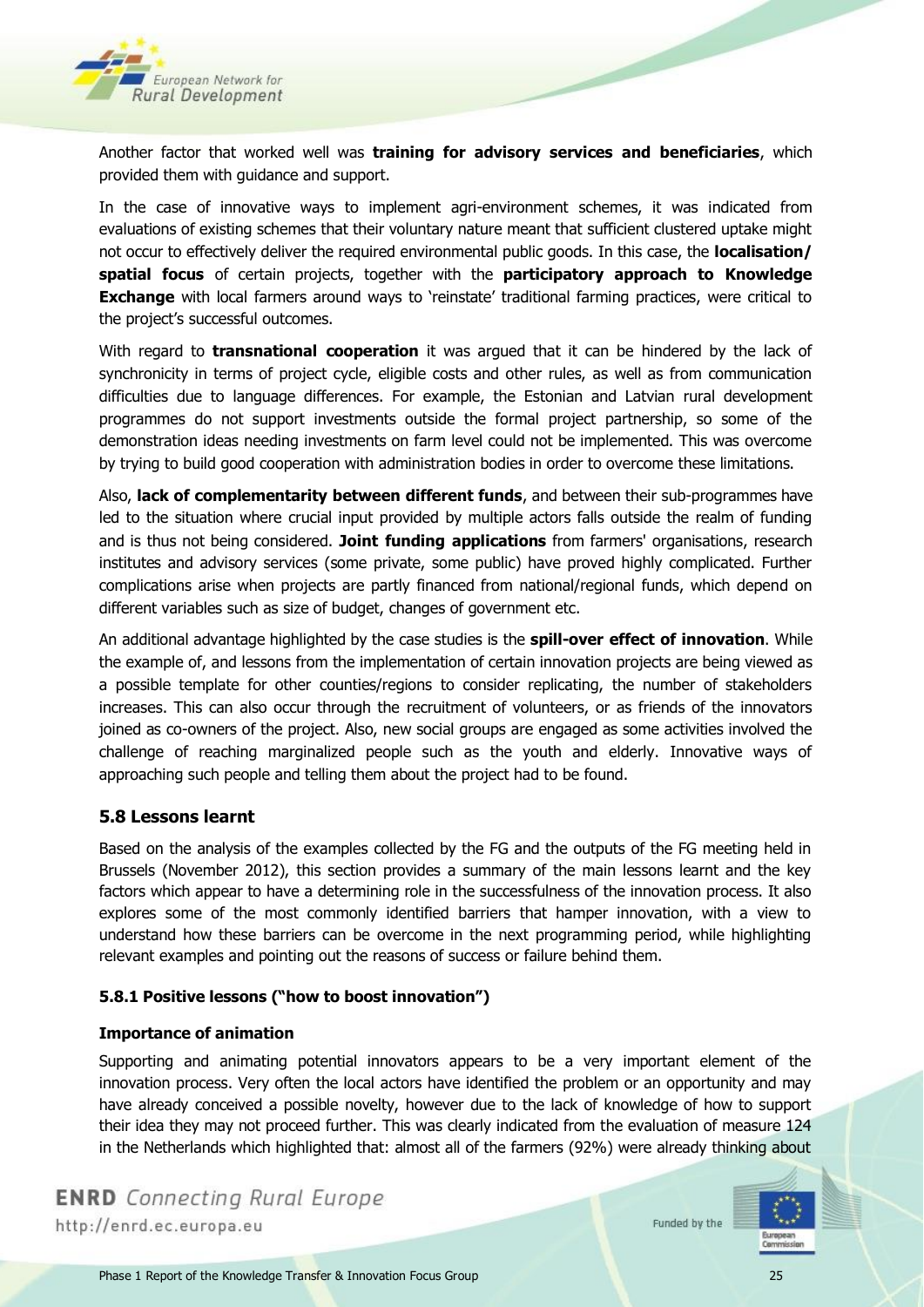

an innovation before they knew about the possibilities for support and; in more than half of the projects the innovators applied for support (51%) because advisors notified them about this possibility. Another example where innovation aimed to address societal needs emphasised that in order to ensure the more effective use of public money, it is also necessary to support local actors' involvement and voluntary work (see Box 11). Also a number of case studies clearly illustrated the fact that local animation is a catalyst for innovative projects, particularly when accompanied with a clear identification of the problems, thus allowing engaging and mobilize volunteers more easily (see Box 12).

#### <span id="page-25-0"></span>**Box 11: The creation of a new type of voluntary work for supporting the elderly in Finland**

Studies have shown that loneliness and insecurity cause health problems and that their cost to society is high. A new model for voluntary work was created in Päijät Häme, Finland in order to enable the organisation of peer networks among elderly people who are not reached by other kinds of networks and thus excluded from social interactions. The activities are composed of peer phone calls made by trained volunteers. The volunteers are given dedicated phones for calling their customers at times agreed in advance. The frequency of calls depends on the customer's needs and the service is provided for free. No costs exist also for the volunteers, since the mobile phones and call costs are covered by using funds allocated for this purpose as part of the project.

Through cooperation between the elderly, their relatives, the service system and volunteers, the project promotes older people's ability to function and enhance their quality of life and postpone the use of more-intensive services by the elderly, thereby generating cost-savings for society. The contribution of the volunteers was a key factor in this process and one of the project's activities was to provide them with the necessary skills though tailored training and advice.

#### <span id="page-25-1"></span>**Box 12: A new form of vocational training in renewable energy and resource management in Hungary**

The hilly area of the South Transdanubian Region in Hungary is confronting many ecological problems including the severe soil erosion, the loss of biodiversity etc. mainly due to the large-scale farming applied. At the same time family farmers with smaller farm sizes wanted to quit producing the usual commodity crops (corn, wheat, sunflower) as they were too exposed to larger farms and traders. In order to tackle these problems a LAG commenced an initiative to turn family farms into the production of perennial crops to be used for biogas production. These crops require less fossil fuels and chemicals and reduce the soil erosion while offering significant income opportunities.

In order to motivate and engage the potential stakeholders, the Hungarian LAG with the assistance of a German LAG, organised a study trip to Austria and Germany for local farmers, municipality and school principals. The purpose of this study trip was to inform them and to study how to operate renewable energy production systems based on biomass. This led to the development of an innovative vocational training curriculum for training bio-energy technicians. The local vocational school was transformed into a renewable energy technical centre, based on a small, experimental biogas unit using the production output of the school farm. The school also became an experimental station for farmers where the production and use of different plant cultures is tested and surveyed.

**ENRD** Connecting Rural Europe http://enrd.ec.europa.eu

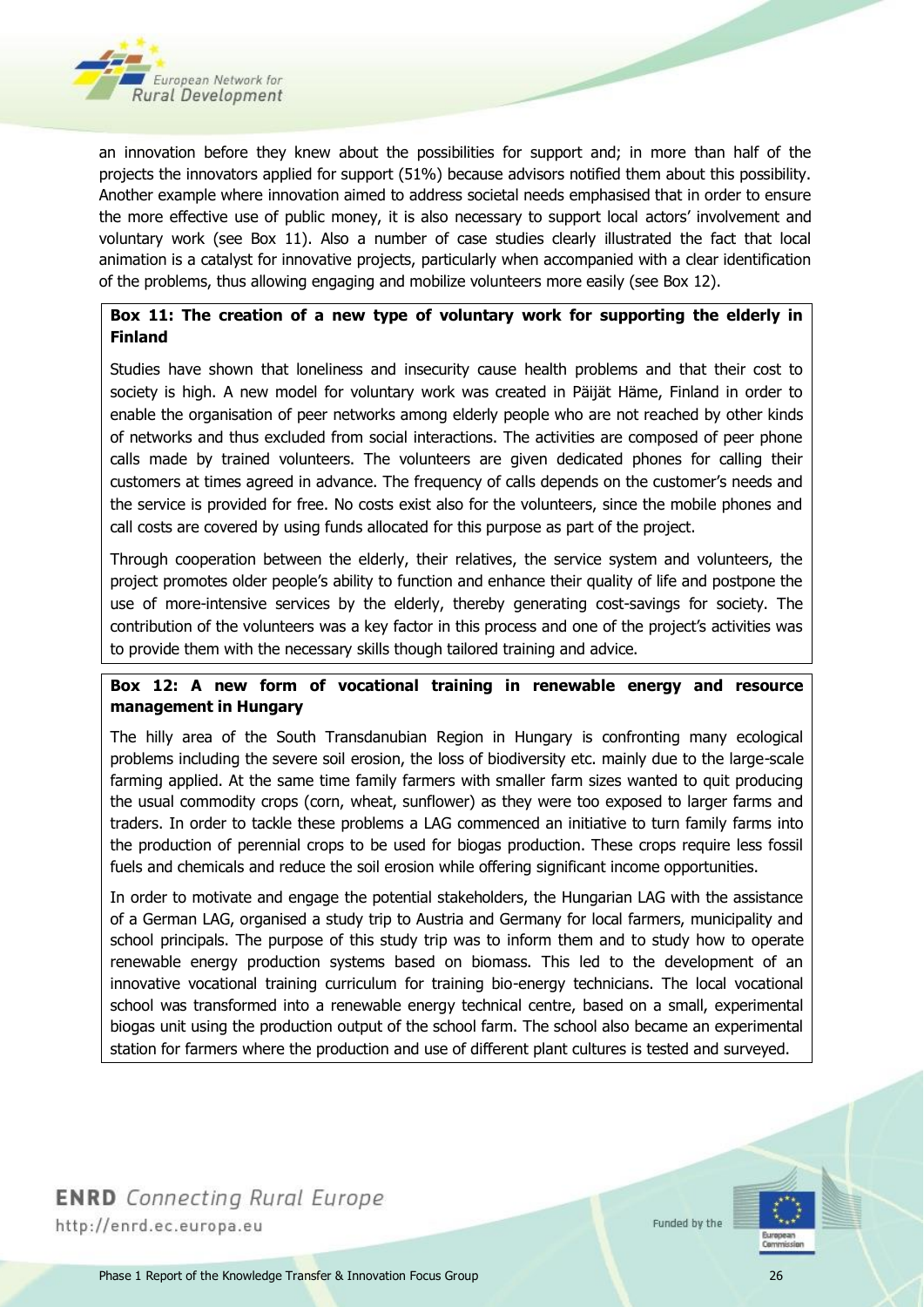

#### **Importance of advisory services and 'innovation brokers'**

From the analysis conducted it became evident that the innovation process is often a challenge with a high level of complexity as multiple actors need to find ways to cooperate and to address different requirements at the different stages of the process (preparation, implementation, dissemination etc.). The advisors and innovation brokers have a central role in facilitating this process (see Box 13). On the one hand these subjects need to be well trained and inspired, but also financially supported by receiving compensation for their operational costs. Most importantly it is also necessary to ensure the facilitators' independence from any vested interests in the innovation process which would otherwise jeopardise the cooperation and mutual trust between the stakeholders.

#### <span id="page-26-0"></span>**Box 13: The evaluation of Measure 111 in the Netherlands**

The purpose of the scheme "Practical Networks" in the Netherlands is to contribute to the development and dissemination of innovative management techniques and to increase the strategic space (e.g. new ways in business development) so that more farmers will use the knowledge and techniques. The principle behind the practical networks scheme is that participants learn in networks, but the participants are not only farmers. Education, research, water boards and municipalities can also participate in the networks, in which coalitions and interactions generate new knowledge and stimulate agriculture to innovate and to develop. The process facilitators in these networks were advisory services, which had also formed their own networks in order to learn from each other as well.

The evaluation of this scheme strongly emphasised that for running networks which pursue innovation, it is important to have skilled facilitators. It also underlined that investing in their training and in certifying their qualifications is also a necessity.

#### **Communication and cooperation (including TNC)**

Innovation is more and more been produced through interactive processes in which various actors combine different competences; and the establishment of good communication and cooperation is of added value for all the actors involved. Both vertical and horizontal cooperation and communication when in place, enabled the successful identification of needs and solutions, pooling of resources, sharing strengths and capacities, sharing know-how and gaining an effective management and implementation of the innovation process (see Box 14). The examples highlighted that these two elements were important both when only farmers or only research institutions had to cooperate between them (horizontal) and when communication and cooperation had to be established between farmers, advisors, researchers, the administration etc. (vertical).

#### <span id="page-26-1"></span>**Box 14: Introducing a series of innovations in the dairy production sheep farms in Spain**

This project was developed by the Agricultural Technological Institute of Castilla y León and the Technical Institute of Livestock Management of Navarra and two non-profit organisations that seek to introduce innovations in dairy production sheep farms that allow improving profitability, sustainability and competitiveness of farms in both regions. The project itself is a network of two partners working together for introducing innovations in dairy sheep ranching. The direct transfer of the results to the sector is made by the two organisations through their field technicians. These technicians are in continuous contact with farmers or across technical personnel of other organisations, such as cooperatives, which have received the information of the project itself.

The main lesson learnt from this example has been to confirm the advantages of the cooperative projects over the individuals. The technical exchanges between the partners (research institutes) and

**ENRD** Connecting Rural Europe http://enrd.ec.europa.eu

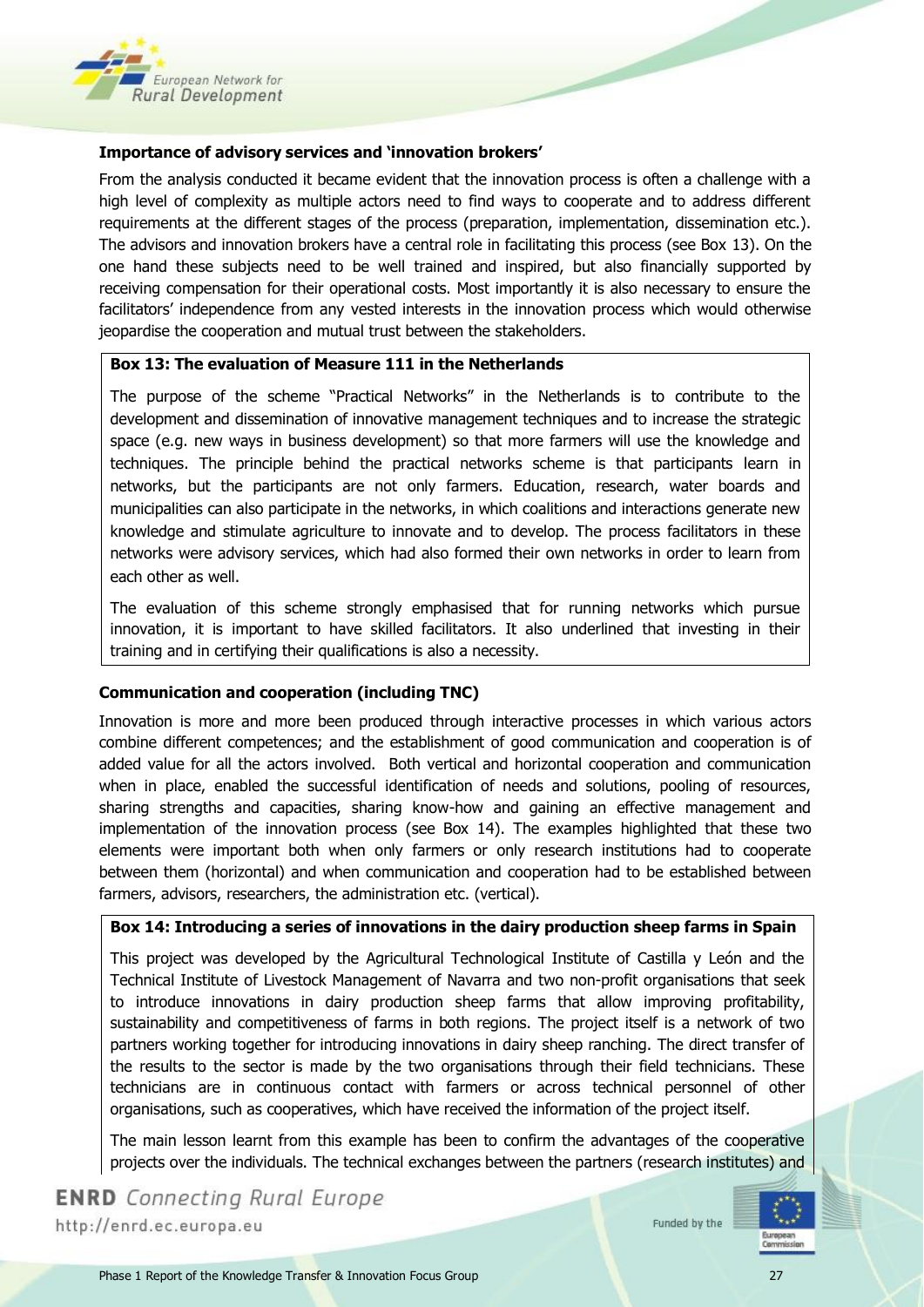

the continuous feedback and communication with the final beneficiaries (dairy farmers) enabled the creation of innovations which were beneficial for the whole sector. The synergies obtained were very positive and compensated the efforts which were required for promoting and achieving a well coordinated teamwork.

Good cooperation and communication is also an important element when bringing together actors from different regions or Member States. As indicated by one of the examples (see Box 15) very often producers from both sides of the borders can mutually benefit by sharing knowledge and practices. However this would imply establishing genuine cooperation relationships and not strictly thinking in terms of competition which in a globalised environment can only be beneficial in the short term.

#### <span id="page-27-0"></span>**Box 15: The project Redbio in France**

Two cross border regions, Cataluña and Languedoc Roussillon promoted knowledge transfer and exchange between the farmers and advisors from both sides of the borders. Through the project REDBIO they established a cross-border network between service consultants, organic and conventional farmers from both sides of the Pyrenees for experimentation, in order to exchange of experience and transfer of knowledge on organic agriculture.

The project aims to bring added value by putting in value similarities in terms of agricultural production in the two regions, complementarities between the structures of research, testing and advisory, the growing societal demand for organic agriculture and the change in markets and consumer demands. This project highlights the opportunities which lie in cross-border cooperation, especially on technical issues and on pooling experimental tools addressing common needs.

#### **Market needs assessment**

Innovation needs to be demand / market driven (see Box 16). In a range of examples it is stressed out how important it is to take into account the changing consumer and market needs towards a successful innovation with a positive economic impact. This requires being able to assess and to respond to the consumer's needs by investigating the demand changes based on long-term trends and hidden preferences through market surveys and research.

#### **Box 16: The production of organic aromatic and medicinal plants in Greece**

In order to respond to the market trends the company "ANTHIR SA" invested on research of new technologies and series of experiments in Greece and abroad, for producing organically grown aromatic and medical plants. The company established a modern facility with integrated production systems and modern technologies for producing controlled products in stable quality under strict controlled health and safety conditions while taking under consideration environmental protection. Thanks to the introduction of new approaches in production the company is now producing the highest level of quality at the lowest possible cost.

This project is an example in which the recognition and response to the requirements of the market, resulted in high sales prices and increased competitiveness of the company in the domestic and foreign markets. The consumers wish to buy high-quality products which are produced in compliance with strict specifications and high standards, while monitoring of the product's origin and the certified environmental protection reinforces their confidence.

#### **Combination of funds / measures**

**ENRD** Connecting Rural Europe http://enrd.ec.europa.eu

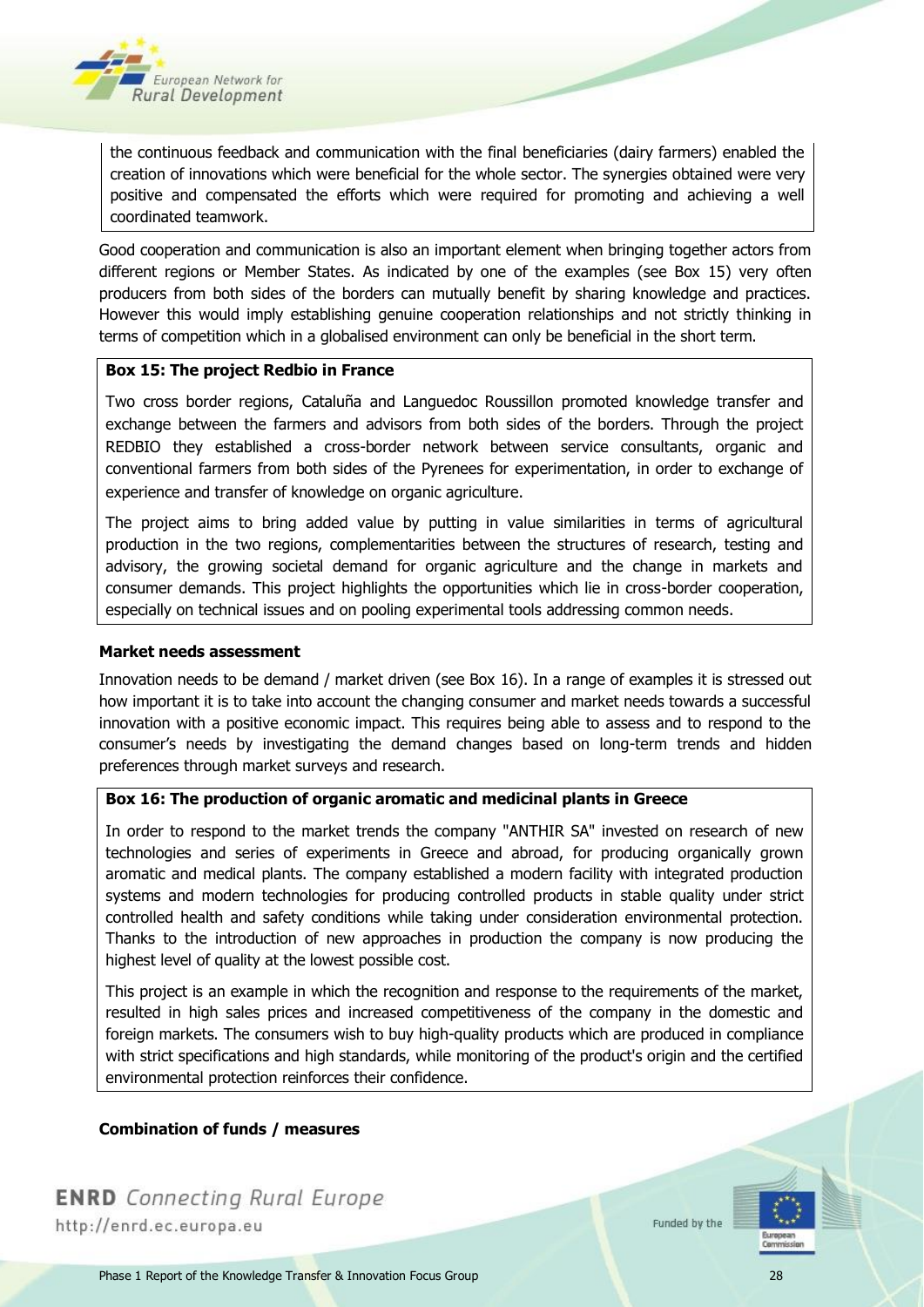

The combination of different funds and measures appears to be another useful lesson learnt as it enables implementing more complex projects and making use of different options available (see Box 17). In this respect the cases studies suggested that support for the match funding centrally by the RDP MAs would be beneficial for all stakeholders as it would potentially simplify the procedure.

#### <span id="page-28-0"></span>**Box 17: A new form of entrepreneurial education for rural schools in Hungary**

A Local Action Group in Hungary combined resources from the European Social Fund and the EAFRD in an initiative to develop a new form of education for rural primary schools. This programme will teach the young pupils how to put in value their local traditions and the local agricultural potentials. This will strengthen their local identity and in parallel it will provide them with better employment potentials in the local area and prevent them from leaving the region.

The LAG financed the development of the new courses through the ESF programme (TÁMOP 5.1.3.). In parallel, for the delivery of the courses, the LAG used the local community facilities for workshops which were financed by the LEADER+ programme and the EAFRD. The latter supported the creation of an experimental "dairy school" which included a stable for cows and a little milk processing unit, supported under Axis 4 of the Hungarian RDP for 2007-2013. As highlighted by this example, the combination of the ESF and the EAFRD can be much more effective for supporting innovation, particularly when used together through multi-funded CLLD.

#### **Building the right partnership**

The case studies indicated that supporting innovation largely depends on the successful engagement of different actors and stakeholders both from the research and the farming sectors (see Box 18). The success/failure of a project is significantly related to identifying and bringing together the most suitable combination of partners who have the motivation, the skills, the knowledge on the subject and they are willing to invest into a successful partnership.

#### <span id="page-28-1"></span>**Box 18: The joint development by growers of new potato varieties adapted to the local conditions in Emilia Romagna, Italy**

Two associations of potato growers in the region of Emilia-Romagna and the Italian Plant Production Research Center (CRPV) worked together in a two year project for identifying and breeding a selection of high quality varieties of potatoes which would be introduced in the typical cultivation environment of the region. The training institution and its faculty as well as technical consultants were involved in the activities since the early stages of research. The project resulted in the identification of three varieties of potatoes and the innovation was immediately incorporated by all the participating producers. This synergy allowed increasing the competitiveness of the regional potato growers at the national and European market.

This example emphasises the importance of promoting the active role of the greatest possible number of players, especially those who handle the relevant parts of the innovation process. The size and quality of the "team" is the determining factor for the success of the project for the creation of innovation. In addition, greater integration with the other instruments of knowledge (training, information and counselling) and other networks greatly improves the quantity and quality of the impacts.

Another important element which appears to play a significant role in the continuation of the innovation process is the formalisation of the partnership (e.g. the creation of a cluster – see Box 19) and the integration of different actors of the supply chain. Moreover the broader involvement of actors enables

**ENRD** Connecting Rural Europe http://enrd.ec.europa.eu

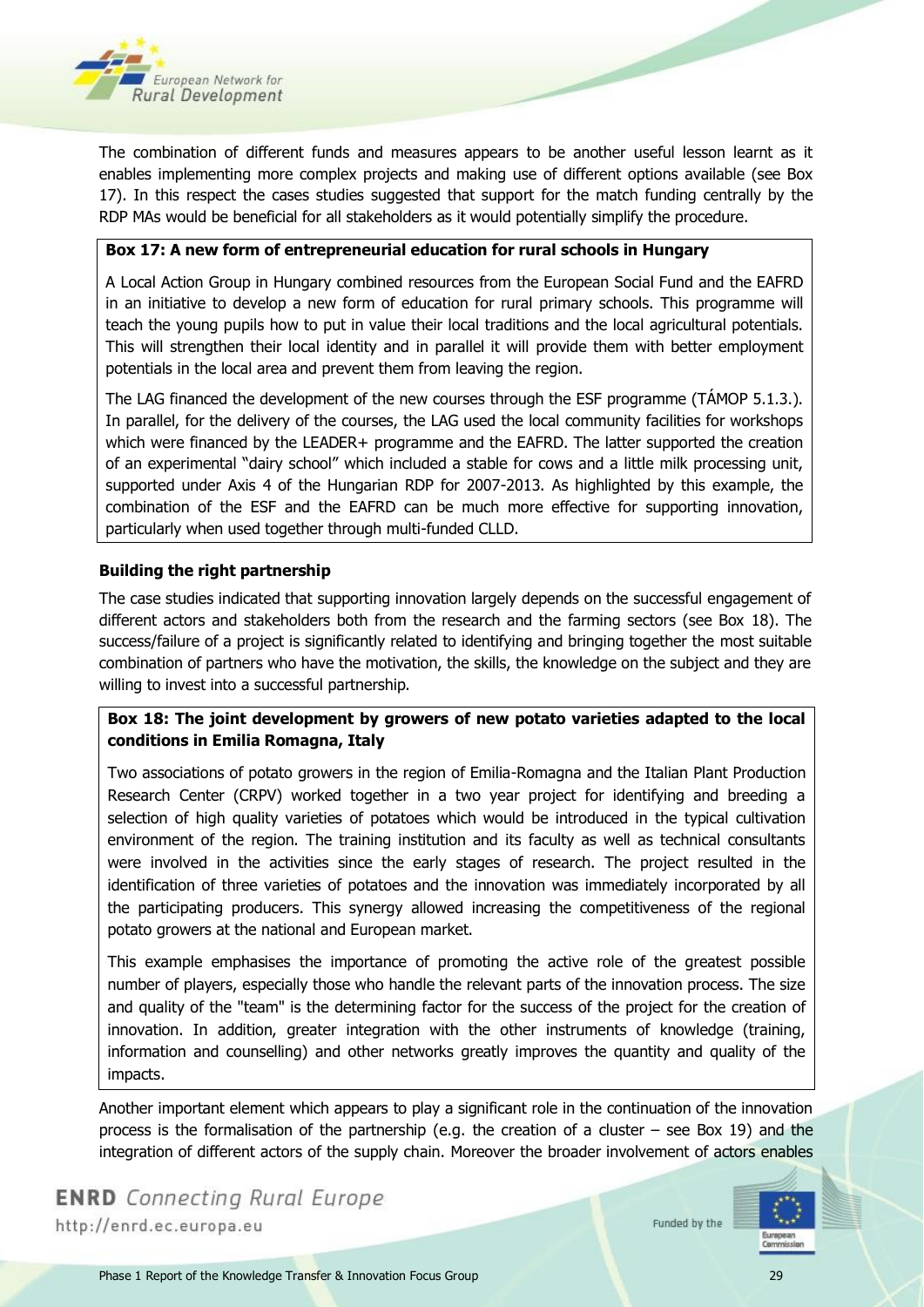

a multiple use of innovation, in the sense that it can serve simultaneously for example both public and private interests.

#### <span id="page-29-0"></span>**Box 19: The production of native plants certified for ornamental and natural use in Lombardy region, Italy**

The objective of this project was to test and verify the possibility of producing native plants for ornamental and natural use which were certified directly in specific nurseries. Initially three agencies participated in the project - the centre of Autochthonous Flora (University of Pavia), the Natural Park of Monte Barro (Lecco), the Foundation Minoprio (Como) - and ten plant nurseries. During the implementation of the project a cluster was created which now consists of more than 60 members and includes plant nurseries, consulting services, services for publishing and exhibitions, greenhouses producers etc.

As a continuation of this project, the Cluster established an initiative which aims at starting the actual full-scale production of the certified native plants and restoring the native flora in protected areas through large-scale projects. This is characteristic example where a successful collaboration between public administration and private sector was constitutionalized as the number of engaged actors increased. This ensured the continuation of innovation process leading to increased profitability for the private sector and environmental benefits for society.

#### **Local business model**

The development of local business models is also an important aspect to be taken into account when considering how to best promote innovation in rural areas (see Box 20). Such a model which is adapted to the local specificities and incorporates the economic, social, and cultural characteristics of the area is deemed necessary for ensuring the harmonious and integrated development of the rural areas and communities. The adoption of such a customised local business model should be based on building on the identity of a region by implementing specific education programmes, and also through the proactive involvement of the local community.

#### <span id="page-29-1"></span>**Box 20: The creation of a system for travel arrangements between car drivers and potential passengers in Sweden**

Rural areas are sparsely populated and this creates difficulties in providing adequate infrastructure, and services including public transportation. In this context, the innovator supported by a local NGO and a LEADER LAG developed a new product, which is a system for co-ordination of travel arrangements between car drivers and potential passengers. The system is based on an application for a mobile phone, SMS support and webpage adjusted for mobile phones. The drivers register the time and destination of the trip they intend to take and how many seats in the car are available. The potential passengers sign for joining if they are interested, and pay the drivers for their service.

Providing adequate services, of all kinds, to rural population is vital but challenging in sparsely populated areas. Finding innovative solutions in the local context, like this co-ordination of private travel, is important and the role of LEADER in supporting innovators and enabling them to access and involve the local society is vital.

**ENRD** Connecting Rural Europe http://enrd.ec.europa.eu

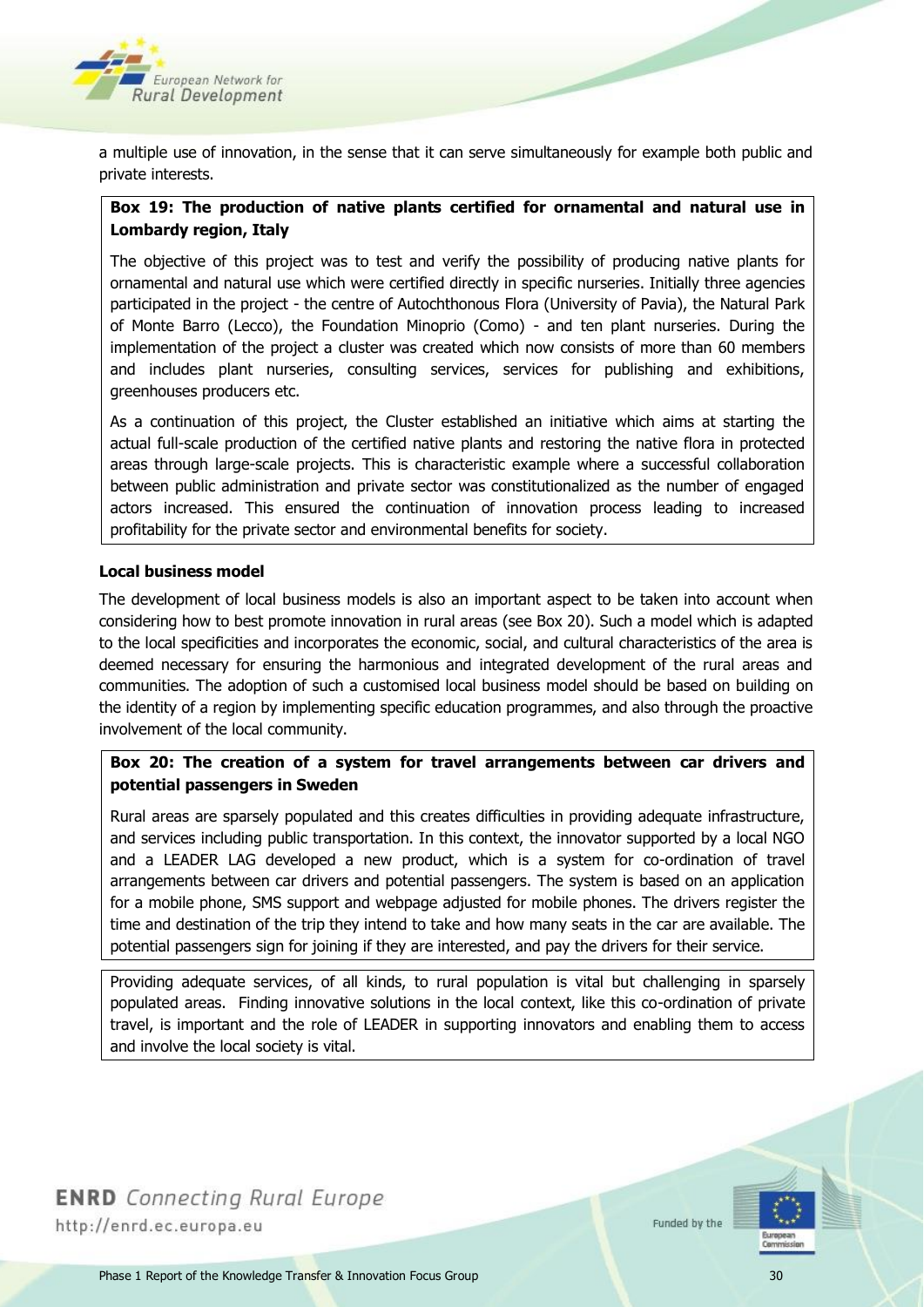

#### <span id="page-30-0"></span>**5.8.2 Lessons from failure**

#### **Ensuring the flexibility of authorities and regulations**

A number of useful lessons equally emerged from the constraints which had to be overcome or even hampered the innovation process in the examples collected by the FG. The evidence based investigation of the FG highlighted the importance of flexibility on how the rural development policy is implemented and supports the innovation process (see Box 21). Some of the constraints most commonly appearing were the lack of the possibility to adapt the project plans to the changing and evolving requirements of the innovation process, the fact that the budget allocations were inflexible and consequently could not change individual elements of the projects, such as labour, equipment, marketing, etc. as required along the process.

#### <span id="page-30-1"></span>**Box 21: The development of a platform for monitoring beehives remotely in Spain**

In order to address the crisis of the beekeeping sector caused by increasing hives' mortality and consequent drop of farm profitability, two Universities in cooperation with two beekeepers' associations developed an innovative sound-based hive monitoring system. Thanks to this new management tool, which allows the beekeeper to remotely collect information from all the hives in the apiary and monitor their activities, bees' mortality has been minimised. The piloting phase of the project was supported by the National Rural Network (Technical Assistance budget).

Such projects with a research component are very uncertain and change constantly. On the contrary, the system for supporting this kind of projects is inflexible and creates uncertainty and delays in the project's implementation due to the rigid administrative requirements of the EAFRD. As a consequence of this situation, the entity which implemented the project had difficulties to meet the deadlines and to comply with the required procedures for the justification of the expenditures made.

#### **Managing risk and handling failure**

As clearly indicated by the majority of the examples, when designing and implementing projects which aim to produce innovation the positive outcome cannot be guaranteed in advance. As a consequence to this fact risk taking and the possibility of failure are integral parts of the innovation process (see Box 22). Therefore, if a certain degree of risk is not allowed and foreseen in the innovation process this would seriously limit innovation.

#### <span id="page-30-2"></span>**Box 22: The production of bean-based chips from locally grown beans in Sweden**

In this case, based on local raw material the innovators created four different varieties of bean based chips and became competitive in an already established market. The technical support for the development of the production technology was provided by a high school (Kalmar) and a research institute (Institute for Food Technology). The innovation was awarded the "Rural Innovation of the Year 2011" price which was organised by the Swedish National Rural Network.

In this case the innovators had to confront the lack of funding before any revenues from selling the product could be generated as no one wanted to support an uncertain idea. Moreover, the lack of trust and support from regional agency for supporting innovation and small businesses also hampered the development of the new product. Finally, friends of the innovators joined as co-owners of the project and supported its continuation and successful outcome.

**ENRD** Connecting Rural Europe http://enrd.ec.europa.eu

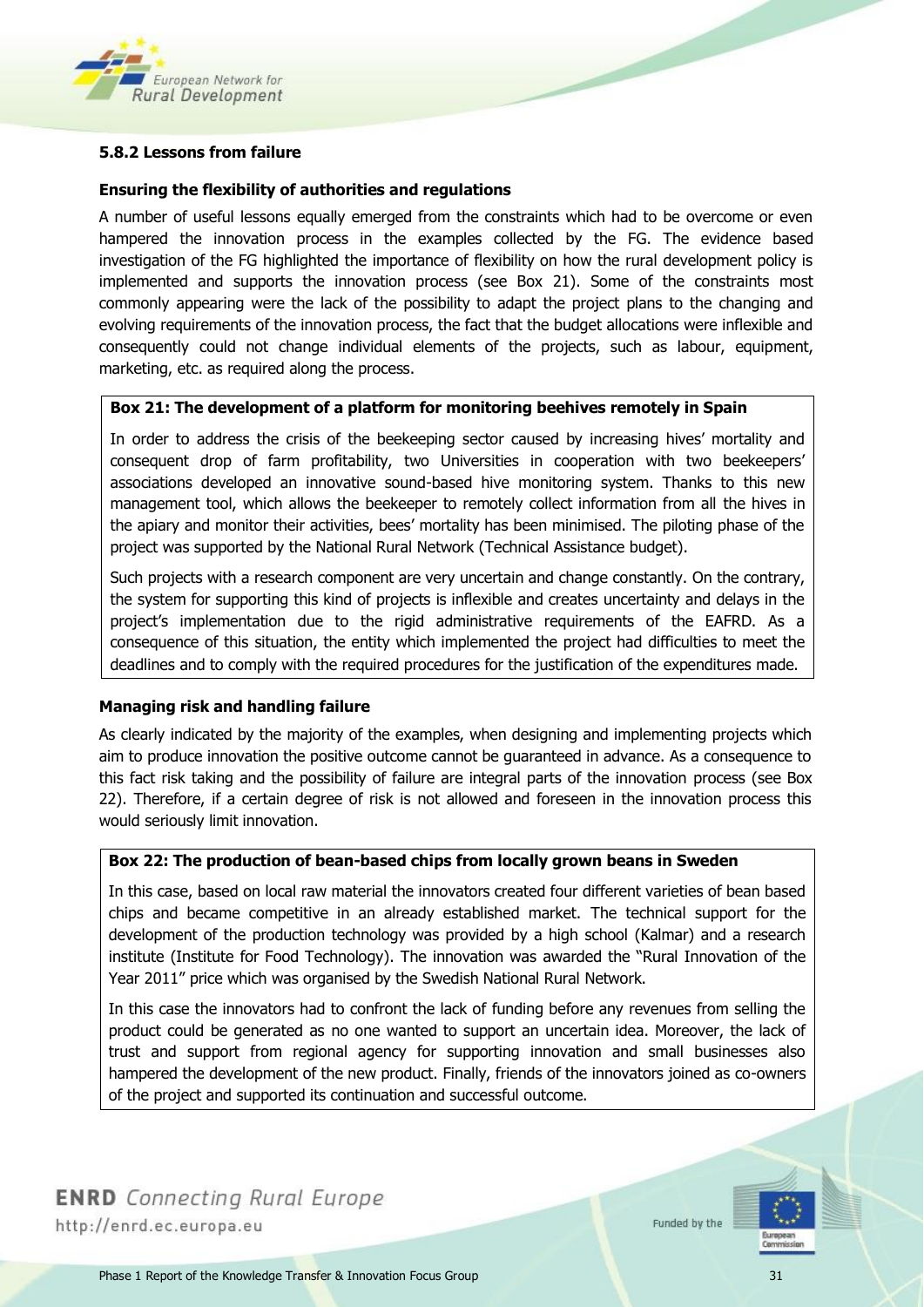

#### **Need for a clear innovation support framework**

The lack of clear framework regarding innovation (not defining the innovation but the measures and conditionality) can limit the implementation of innovative projects.

#### <span id="page-31-0"></span>**5.8.3 Reasons behind the success (or failure) of the innovation process**

Based on an analysis of the examples provided and initial lessons learnt as previously developed, this section provides a summary of the key factors which the FG has identified as having influenced the successful outcome of the innovation process. These factors are clustered and illustrated in the following table.

| <b>Market potential</b>                                                | The existence of a <b>market potential</b> for the innovation.<br>$\overline{\phantom{0}}$<br>Having a good knowledge of the market context.<br>$\qquad \qquad -$                                                                                       |
|------------------------------------------------------------------------|---------------------------------------------------------------------------------------------------------------------------------------------------------------------------------------------------------------------------------------------------------|
| <b>Funding flexibility</b>                                             | Funding the risk of failure: farmers cannot bear the totality of the risk.<br>$\overline{\phantom{m}}$<br>Adjustable budget and project plans been able to change in order to cover                                                                     |
|                                                                        | other (emerging) elements of the project.                                                                                                                                                                                                               |
| <b>Quality of advisory</b><br>services & role of<br>innovation brokers | The <b>role and quality of advisory services</b> in inspiring, framing and<br>$\equiv$<br>maintaining the innovation process is important.                                                                                                              |
|                                                                        | Advisors and facilitators need to be more broadly and continuously trained<br>and motivated.                                                                                                                                                            |
|                                                                        | The need of a catalyst for innovation was underlined, in particular the important<br>role of <i>innovation brokers</i> to boost and promote innovation.                                                                                                 |
| <b>Building the right</b><br>partnership                               | Building a partnership which involves a critical mass of actors, includes a wide<br>$\overline{\phantom{m}}$<br>range of competences and shares a common interest is important to implement<br>a successful project and to create the right motivation. |
|                                                                        | Having the key people on board and involving the entire supply chain is<br>often a success factor for a project.                                                                                                                                        |
|                                                                        | Informal networks, such as kinship partnerships, friends, neighbours, should<br>be used as an important asset in the implementation of innovative projects and<br>not be restricted or affected by the policy.                                          |
|                                                                        | Cooperation between different sectors and actors involved in a project<br>represents an important element to build a strong partnership.                                                                                                                |
| Communication,<br>motivation and                                       | Communication & cooperation at both farm and regional level,<br>$\overline{\phantom{0}}$                                                                                                                                                                |
| leadership                                                             | horizontal-vertical chains.<br>Good leadership (management).                                                                                                                                                                                            |
|                                                                        | Passion/engagement of the innovator.                                                                                                                                                                                                                    |
|                                                                        | Having a clear and genuine vision.                                                                                                                                                                                                                      |
| <b>Changing the</b>                                                    | Clear framework for researchers to operate, geared towards the needs of<br>$\qquad \qquad -$                                                                                                                                                            |
| approach to<br>research                                                | farmers.<br><b>Clearer articulation of needs.</b>                                                                                                                                                                                                       |
|                                                                        |                                                                                                                                                                                                                                                         |

#### <span id="page-31-1"></span>**Table 4: Factors to be taken into account when designing the innovation process**

**ENRD** Connecting Rural Europe http://enrd.ec.europa.eu

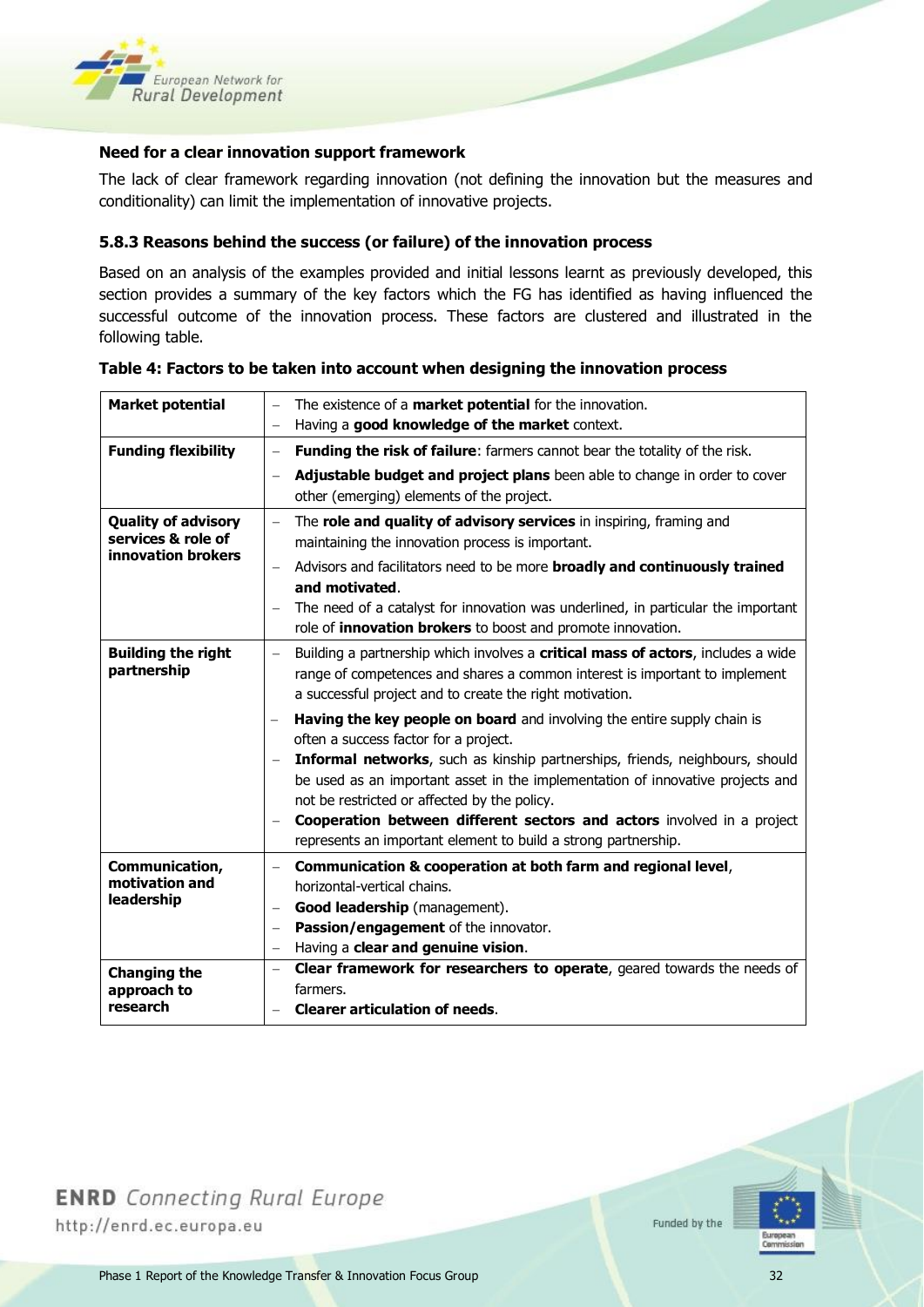

# <span id="page-32-0"></span>**6. POSSIBLE INTERVENTION AREAS AND PRACTICAL RECOMMENDATIONS**

The evidence gathered by the FG from practice across the EU has contributed to identify a series of possible intervention areas and practical suggestions for current and future RDPs. Challenges in the rural development context do demand for innovations and improvements in innovation processes and many examples illustrate why and how. Also, according to the analysis, several existing RDP measures have elements that definitely serve innovation processes in the frame of future challenges.

Most recommendations appear valid both for the European level and the Member State level. The text below will indicate what suggestion is specifically relevant for policy at the European level (EU) or for the Member State level (MS).

EC's proposals on EIP and Operational Groups are considered to be very promising in strengthening innovation in rural development through the future RDPs. But before enlisting the suggested intervention areas, it is relevant to highlight that the emerging innovation paradigm is very relevant for future rural development policy. Several cases examined by the FG have confirmed the need for a shift in the 'rural development paradigm', thereby confirming the analysis by OECD and SCAR and the intended objectives of the agricultural  $EIP^8$ . This shift is interesting in the frame of CAP, as it underlines the interdependency of the two pillars of the policy and the need to innovate in both of them for achieving sustainable development. This shift has two dimensions: the domain is broadening and processes are becoming more complex.

- 1. Innovation is very relevant in the domain of agricultural production and processing but also in de domain of social and environmental issues and public goods. Social questions are addressed in 8 cases. They include, for instance, training and employment of rural youth, internet access in sparsely populated areas, ICT for catering of local produce, early education in local identity and entrepreneurship at primary schools, building tourism networks. Wider societal challenges have been addressed in 7 cases. They include reducing climate problems, improving biodiversity and habitat, landscape, water quality, new training in renewable resource management, local energy communities, but also regional food autonomy and reducing food miles.
- 2. In the design and analysis of innovation processes both the systems model and the linear model are relevant. Both concepts harbour elements that are useful to understand and support innovations in rural development. The FG is of the opinion that most lessons and recommendations deducted from the evidence gathered do fully match with the intentions of future Operational Groups (OG) and the EIP's 'interactive innovation model'. As will be explained further in this chapter, the interactive innovation model covers two basic conditions that emerge 'from the field': relevance of the research object for end-users, and targeted composition of the partnership of actors.

The results of the FG's analysis and reflections are clustered in six intervention areas: i) simplify rural development regulations, ii) connect RDP-networks, innovation networks and EIP-networks within the EIP, iii) enable a climate for innovations –also considering complex innovation processes; iv) allow for a wide stakeholder involvement; v) strengthen the Agricultural Knowledge and Innovation System and; vi) support relevant networks in an emerging stage. For each intervention area some practical suggestions for the forthcoming programming period have been put forward.

<sup>8</sup> [http://ec.europa.eu/agriculture/eip/pdf/com2012-79\\_en.pdf](http://ec.europa.eu/agriculture/eip/pdf/com2012-79_en.pdf)

**ENRD** Connecting Rural Europe http://enrd.ec.europa.eu

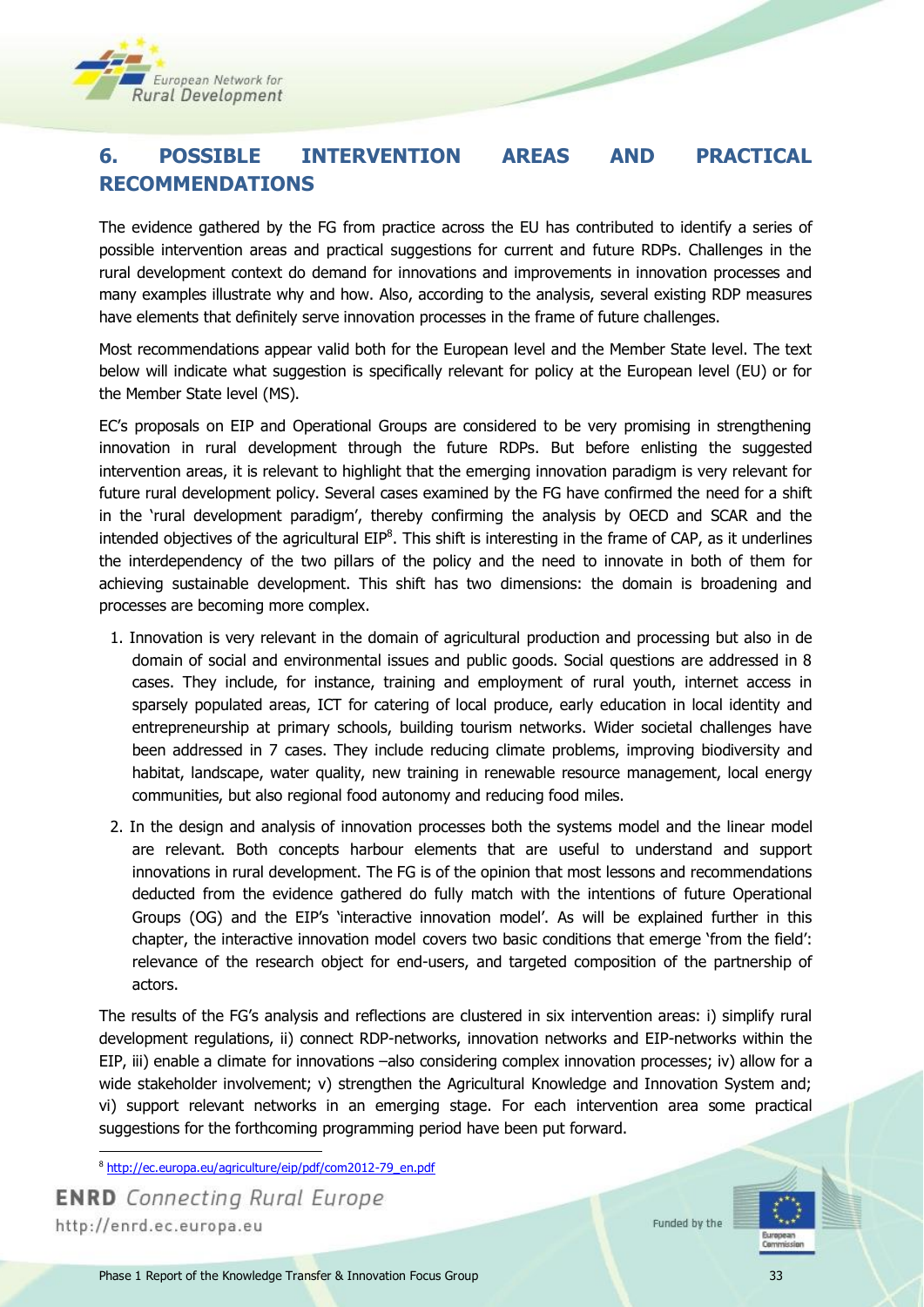

#### **Intervention area 1:**

#### **Simplify the legislative framework to enable innovation processes**

Before anything else, the FG insists on one intervention area that is a precondition for all other policy interventions to be effective: simplify the legislative framework to enable innovation processes. This is valid in general but most important for the benefit of small projects dealing with emerging innovations. Suggestions from the cases include alleviating the application of state aid rules (e.g. fairly high administrative requirements particularly in more complicated projects focused on innovation which include the cooperation with a research entity, the supporting schemes to be flexible to follow the unforeseen demands of the innovation processes etc.) and the monitoring system.

Practical recommendations:

#### **At EU and MS level**

- Minimise the **administrative burden** related to all innovative projects from the application phase to reporting and control requirements.
- Keep also the monitoring and evaluation system simple for the innovators.

#### **Intervention area 2: Connect RDP-networks, innovation networks and EIP-networks within the EIP**

- At European level coordination mechanisms have been proposed between the general rural development network (ENRD) and the two specialist networks on innovation (EIP) and evaluation (European evaluation network). Despite the margin of manoeuvre left at national level, many MS are keen to get suggestions for ensuring national coordination.
- It is extremely important to have good communication and coordination between the RD policy and EIP. RD policy is embedded in the Common Strategic Framework and this fact invites to broaden the working field of innovation. This means that many stakeholders are relevant. Active cooperation among them is considered to be essential.
- Several MS express a strong need for practical guidelines for setting up EIP networks and Operational Groups and relating them to AKIS and NRNs. The FG underlines the need for early information and good understanding of the new policy and its implementation opportunities.
- It is important to understand and disseminate best practices in innovation processes as well as good selection criteria to ensure the quality of participants. In this respect benchmarking and networking are important.

Practical recommendations:

#### **AT EU and MS level**

- **Invest in good communication on EIP at the EU and MS level.** Clear signals and suggestions to the MAs will facilitate a quick start of Operational Groups and exchanges in national and international networks. The FG suggests requesting current **NRN's to be of assistance** in this communication in preparation of the next planning period.
- Provide comprehensive information about "why innovation" as one of EU2020 priorities (possibly in cooperation with other actors, such as DG REGIO) and **"how innovation"** through the setting up of OG's.

**ENRD** Connecting Rural Europe http://enrd.ec.europa.eu

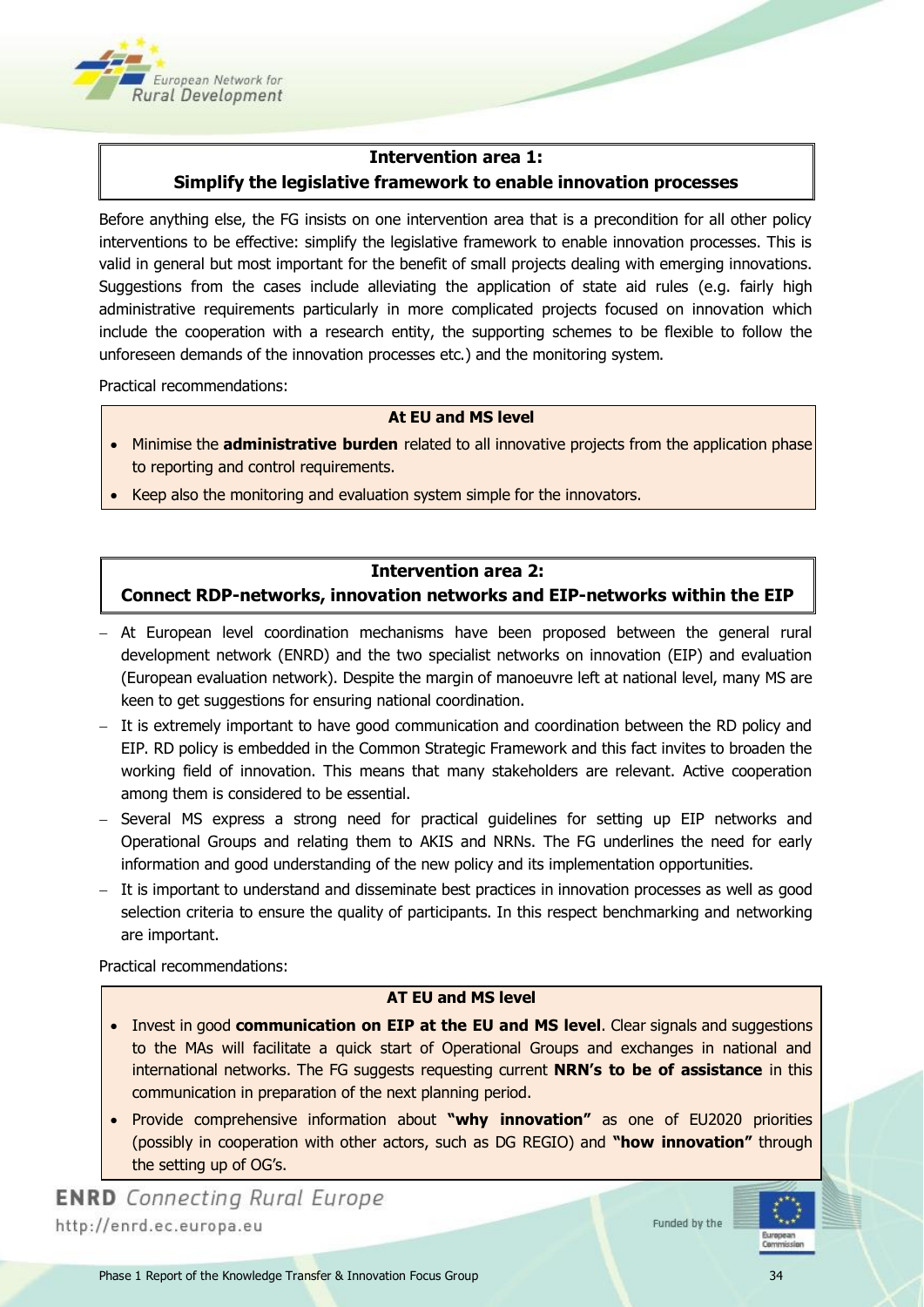

- **.** Invest in active **cooperation between EIP network / ENRD / National Rural Networks** and in communication with the activities of European Evaluation Networks at the EU and national level.
- Member States with regional RDPs may require **one single national framework for implementing EIP** in order to avoid the risk of having several operational groups focusing on the same subject without coordination.
- Communicate the **possibilities of the EIP operational groups** to work on themes with stakeholders beyond agriculture production alone as provided in the list of areas for innovative actions in the EIP Commission Communication<sup>9</sup>.

#### **At EU level**

 Elaborate **guidance to MS in addressing innovation in the current programming process**  preparing the next phase. **MS without** past experience with **measure 124** need assistance in establishment of innovation measures.

#### **Intervention area 3: Create an enabling climate for innovation**

- As stated in the Background paper an exact definition of innovation is not helpful. There is however a demand for a practical description of what is 'desired innovation'. RD policy could prompt stakeholders to innovate on themes that are 'desired' –or required- from the evolving context and current challenges. A clear message from the EU and MS level will help operational groups and innovation brokers to understand and explain the importance of innovation. On the other hand, to capture 100% bottom-up cross-cutting ideas for innovative actions, it may be desirable to leave the themes open, to decide upon by operational groups in their project plan. Evidence on the relevance for end-users of the project objectives and the targeted composition of the partnership to reach the goals of the project will then be essential to investigate. The pragmatic approach of interactive innovation processes by the EIP is considered useful in practice.
- Innovation procedures should be kept very open: local administrations need enough freedom in defining what type of innovation process and dialogue is most functional and enough freedom to use concepts that fit solving the problems. One case in particular suggests that 'a maximum level of subsidiarity' for innovations is required. In practice this also suggests that future EIP operational groups would need a certain level of autonomy and flexibility in defining their own functioning.
- Accept a level of financial risk. In this aspect current policy still discourages innovating initiatives, and because businesses and the banking sector are wary about investing in innovations at the initial phase (e.g. prototypes) - especially in an uncertain economic situation - the innovation dies off. There is the need to recognize and be able to handle risk in innovation by addressing the financing of risky innovation processes and accepting possible failure. This is an issue in which there is a lack of know-how, selection criteria and indicators.
- It is noted that resource efficiency and climate and energy are among the cross-cutting priorities in the future RD policy. So the need is clear for innovation in the social and environmental and

**ENRD** Connecting Rural Europe http://enrd.ec.europa.eu



 9 2012: COM(2012) 79 final - [on the European Innovation Partnership 'Agricultural Productivity and Sustainability](http://ec.europa.eu/agriculture/eip/pdf/com2012-79_en.pdf)'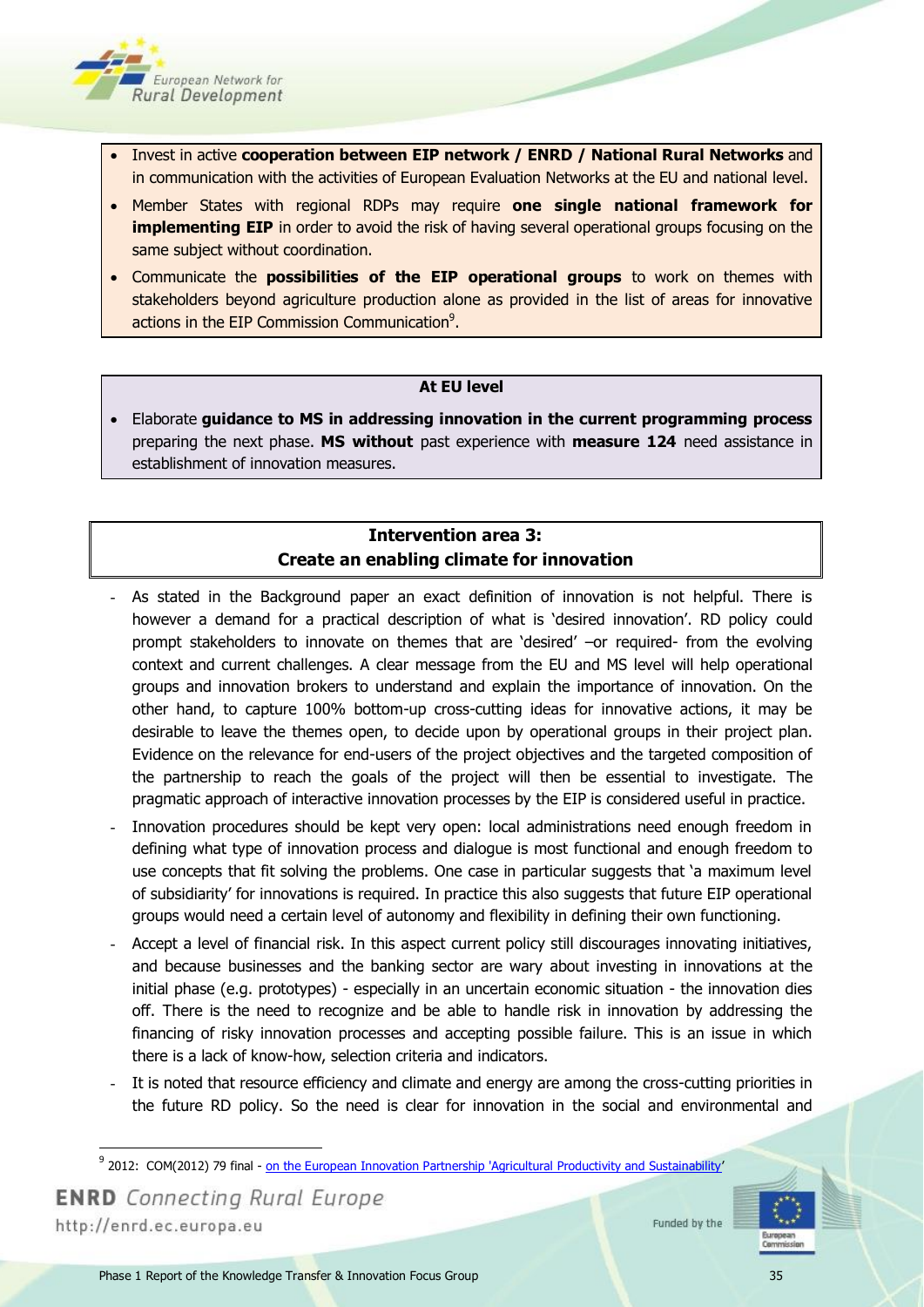

governance domains. And the recognition that this type of innovation processes needs other funding rules, as they are less market driven. For example in fields as environment, climate, biodiversity, water management and animal welfare where the market still is little responsive to safeguard the public interest, so innovative initiatives crucially continue to rely on public funding.

- Three measures in the future RD policy framework hold much potential for support of innovation and knowledge transfer, namely the measures on cooperation (article 36 of the EC's proposal for 2014-2020), on training (article 15) and in advice (article 16). In particular, article 36 on cooperation will in principle allow for flexibility, joint working processes and projects, vertical and horizontal cooperation, support to thematic clusters and networks and to the establishment and operation of future EIP OG's.
- There is the need to invest in the role of innovation brokers and facilitators in order to boost interactive innovations that are responding to real needs; support (e.g. services, training) for their activities could come from the RDP budgets.
- Innovation often implies a need for a change in behavior and culture. There is an intergenerational issue that is overlooked and can be tackled through education of future generations and creating a cultural sense of innovation.
- Lack of harmonisation of legislation and administrative procedures in MS can hamper transnational cooperation projects and learning (e.g. solar energy subsidies and green energy pricing differ a lot).
- Some cases indicate that the implementation at national level of **food regulations** hinder innovation. The flexibility offered by these regulations is not used in all Member States. In certain cases national procedures are only designed for the large scale processing industry and not adapted to small-scale innovations developed by small food producers in early stages; they do not enable an innovation climate for smaller initiatives.
- The need is expressed for tailored monitoring and evaluation and adequate indicators. One case suggests indicators for monitoring financial aspects of innovation - including both costs and benefits - as well as who is finally benefiting from the innovation and to what extent. This is relevant for a fair attribution of costs and benefits eventually, as is also suggested in studies of OECD and SCAR. This may however pose problems in the case of innovation related to public good related services where the market does not deliver sufficient benefits.

Practical recommendations:

#### **At EU and MS level**

- RD policy should support innovation processes from **the same inclusive conceptual**  framework as the agricultural EIP has proposed. The concept of 'interactive innovation model' is most welcome. This will allow a wide range of types and subjects of novelties and innovation that reflects the wide variety of contexts in the EU MS.
- It is important for RDP measures to include **non-agricultural innovations** as well (wider rural perspective).
- Realise that not all innovations like new environmental services from farmers- will eventually be paid by **market-forces**. So it is important to allow at least initial payments from RDP budgets.
- Support both innovation itself and the **experimentation with the novelty** in practice. The current provisions on the future EIP already suggest this as a possibility.

**ENRD** Connecting Rural Europe http://enrd.ec.europa.eu

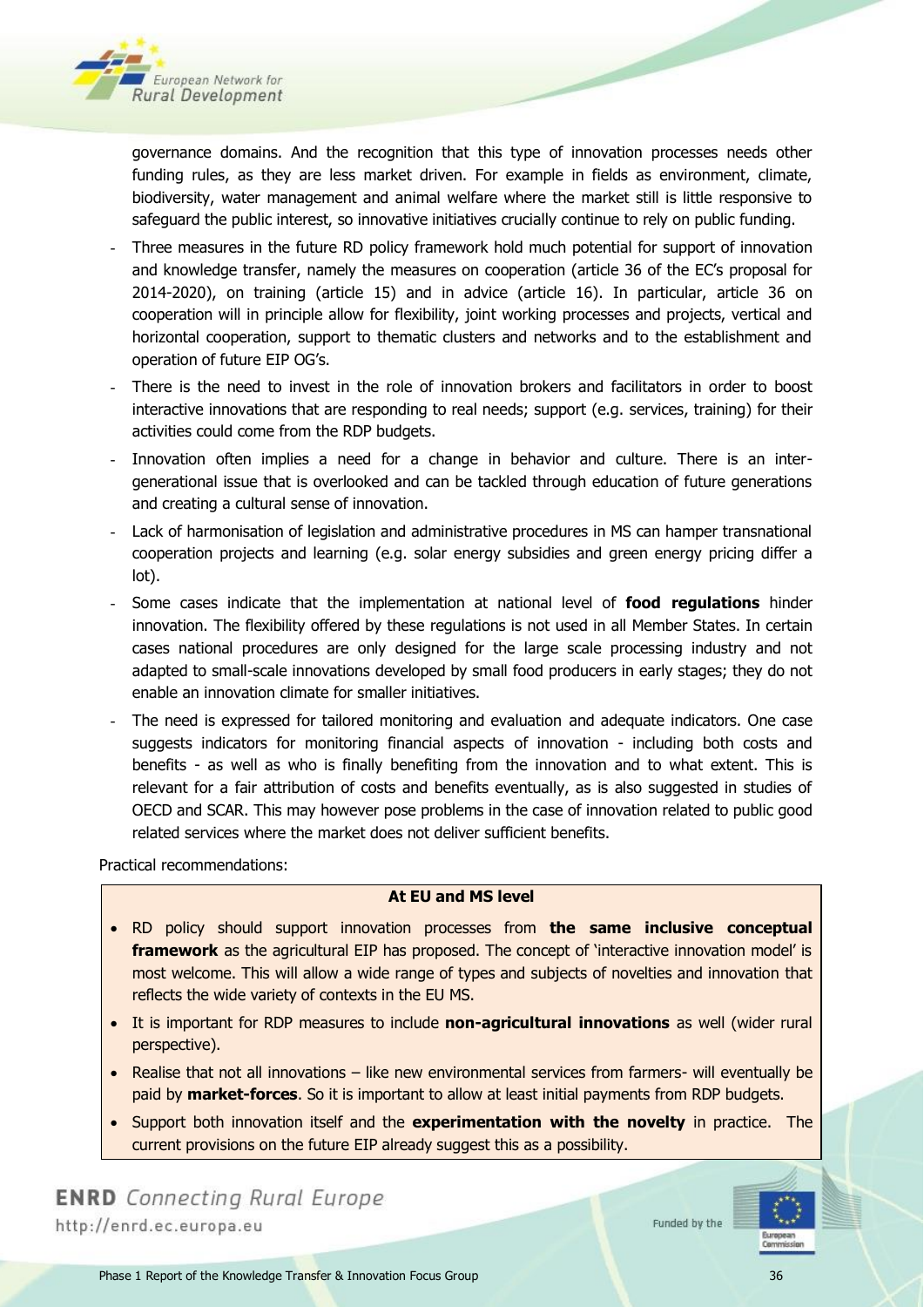

- Encourage RDP's to make use of **article 36** (cooperation) and **article 15** (training) and **article 16** (advice) to also promote innovation. For example to support innovation brokers.
- Design guidelines for collectives (of farmers, among others) to deliver green (nature) and blue (water) services. Two specific demands came from the cases: a) a legislative framework allowing payments for these services and; b) a format for contracts between collectives and authorities.
- Deepen the notion of **"innovation brokers"** and challenge creative entrepreneurship. In other words: promote the "innovation spirit". **Monitoring & Evaluation** of innovative projects should not only focus on the results but also on the process. The option of failure has to be accepted as part of the innovation processes. The **European Evaluation Network** could invest some effort in the design and appropriate M&E system for innovation.

#### **At MS level**

- Find and share good **benchmarks** of innovation process support.
- **Increase Technical Assistance (TA) support,** in particular within the NRN action plan for training and include training on "leadership", CLLD, innovation facilitation and brokerage, business and marketing skills, understanding environmental, social and communication issues.
- Devote **a substantial part of the NRN budget to support and train** innovation advisors / brokers on innovation processes, on an inclusive view on innovation, facilitation of transnational exchanges and cooperation at local, MS, and EU level.
- In innovation processes **the risk** is difficult to foresee. In such circumstances it is recommended to follow a step-wise approach in planning and in funding. And allow for failure. In such case it is important to learn from the experience.
- Allow a **risk-taking attitude**. Design and experiment with risk **guarantee funds** and monitor their performance. Revolving funds (for guarantees / loans) could be co-funded from the RDPs 2014-2020 budgets.
- Allowing exemptions from large industry food processing regulations for small innovative initiatives is very important. Such an approach is helpful to foster innovative initiatives.

#### **Intervention area 4: Get the stakeholders involved**

- Innovation requires doing things differently, with the support of diverse stakeholders. Without an **inclusive approach** to innovation there is not sufficient success in implementation. In farming business the farmers should be included in setting the innovation agenda. In wider rural issues, also local communities should be asked for research topics/needs.
- RD policy should enable innovation not only in research stations or agribusiness firms. Small enterprise and local communities are stakeholders in rural development and should be 'enabled' as well. Many cases stress the need to have farmers involved in designing the research topics in AKIS. Several cases advise to give access to research funding also to private SME and extension staff involved in the innovation dynamics.
- Several cases mention the relevance of NRN's in communicating about innovation and in bringing stakeholders together.

**ENRD** Connecting Rural Europe http://enrd.ec.europa.eu

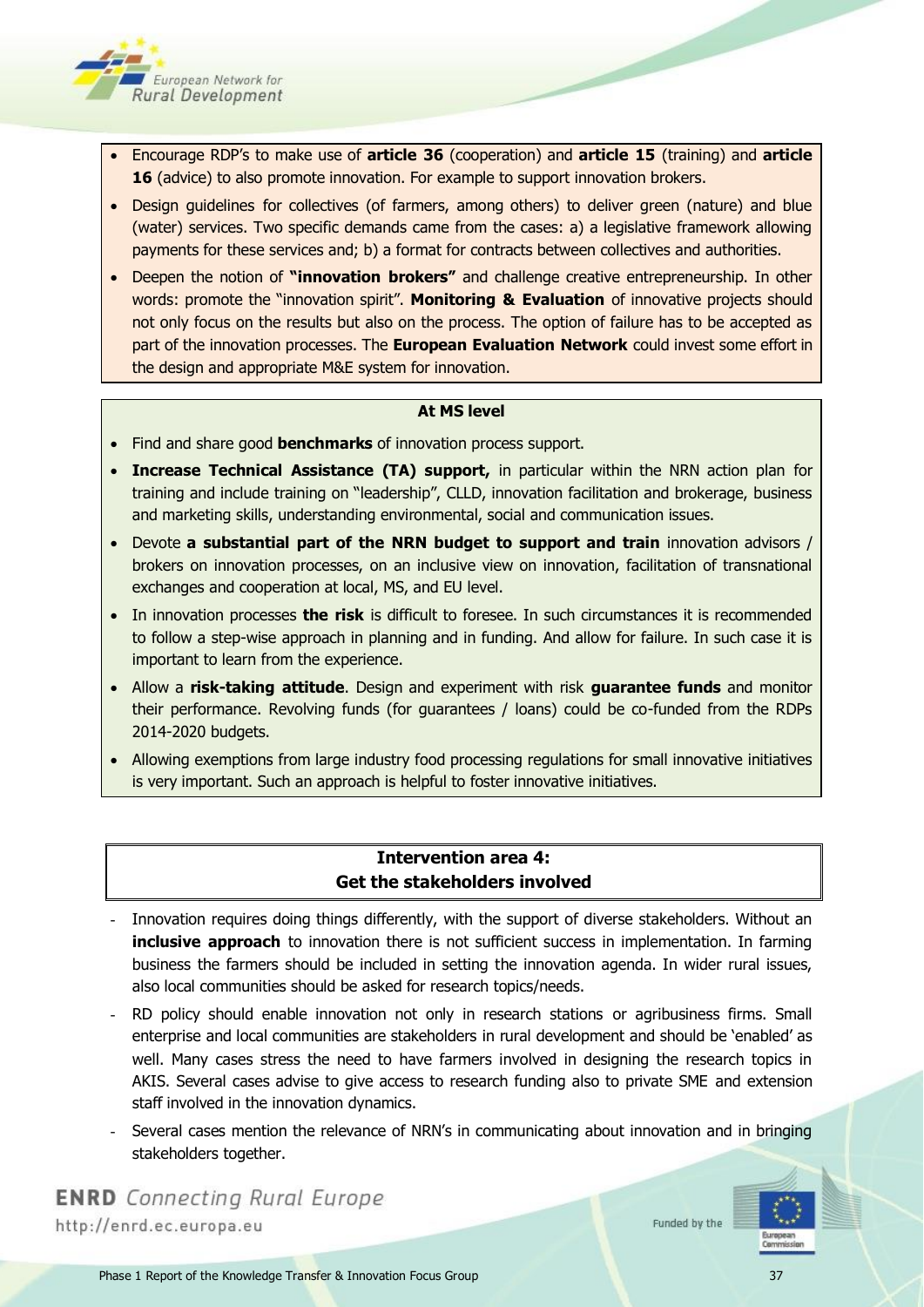

There is a clear expressed need for quidance on how to formally established public-privatepartnerships (PPP), for example through outlining formats/templates for PPP contracts.

Practical recommendations:

#### **At EU and MS level**

- **Promote training in facilitation and leadership** in complex processes involving systems innovation, as keeping the various stakeholders together is a challenge, also at local level.
- Design and share **simple formats for PPP contracts** (e.g. for the delivery of environmental services).

#### **At MS level**

- **Start informing** relevant actors on the objectives and opportunities of the EIP Operational Groups for 2014-2020 already in 2013.
- Include information activities and support to innovation processes and stakeholder involvement into the tasks of the next generation of **National Rural Networks**.
- **Challenge CLLD groups / LAGs** to lead innovation and building local or regional partnerships. From this experience they will be able to generate relevant issues for rural development research.

#### **Intervention area 5:**

#### **Strengthen the Agricultural Knowledge and Innovation System**

- An enabling policy would require a substantial improvement of the functioning of current AKIS. Both the studies of OECD and SCAR and more than half (33 out of 59) of the FG cases stress the need for a much better collaboration among partners in the AKIS. This suggestion is particularly relevant for the attitude of researchers within the 'linear innovation' model of on-farm technology or processing technology of farm products. In fact it is relevant for all actors to adopt an 'interactive innovation' approach.
- Many examples of interactive systems innovations have been presented, that are much more complex than the linear innovations in the case on-farm technology. An enabling RD policy should include training of advisors in facilitation of such complex processes and, to a wider extent, in innovation needs beyond farming.
- There is a need for practical tools for promoting knowledge transfer and exchange such as physical meetings and trainings, use of media, collection, clustering and sharing of examples.

Practical recommendations:

#### **At MS level**

- Make sure the actors in AKIS are inspired by the **EIP suggestions for Operational Groups**. Either by direct information from the Managing Authority or the relevant ministry.
- **Farmers** should be included in developing agricultural research agenda's, as rural inhabitants should be involved in setting the agenda for rural research.
- In most MS also the **NRN** can assist in promoting the potentials of EIP Operational Groups in strengthening the AKIS and in linking existing local networks with EIP.

# **ENRD** Connecting Rural Europe http://enrd.ec.europa.eu